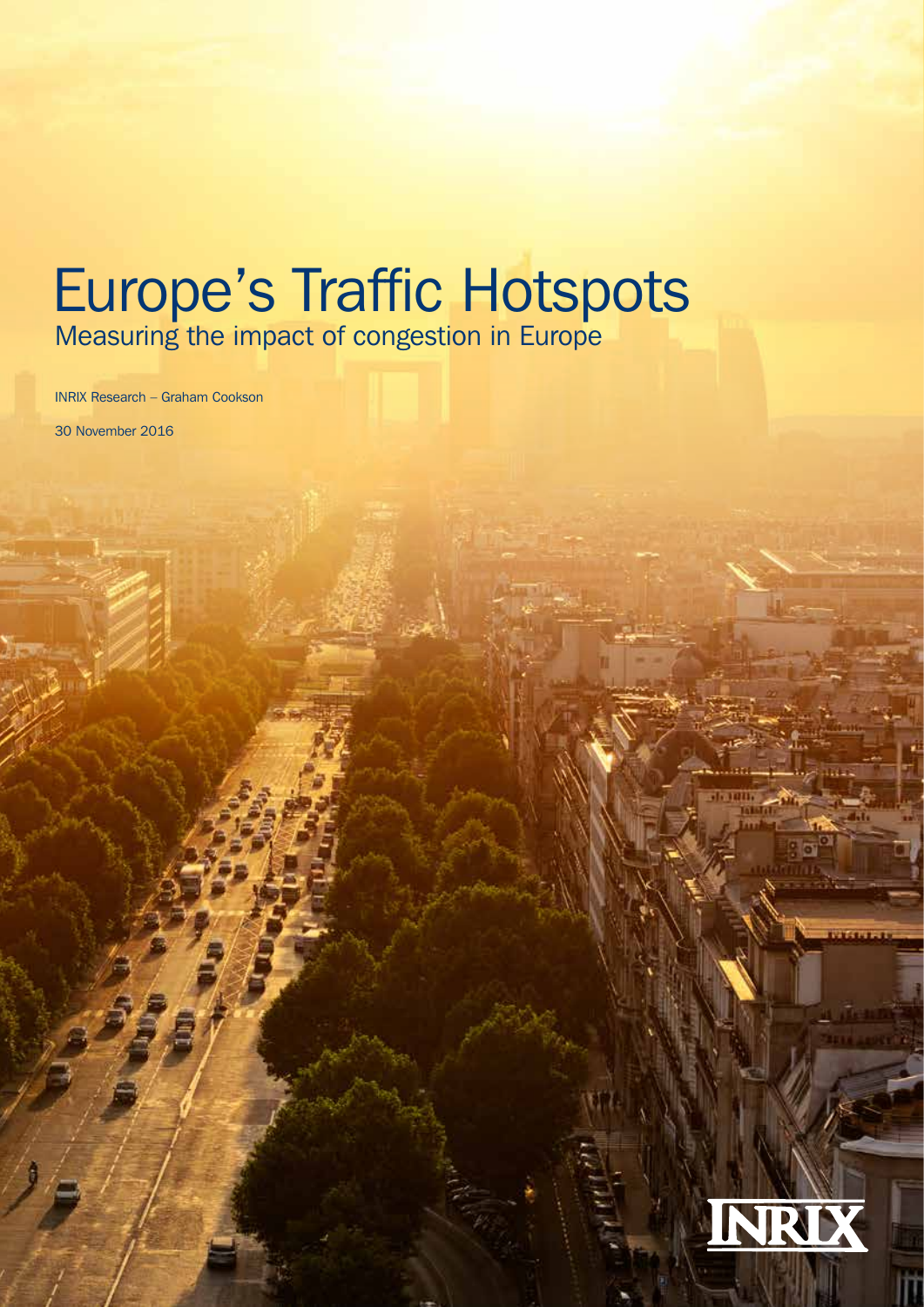# ABOUT INRIX RESEARCH

Launched in 2016, INRIX Research "uses INRIX proprietary big data and expertise to make the movement of people and goods more efficient, safer and convenient."

We achieve this by leveraging INRIX's 500 Terabytes of data from 300 million different sources covering over five million miles of road, and combining it with our other data sources including global parking, fuel, point of interest, public transport, and road weather information. Together our data provide a rich and fertile picture of urban mobility that enable us to produce valuable and actionable insights for policy makers, transport professionals, automakers and drivers.

The INRIX Research team has researchers in Europe and North America and is comprised of economists, transportation policy specialists and data scientists with a mix of research backgrounds from academia, think tanks and commercial research and development groups. We have decades of experience in applying rigorous, cutting-edge methodologies to answer salient, real-world problems.

INRIX Research will continue to develop the global, annual benchmark the INRIX Traffic Scorecard as well as developing new industry-leading metrics, and original research reports. In addition to our research outputs, INRIX Research is a valuable and free resource for journalists, researchers and policymakers. We are able to assist with data, analysis and expert commentary on all aspects of urban mobility and smart cities. Spokespeople are available globally for interview.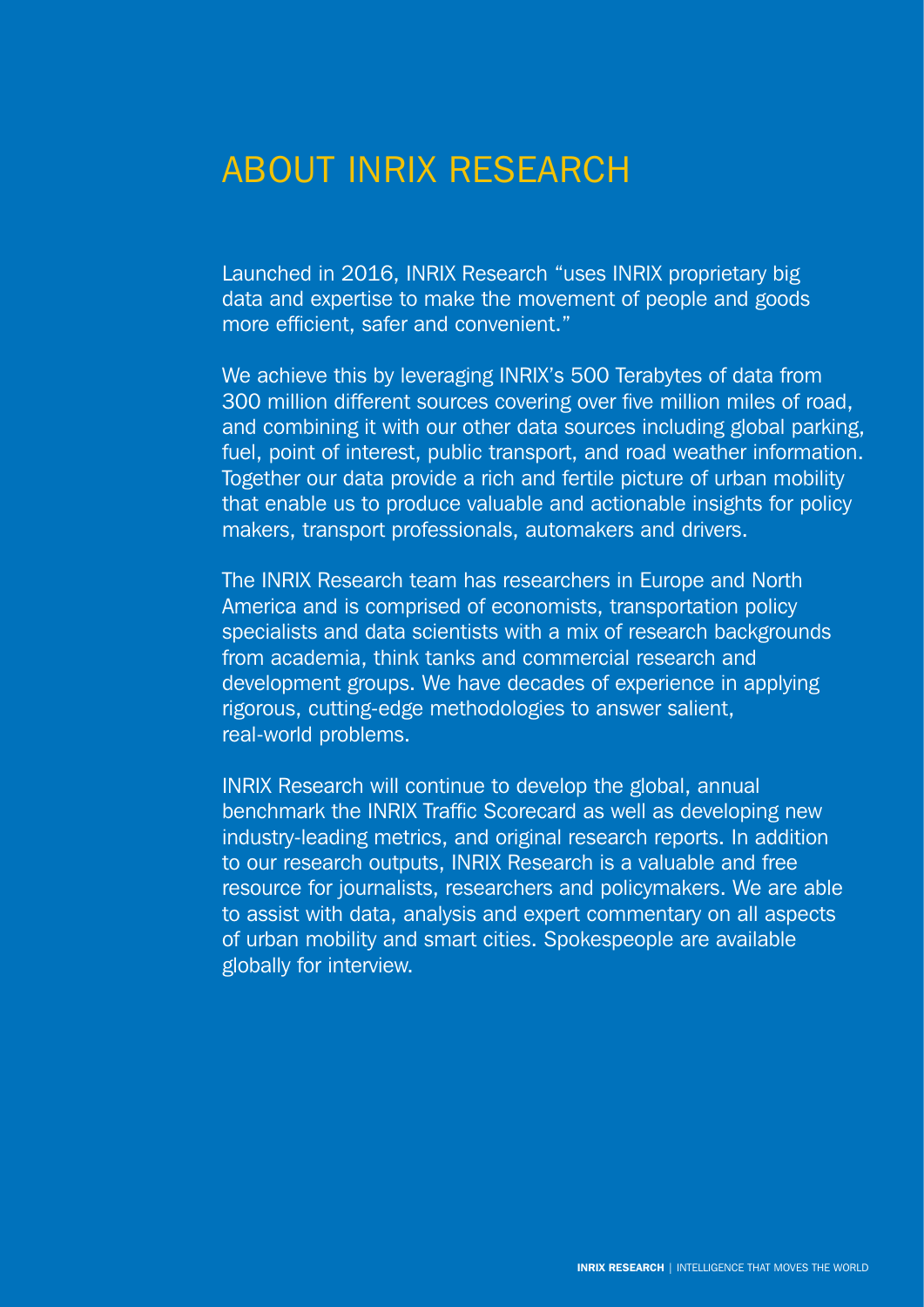1

# **CONTENTS**

#### **TABLES**

| 1              | <b>Model Assumptions</b>                                                              | 7  |
|----------------|---------------------------------------------------------------------------------------|----|
| $\overline{2}$ | <b>Conversion Factors</b>                                                             | 7  |
| 3              | Europe's Top 10<br><b>Worst Traffic Hotspots</b>                                      | 11 |
| $\overline{4}$ | <b>Europe's Top 25 Cities</b><br>by Traffic Hotspots                                  | 13 |
| 5              | <b>Country Ranking by</b><br><b>Population-Weighted</b><br><b>Impact Factor</b>       | 15 |
| 6              | <b>German Cities by</b><br><b>Worst Traffic Hotspots</b>                              | 19 |
| 7              | Germany's Top 10<br><b>Worst Traffic</b>                                              | 20 |
| $\mathsf{R}$   | <b>UK Cities by</b><br><b>Worst Traffic Hotspots</b>                                  | 23 |
| 9              | UK's Top 10<br><b>Worst Traffic Hotspots</b>                                          | 24 |
|                | <b>10 Sensitivity Analysis</b><br><b>Results</b>                                      | 27 |
|                | 11 Country Level<br><b>Economic Cost</b><br>to 2025 in Local<br><b>Currency Units</b> | 32 |
|                | 12 City Level Cost to 2025<br><b>Converted to Local</b><br><b>Currency Units</b>      | 33 |
|                | 13 Europe's Top 100                                                                   |    |

14 European City Ranking 39

Worst Traffic Hotspots 36

15 European City Ranking – Population Adjusted 42

| <b>1 EXECUTIVE SUMMARY</b>                                  | $\overline{2}$ |
|-------------------------------------------------------------|----------------|
| 1.1 INTRODUCTION                                            | $\overline{2}$ |
| 1.2 DATA AND METHODS                                        | 2              |
| 1.3 KEY FINDINGS                                            | 3              |
| 2 DATA AND METHODOLOGY                                      | 4              |
| 2.1 INRIX ROADWAY ANALYTICS: BOTTLENECKS & TRAFFIC HOTSPOTS | 4              |
| 2.1.1 TRAFFIC HOTSPOT EXAMPLE: LONDON'S WORST HOTSPOT       | 6              |
| 2.2 ECONOMIC COST OF CONGESTION                             | 7              |
| 2.2.1 ECONOMIC EXAMPLE: CONGESTION COSTS IN LONDON          | 8              |
| <b>3 EUROPE'S TRAFFIC HOTSPOTS</b>                          | 10             |
| 3.1 EUROPE-WIDE RANKING BY TRAFFIC HOTSPOT                  | 10             |
| 3.2 EUROPE STUDY BY CITY                                    | 12             |
| 3.3 COUNTRY-LEVEL ANALYSIS                                  | 14             |
| <b>4 IN-DEPTH STUDIES</b>                                   | 16             |
| 4.1 GERMANY STUDY                                           | 16             |
| 4.1.1 CASE STUDY: CONSTRUCTION ON MUNICH'S MITLERER RING    | 18             |
| 4.2 UK STUDY                                                | 21             |
| 4.2.1 CASE STUDY: SMART MOTORWAYS                           | 22             |
| <b>5 SENSITIVITY ANALYSIS</b>                               | 26             |
| <b>6 SUMMARY</b>                                            | 30             |
| <b>7 APPENDIX 1: CURRENCY CONVERSIONS</b>                   | 32             |
| <b>8 APPENDIX 2: FULL RANKINGS</b>                          | 36             |
| 8.1 TRAFFIC HOTSPOT RANKINGS - TOP 100                      | 36             |
|                                                             |                |

8.2 CITY RANKINGS – ALL CITIES 39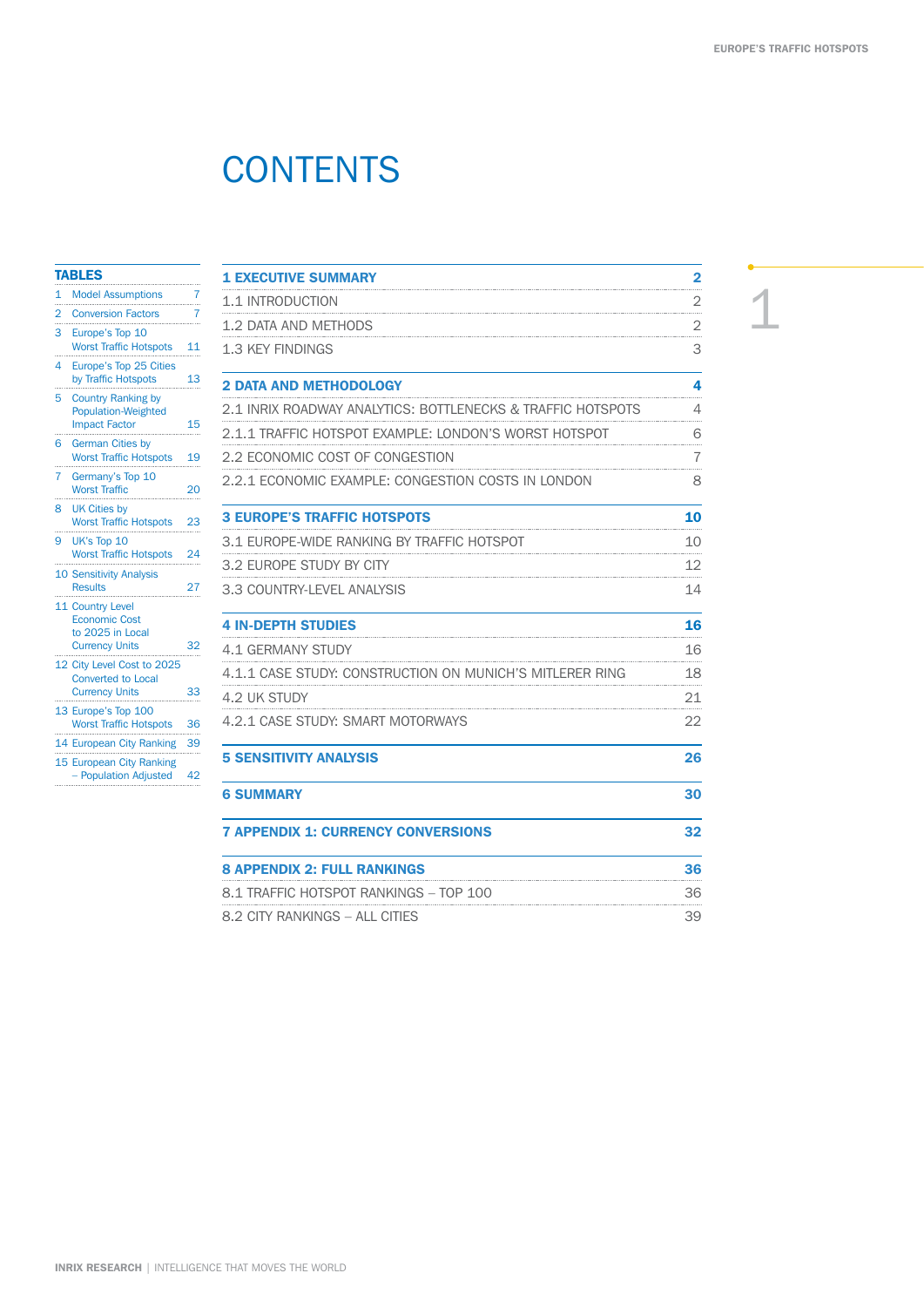# 1 EXECUTIVE SUMMARY

#### 1.1 INTRODUCTION

The launch of INRIX Roadway Analytics in October 2016 provided INRIX Research with the opportunity to take a deep dive into Europe's traffic hotspots.

INRIX Roadway Analytics is the first portfolio of cloud-based, on-demand traffic insight tools available in Europe and the Middle East providing transport agencies with quick and easy access to in-depth roadway analysis and visualisations. Built on INRIX XD Traffic, which covers 1.7 million miles of road in 28 countries in Europe and the Middle East and available to users as a browserbased application, INRIX Roadway Analytics enables the efficient planning, monitoring and assessment of road performance by road authorities, cities and municipalities, and transportation consultancies.

This study analysed every traffic jam in September 2016 in 19 European countries, over 200,000 instances at more than 45,000 traffic hotspots in 123 European cities. Using this rich dataset, Europe's worst traffic hotspots were ranked by their total impact on car drivers and passengers. Additionally, cities were ranked by the total, collective impact of their respective traffic hotspots.

For the first time the economic cost of these traffic hotspots is estimated: over £183 billion over the period to 2025. This figure represents the cost in just 123 cities in 19 countries. The total economic impact of congestion across the entire EMEA region is therefore enormous and likely in the trillions of Pounds. Tackling the causes of congestion at the worst traffic hotspots has the potential to unlock significant time savings for road users worth billions of Pounds.

INRIX Roadway Analytics is the first step to understanding and tackling this £183 billion problem (Euro 213 billion).

#### 1.2 DATA AND METHODS

This study identified and ranked over 45,000 traffic hotspots across 123 cities in 19 European countries based upon the impact of over 200,000 traffic jams in September 2016 using the new INRIX Roadway Analytics tool, the first on-demand, cloud based traffic analysis tool that leverages INRIX vast data.

The Bottleneck Tool in INRIX Roadway Analytics produced the Impact Factor of every traffic hotspot in the study, which was the product of the average length (in kilometres), average duration (in minutes) and the number of occurrences of traffic jams at these traffic hotspot locations.

The traffic hotspots were ranked by their Impact Factors, and cities by the total of the Impact Factors of every traffic hotspot in their area.

The estimated cost of the time spent in congestion at each traffic hotspot was monetised (i.e. converted into money) using UK Department for Transport approved values of time. The present value of the cost of congestion over the next 10 years was estimated using the social discount rate of 3.5%. This is a useful figure for public agencies to consider when planning where the most benefit could be generated through future road investment. Focusing investment on the traffic hotspots that are causing the greatest economic impact on road users will maximise total benefits and help to optimise public expenditure.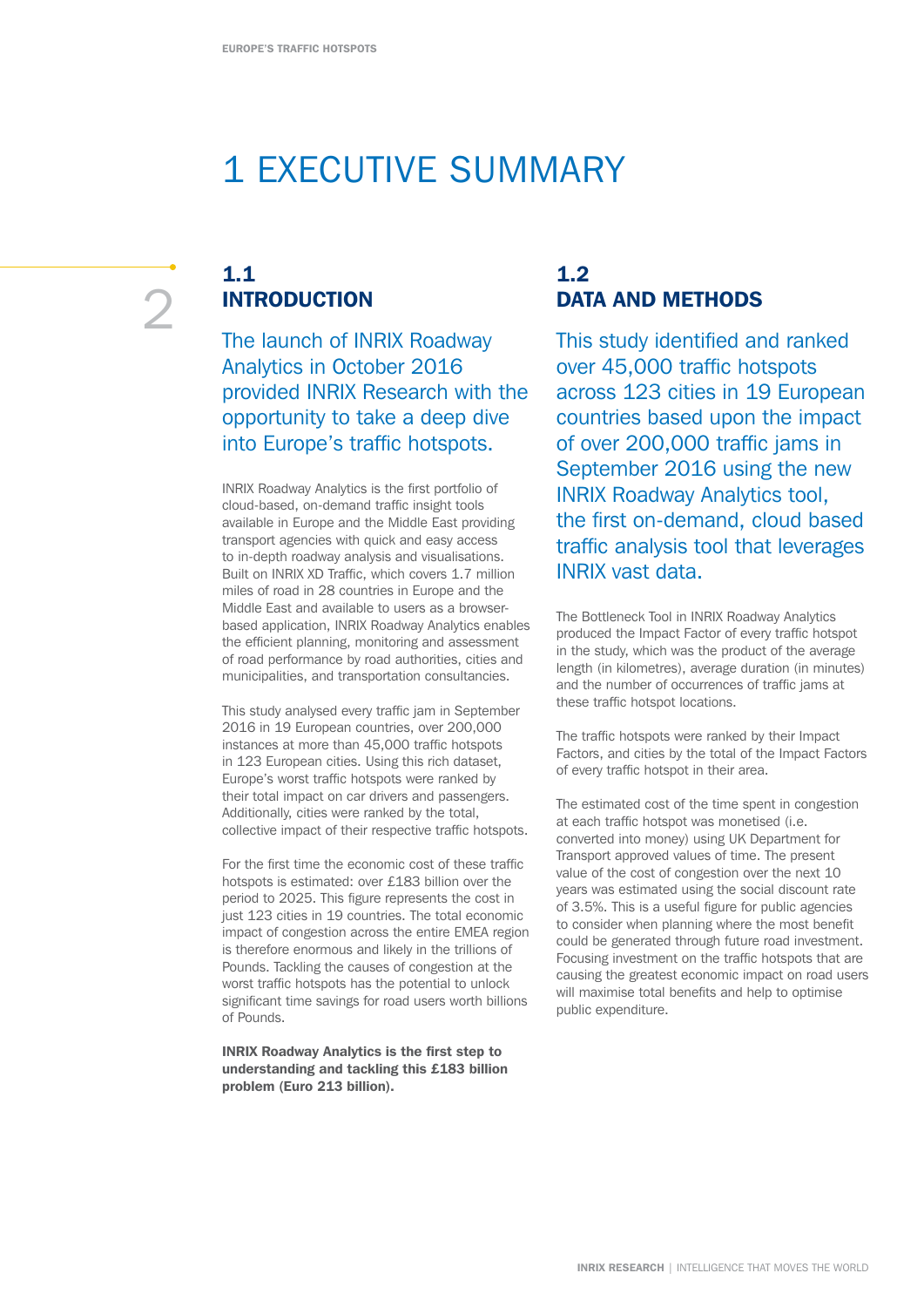## 1.3 KEY FINDINGS

Across the 19 countries, the total economic impact of the traffic hotspots identified in the study is £183.2 billion over the next decade. The UK faces the greatest cost (£61.8 billion) followed by Germany (£41.9 billion). This is largely because they have a great number of very large and highly dense cities. They therefore have the most to gain by tackling this congestion.

London had the most traffic hotspots and suffered the greatest total impact from them: five times more than the second placed city, Rome, and 28 times the average. London is the largest city in the study and has the most to gain from tackling its worst traffic hotspots.

However, all cities in the top 10 have a proportionally high traffic hotspot 'Impact Factor', and the total economic impact on road users over the next decade ranges from £3.3 billion in Milan at 10 in the ranking, to £5.5 billion for Madrid at five in the ranking, to £8 billion in Paris at three in the ranking and £8.4 billion for drivers in Rome.

Although London is at the top of the European city ranking, the capital's worst hotspot is third in the list of the top 10 worst in Europe. The A7 in Hamburg has Europe's worst traffic hotspot, followed by the A8 in Stuttgart. Interestingly, 40% of the top 10 traffic hotspots are in Germany. Roads in Cologne, Antwerp, Luxembourg City, Paris and Karlsruhe also feature in the top 10.

An analysis of recent road improvement projects demonstrates that significant improvements in average speeds, and a consequential reduction in wasted time and traffic jams is possible. For example, the implementation of all lane running on the M25 (London, UK) reduced hours wasted by 50% on one stretch and 25% on another.

Focusing on the worst traffic hotspots can generate disproportionate amounts of potential benefits because they generate a disproportionate level of economic impact. For example, the top 10 traffic hotspots in this study (fewer than 0.02% of all hotspots) will generate £7.2 billion of wasted time over the next decade or 4% of the total cost (£183.2 billion) identified in the study. INRIX Roadway Analytics users such as road authorities, cities and municipalities, and transportation professionals and consultants can identify such locations in order to prioritise budgets and maximise benefits.

3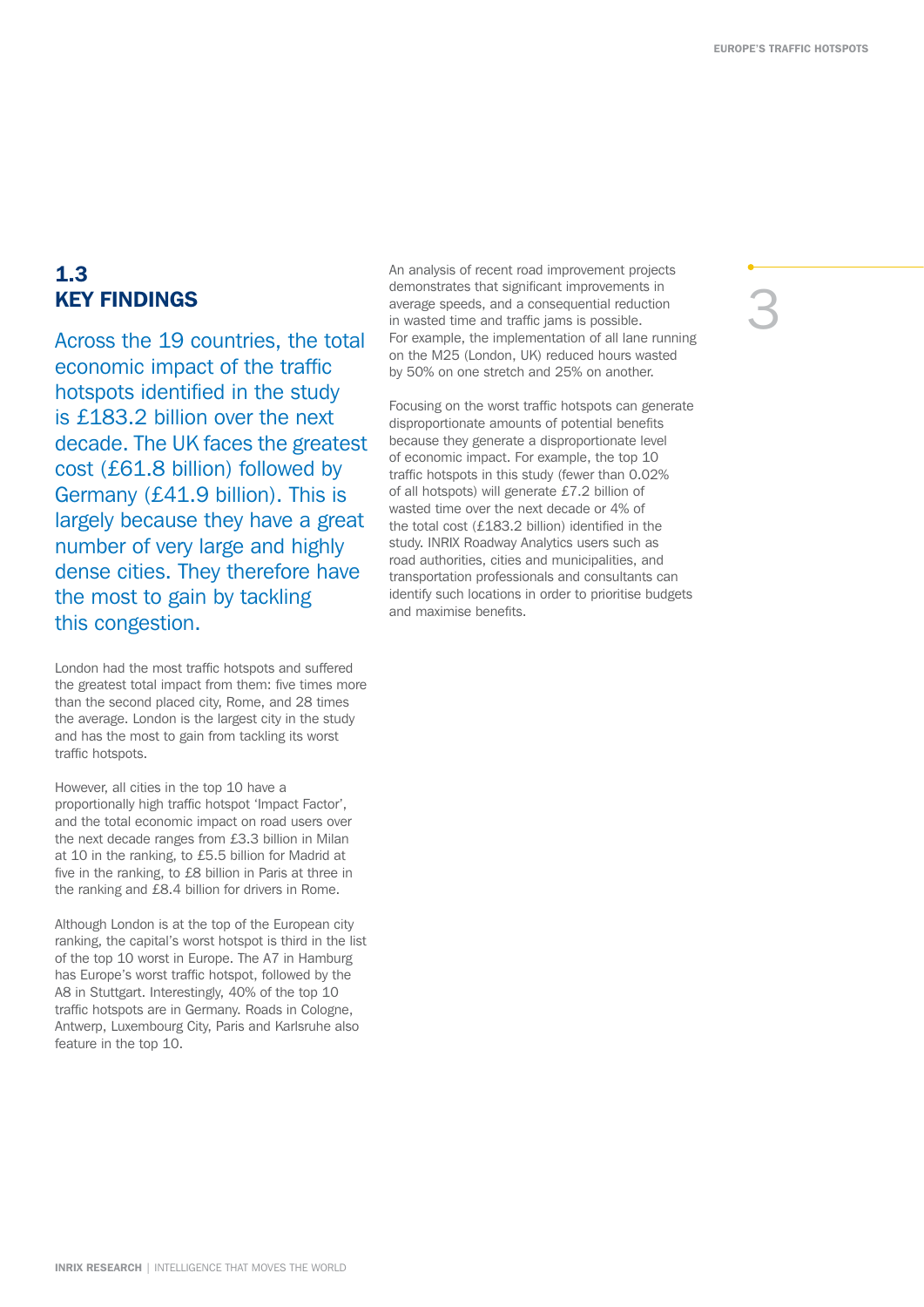# 2 DATA AND METHODOLOGY

## 2.1 INRIX ROADWAY ANALYTICS: BOTTLENECKS & TRAFFIC **HOTSPOTS**

Today, INRIX operates the most robust driver network in the world that includes 300 million vehicles, smartphones, cameras, incidents and other sensors with the ability to cover nearly eight million kilometres (five million miles) of road, ramp and interchange in over 40 countries. Our breakthrough technologies enable us to intelligently gather and analyse complex data streams containing nearly two billion data points per day to create automotive-grade traffic services.

INRIX combines anonymous, real-time GPS probe data with traditional real-time traffic flow information and hundreds of market-specific criteria that affect traffic – such as construction and road closures, real-time incidents, sporting and entertainment events, weather forecasts and school schedules – to provide the most accurate picture of current flows.

This real-time traffic data is at the heart of the new INRIX Roadway Analytics platform. A key feature of the platform is the Bottleneck Tool that identifies and evaluates every traffic jam in the user defined study area and study period. The detection of bottlenecks is based on comparisons of speeds to reference speeds, which are the proxy of the free flow or uncongested speed. A potential bottleneck is detected when speeds on a segment drop to 65% of the reference speed, and a bottleneck is published if speeds stay below 65% and causes 120 seconds of delay. As long as the speed remains below 75% of the reference speed, the bottleneck will not be cleared.

In common parlance, a "bottleneck" is an incidence of congestion at a specific site on the road network: a traffic jam. It may be caused by a physical bottleneck (e.g. where three lanes of traffic are reduced to two), an accident, roadworks, or simply by the volume of traffic relative to the available road space as is common during peak hours. The INRIX Roadway Analytics tool is agnostic to the cause of the congestion or bottleneck, and is meant to be used as a planning and evaluation tool that allows users to prioritise investment spending to maximise benefits for road users.

As bottlenecks frequently occur at the same location the Bottleneck Tool summarises these locations. In this report the locations of these repeated bottlenecks are called Traffic Hotspots. Therefore, there are one or more bottlenecks (congestion incidents) at a traffic hotspot.

#### WHAT IS A ROAD'S FRC?

FRC stands for Functional Road Classification and is how roads are classified into a hierarchy in the INRIX Roadway Analytics platform. FRCs are set by the provider of the mapping software used by each satellite navigation system.

 $FRC1 =$  Main national connecting routes, usually dual carriageway, with limited access, that connect major cities and towns (e.g., M6, M1, M25, but also A34 Oxford/Southampton and A556 between M6 and M56).

 $FRC2 =$  The next level of main route that connects from the FRC1 routes into the centres of towns and cities, or distributes traffic within cities and towns. Many are dual carriageway, but some may be single (e.g. A40 Western Ave, A406 North Circular Rd, A580 East Lancs Road).

FRC3 = More minor connecting A-roads (and some B roads) that connect smaller towns and villages in rural areas, or suburban districts of larger towns (e.g. old A2 through the Medway Towns, the old A5 Edgware Road, the A538 Stamford New Rd in Altrincham.

FRC4 and FRC5 roads are even smaller B and local, unnumbered roads.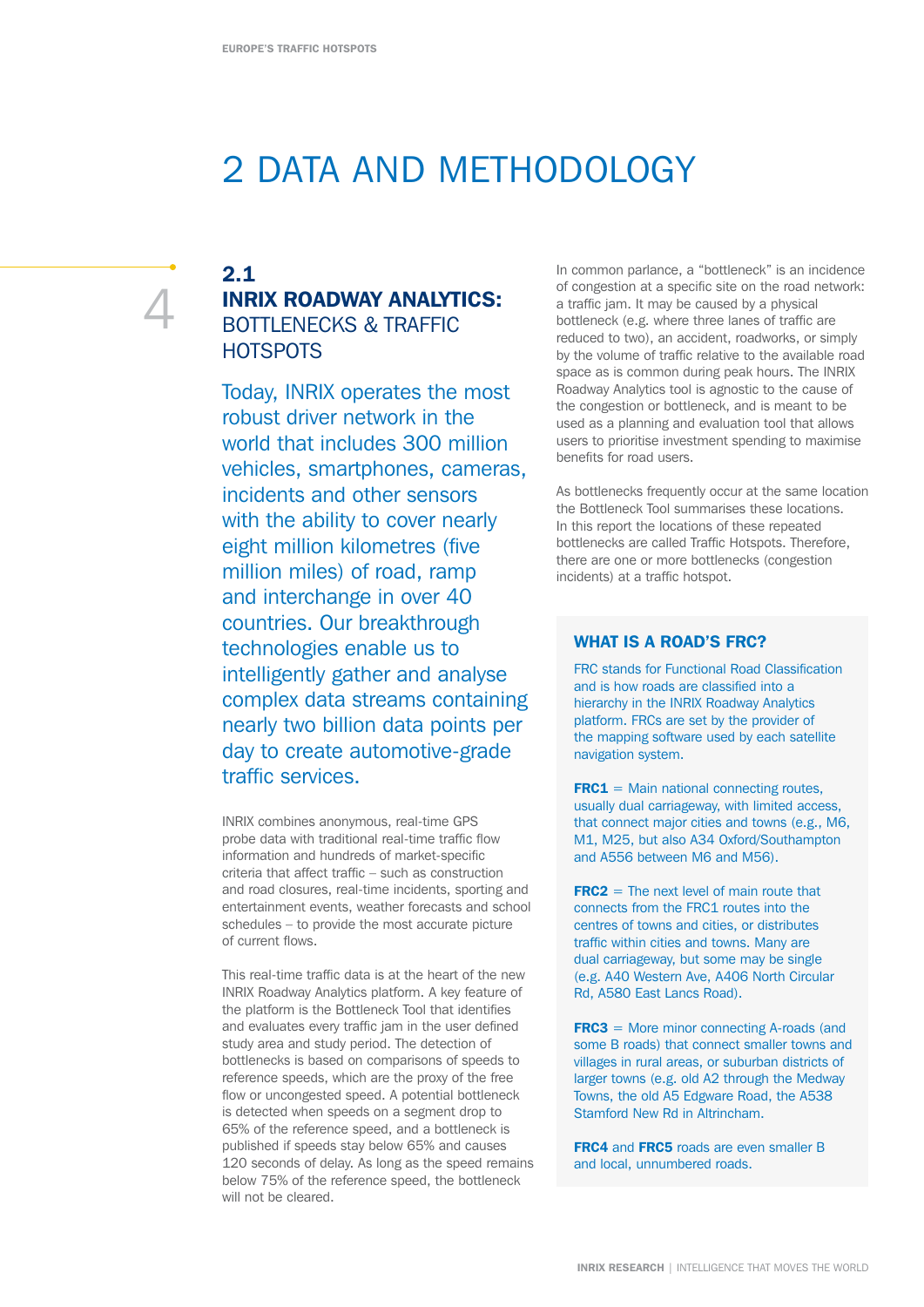Taking September as an average month, as schools and workplaces are in session across Europe, the annual impact of traffic hotspots was estimated by multiplying September's Impact Factors by 12. Where traffic problems are caused by short-term roadworks or causes this may generate some bias, but this should be minimal across more than 200,000 traffic jams or bottlenecks that were analysed.

In total, 19 European cities were selected that provide a broad representation of Europe including Western and Eastern Europe, Scandinavia and Southern Europe. The following countries were included: Austria, Belgium, Czech Republic, Denmark, Finland, France, Germany, Hungary, Italy, Luxembourg, Netherlands, Norway, Poland, Spain, Sweden, Switzerland, and United Kingdom. For each of these countries every major urban area with more than 250,000 people was included, which for the sake of brevity are called a 'city' in this report. Population statistics were taken from  $Eurostat<sup>1</sup>$  and were based on those within the main section of the city and not the greater, metropolitan or commuter areas to ensure a fair comparison. As the dates of the censuses are different across different countries, and to enable a fair comparison, all population figures were extrapolated to 2016 based upon the World Bank country population growth rates<sup>2</sup>.



*1 Source: http://ec.europa.eu/eurostat/web/populationdemography-migration-projections/population-data*

INRIX RESEARCH | INTELLIGENCE THAT MOVES THE WORLD *2 Source: http://data.worldbank.org/indicator/SP.POP.GROW*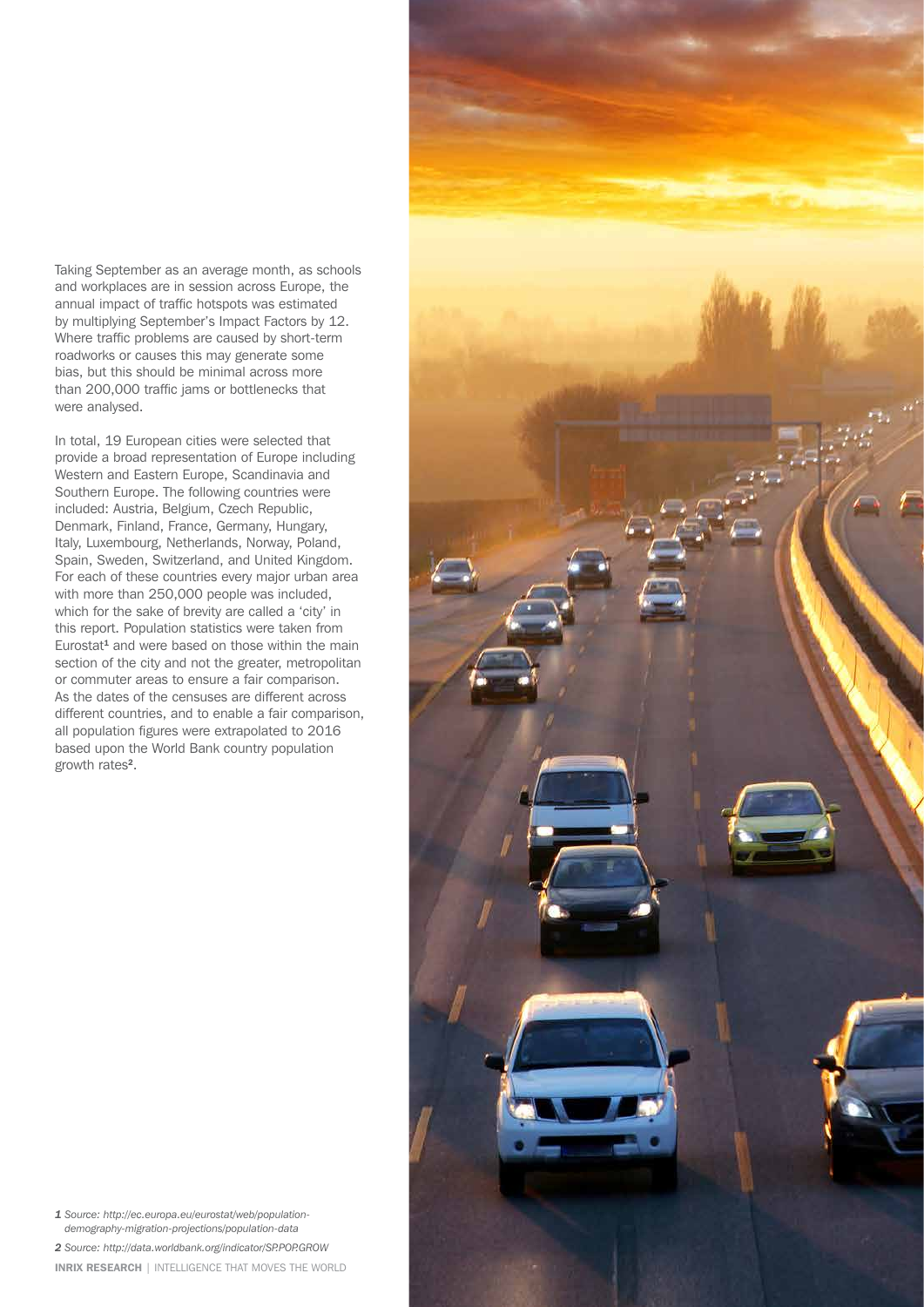#### 2 DATA AND METHODOLOGY

6

## 2.1.1 TRAFFIC HOTSPOT EXAMPLE: LONDON'S WORST HOTSPOT

Figure 1 shows the results of running the Bottleneck Tool from INRIX Roadway Analytics for London (UK) in September 2016. It highlights that the M25 Northbound was the worst traffic hotspot. This road section is highlighted by the tool in Figure 2 and is between Junction 15 (for M4) and Junction 16 (M40). A bottleneck occurred here 690 times in September with an average duration of 20 minutes and an average length of 9.48 kilometres (5.98 miles). This gives an Impact Factor of 130,830 (20 x 9.48 x 690).

In September, there were 62,885 bottlenecks at 12,776 traffic hotspots across the whole of London with a combined Impact Factor of over 7.8 million. Within the tool it is possible to study each individual occurrence of a bottleneck, the summary of all occurrences at one traffic hotspot, or to focus on all traffic hotspots within a city. In this study, individual occurrences of bottlenecks were ignored and instead the study focused on (i) traffic hotspots, and (ii) the summaries of all traffic hotspots within a city. In the case of London, the study focused on the 12,776 traffic hotspots, or on London as a whole.

#### Figure 1: INRIX Roadway Analytics Bottleneck Report

| Rank 11 Road Name<br> | 11 Extendion                      | Avg Max Dunktion (mig) |       |         |                |
|-----------------------|-----------------------------------|------------------------|-------|---------|----------------|
| M25                   | M25 / Palmers Moor Lane           | 251                    | 2,491 | 930     | 130030         |
| M25-                  | M25                               | $30 - 10$              | 7.76  | 456     | ment           |
| M25                   | M49.212.7 M25.108                 |                        | 13.83 | $^{19}$ | 3697.9<br>- 55 |
| M211                  | M25 (11) Sales Peter's Way / A320 |                        | 3.39  | 58      | 33225          |
| M26                   | M25 /11 / Sant Pole/s Way / AS27  | 土                      | 0.63  | 198     | 20115          |



#### Figure 2: Traffic Hotspot Marking in INRIX Roadway Analytics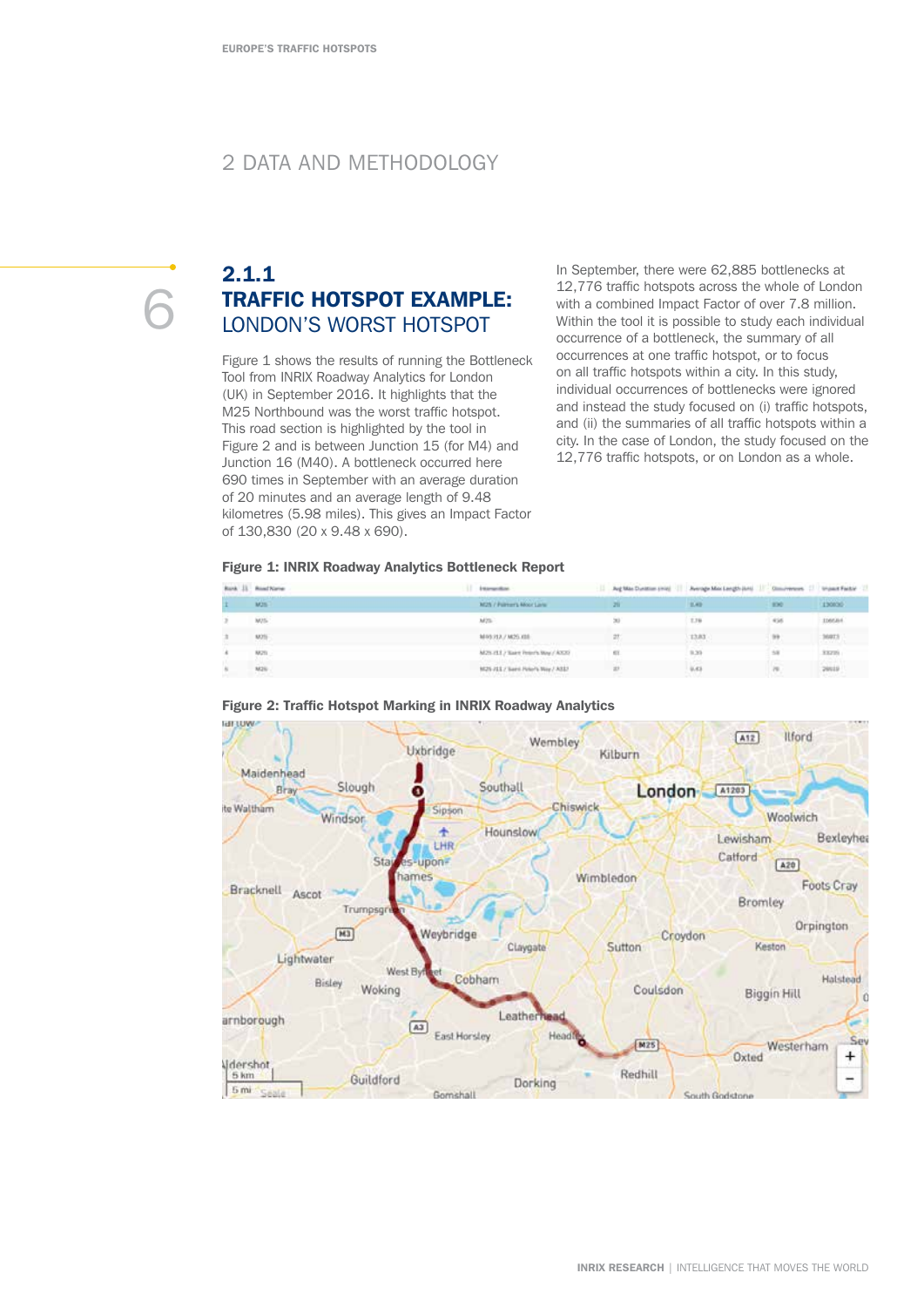7

## 2.2 ECONOMIC COST OF CONGESTION

The economic impact of traffic hotspots can be estimated by valuing the time spent in them. To value the total time lost in traffic hotspots the total number of hours wasted by all drivers must be estimated. INRIX Roadway Analytics provided an estimate of the duration of the bottlenecks, but the number of people affected by the bottleneck was estimated by making assumptions about the following three variables:

- 1. The average number of lanes of traffic in bottlenecks
- 2. The average number of vehicles per kilometre of bottleneck

#### 3. The average vehicle occupancy

Once the amount of time lost in each bottleneck was estimated, this was aggregated at each traffic hotspot location. Finally, a value of time was assumed. Time spent in congestion is time that is not spent at work or in leisure: there is an opportunity cost. Numerous studies have been conducted to estimate the value of time to be used in transport appraisals. One of the most robust studies was performed by the Institute of Transport Studies<sup>3</sup> at Leeds University (UK) and is used by the UK Department for Transport (DfT) as well as widely within the UK public and private sectors for transport appraisal. These values were adopted for this study, however as incomes, personal preferences and the split of work and non-work trips will vary from country to country the UK figures are an approximation of the value of time for non-UK cities.

- *3 Source: https://www.gov.uk/government/uploads/system/uploads/* at a traffic hotspot. *attachment\_data/file/470229/vtts-phase-2-report-non-technicalsummary-issue-august-2015.pdf*
- *4 Source: https://www.gov.uk/government/uploads/system/uploads/ attachment\_data/file/489894/tsgb-2015.pdf*

INRIX RESEARCH | INTELLIGENCE THAT MOVES THE WORLD

The DfT values of time updated to 2016 prices are £26.26 for business travel by car and £11.44 for all non-work trips by all modes. Roughly 40% of miles driven in England in 2014 had a business purpose<sup>4</sup>. Weighting these values of time by this percentage gave an estimated average value of time of £17.37 for trips of an unknown purpose. Or equivalently £0.29 per minute.

To enable comparison across countries and because of the volatile exchange rates at present, the study used British Pound Sterling. However, the Appendix includes conversions to local currency units using World Bank Purchasing Power Parity rates.

Table 1 presents the values used, along with upper and lower bounds to determine the plausible range of economic cost.

#### Table 1: Model Assumptions

| <b>VARIABLE</b>      | <b>LOWER</b><br><b>VALUE</b> | BASE    | <b>UPPER</b><br><b>VALUE</b>                                                                                                                                          |
|----------------------|------------------------------|---------|-----------------------------------------------------------------------------------------------------------------------------------------------------------------------|
| Lanes of traffic     |                              | 1.5     | $\mathcal{D}_{\mathcal{A}}^{\mathcal{A}}(\mathcal{A})=\mathcal{D}_{\mathcal{A}}^{\mathcal{A}}(\mathcal{A})\oplus\mathcal{D}_{\mathcal{A}}^{\mathcal{A}}(\mathcal{A})$ |
| Vehicles per km      | 50                           | 100     | 200                                                                                                                                                                   |
| <b>Occupants</b>     |                              | 12      | 1.5                                                                                                                                                                   |
| Value of Time (p.m.) | f(0.19)                      | f(0.29) | f0 44                                                                                                                                                                 |

Multiplying these four assumptions together provided a conversion factor, which was applied to the Impact Factor produced in INRIX Roadway Analytics to generate the economic cost of the traffic hotspots. Table 2 presents the conversion factors. As this only values the time lost in congestion, this is only a partial measure of the total economic cost imposed on drivers and society because it excludes other direct costs such as fuel wasted, or indirect costs such as productivity losses. The study therefore underestimated the true economic impact of congestion.

#### Table 2: Conversion Factors

| <b>VARIABLE</b>          | LOWER BASE UPPER<br>VALUE VALUE VALUE |                 |        |
|--------------------------|---------------------------------------|-----------------|--------|
| <b>Conversion Factor</b> | $9.5^{\circ}$                         | 52 <sup>2</sup> | $-264$ |

As September is an average month, the annual economic cost of congestion at each traffic hotspot was estimated by multiplying September's cost by 12. The larger the economic cost the more that road users would gain from tackling congestion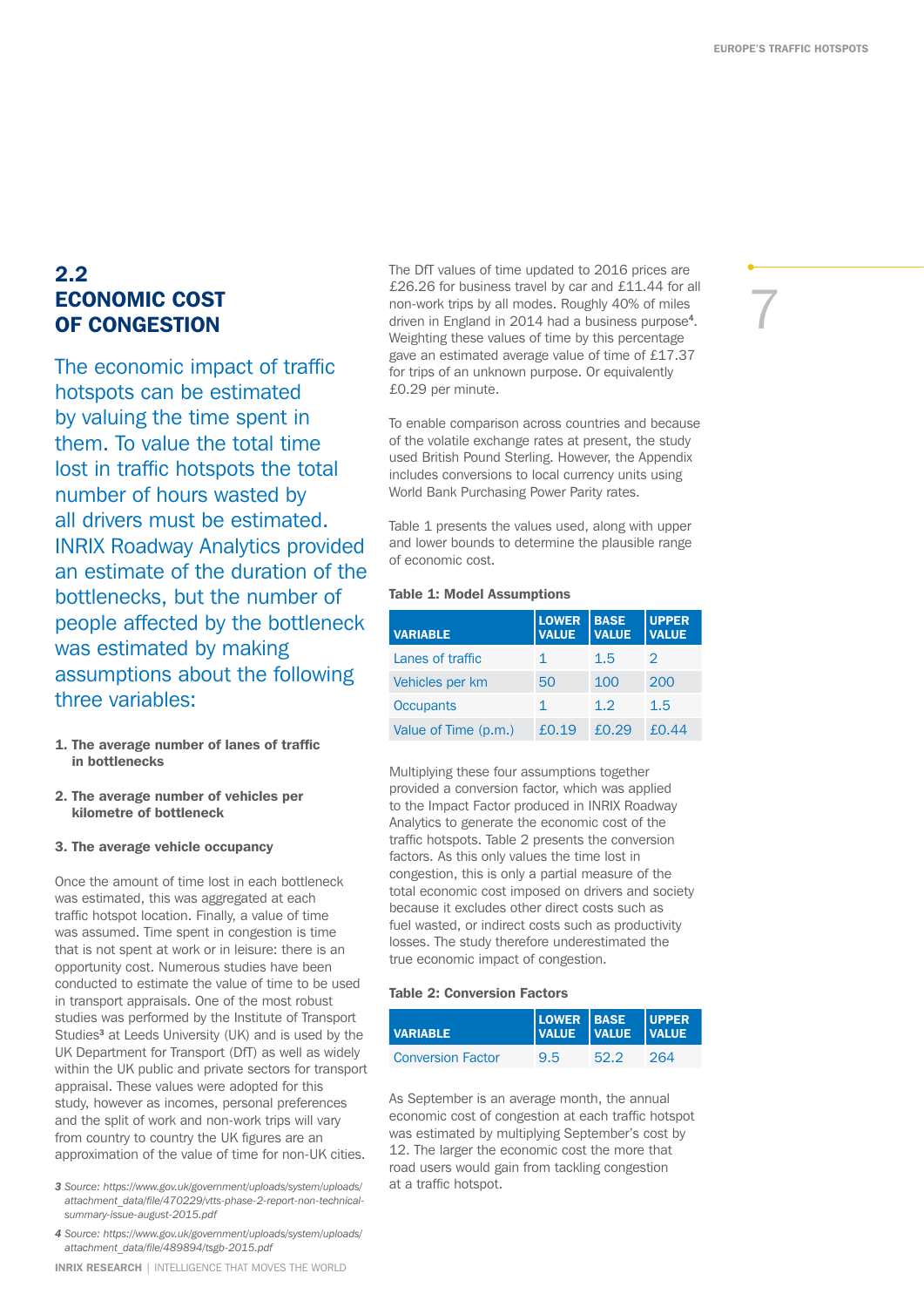#### 2 DATA AND METHODOLOGY

8

## 2.2 ECONOMIC COST OF CONGESTION (CONTINUED)

However, it is impossible to predict how much of this economic cost could be saved by taking appropriate action. For example, the implementation of all lane running on the M25 (London, UK) reduced hours wasted by 50% on one stretch and 25% on another. In London, traffic light optimisation reduced delay by 13% on average. The optimal strategy for dealing with congestion at a traffic hotspot will depend upon the underlying cause.

Instead of estimating the potential time that could be saved by tackling congestion, the present value of the cost of congestion over the next 10 years was estimated using the social discount rate of 3.5%. This is a useful figure for public agencies to consider when planning where the most benefit could be generated through future road investment. Focusing investment on the traffic hotspots that are causing the greatest economic impact on road users will maximise total benefits and help to optimise public expenditure.

### 2.2.1 ECONOMIC EXAMPLE: CONGESTION COSTS IN LONDON

An example will make this methodology clear. INRIX Roadway Analytics calculated the total Impact Factor for London in September 2016 as 7,782,677 for all roads in all 32 London Boroughs and the City of London. Using base values for the assumptions, the economic cost in September was £406 million (range: £74 million to £2 billion) and provided an estimate of the annual cost of £4.9 billion (range: £888 million to £24.7 billion).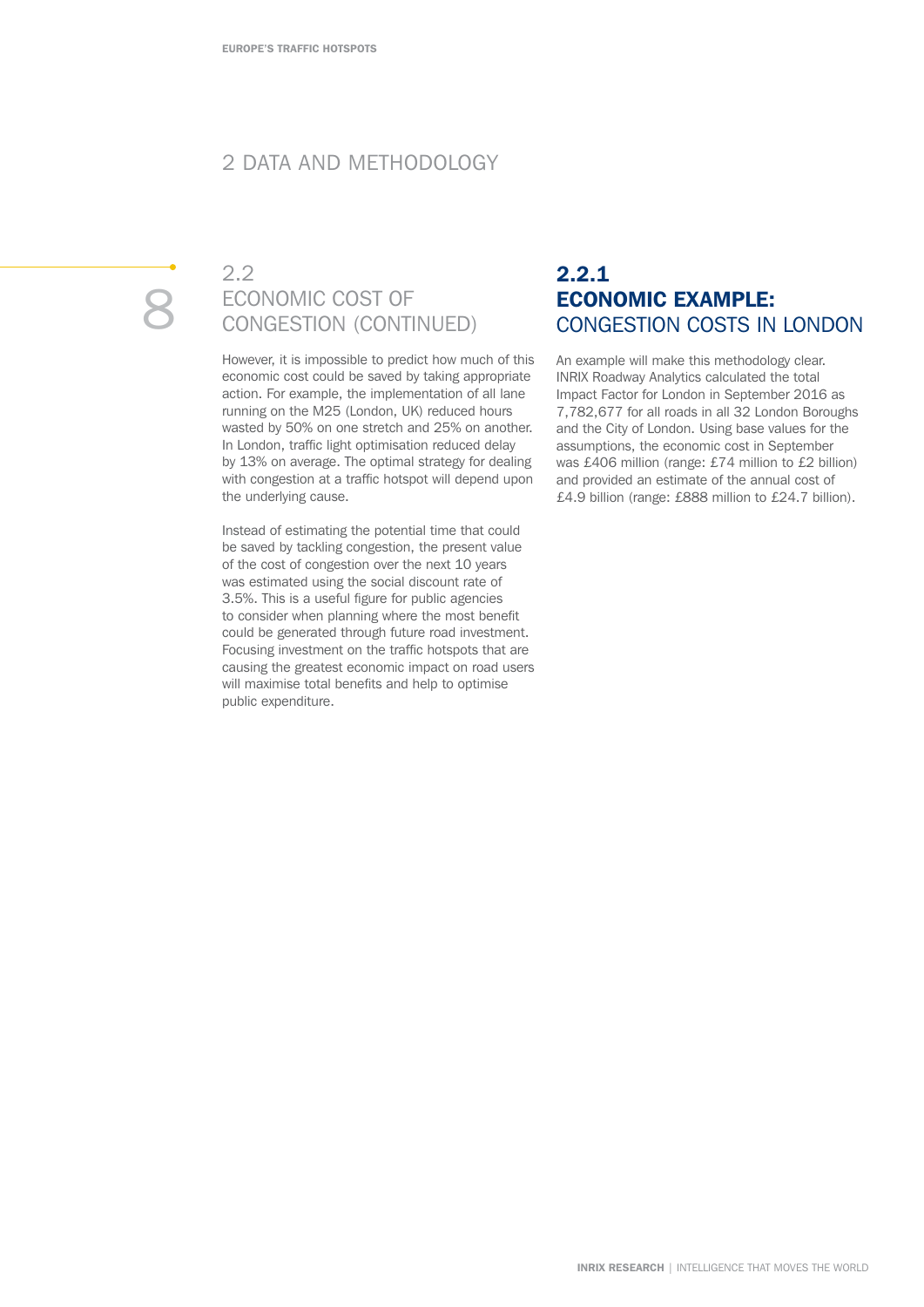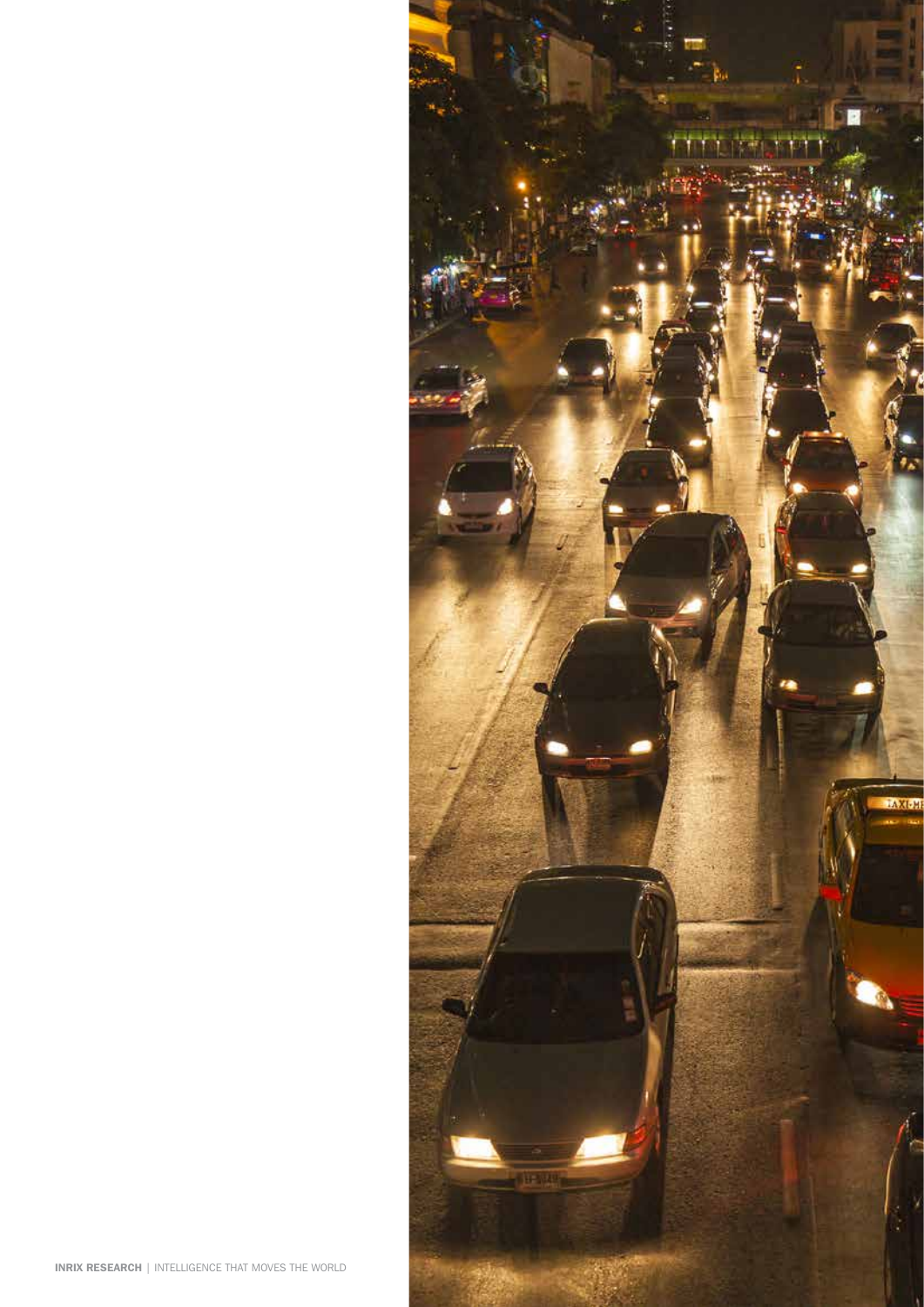# 3 EUROPE'S TRAFFIC HOTSPOTS

10

## 3.1 EUROPE-WIDE RANKING BY TRAFFIC HOTSPOT

Using INRIX Roadway Analytics, INRIX Research analysed more than 200,000 traffic jams from September 2016 to identify and rank 45,662 traffic hotspots in 123 cities across 19 European countries. Together these traffic hotspots could generate over £183 billion of economic cost by 2025.

Table 3 presents the worst top 10 traffic hotspots in the 19 European countries analysed in this study. The German Autobahns on the outskirts of Hamburg and Stuttgart take the top two slots with these two individual hotspots on the A7 and A8 costing drivers £262 million annually, and represent a potential cost of £2.2 billion over the next 10 years.

It is important to remember that these are not the only traffic hotspots on these particular roads. For example, there were 1,990 traffic jams at 34 traffic hotspots on the A7 alone around Hamburg in September 2016. This one road costs Hamburgers an estimated £261 million per annum. Similarly, the A8 around Stuttgart had 1,576 traffic jams at 24 hotspots costing Stuttgarters £132 million per year.

Two further German Autobahns make it into the top 10, with the A3 outside Cologne and the A5 at Karlsruhe taking 6th and 10th place respectively. The ringroad (R1) at Antwerp takes the 3rd and 7th slot in the top 10 of worst hotspots. The M25 in London is both 4th and 5th with hotspots between Junctions 15 and 16, and 16 and 17 on the Western Section threatening a potential cost of £1.3 billion over the next decade.

The impact of congestion on drivers is enormous, which means that cities and traffic authorities could realise significant economic benefits by reducing congestion. For instance, the total cost over the next decade at these top 10 traffic hotspots is an estimated £7.2 billion. Hypothetically, reducing congestion and delay by 20% at just these top 10 traffic hotspots could save drivers an estimated £1.4 billion over the next 10 years. Due to the intensity of traffic building at these bottleneck locations, congested periods often extend far beyond the typical peak commute hours. With the exception of Luxembourg's A6, which only had 65 occurrences in September 2016, other hotspots saw traffic jams an average of 391 times each, or 13 times a day, on average. Understanding where, when and why jams occur is the first step in tackling this £7.2 billion problem. Whilst it may be unrealistic, hypothetically if all 45,662 traffic hotspots had traffic reduced by 20%, drivers could save £37 billion over the next decade.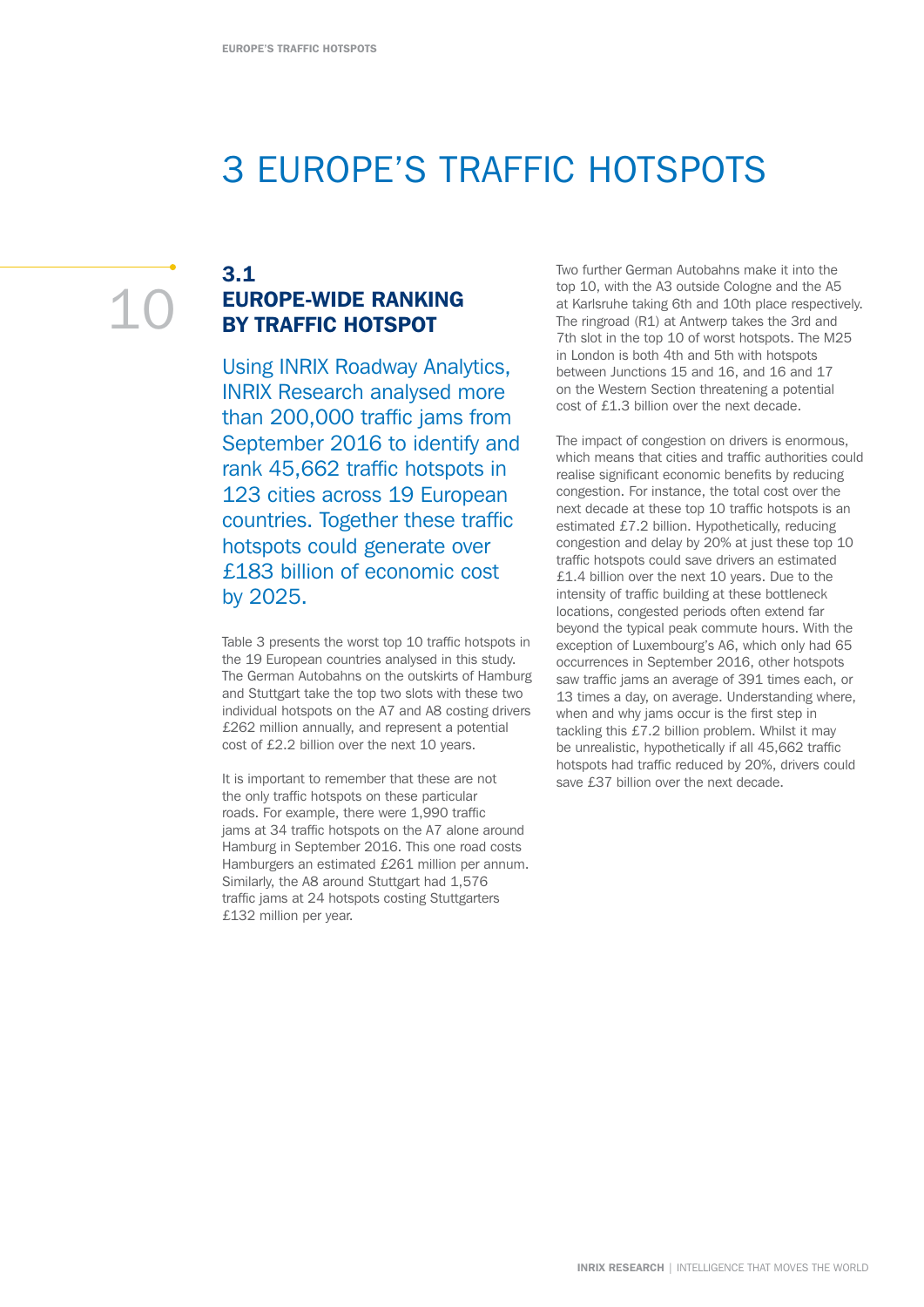

Table 3: Europe's Top 10 Worst Traffic Hotspots

| <b>RANK</b>    | <b>EUROPEAN CITY</b><br>(POPULATION<br><b>OVER 250K)</b> | <b>COUNTRY</b> | <b>WORST</b><br><b>TRAFFIC HOTSPOT</b>                                        | AVE.<br><b>DURATION</b><br>(MINS) | AVE.<br><b>LENGTH</b><br>(KM) | <b>TOTAL NO. OF</b><br><b>OCCURRENCES</b> | 2025 ECONOMIC<br><b>COST OF</b><br><b>CONGESTION</b> |
|----------------|----------------------------------------------------------|----------------|-------------------------------------------------------------------------------|-----------------------------------|-------------------------------|-------------------------------------------|------------------------------------------------------|
| $\mathbf{1}$   | Hamburg                                                  | Germany        | A7 N at J29<br><b>HH-Othmarschen</b>                                          | 94                                | 8.7                           | 257                                       | £1.1bn                                               |
| $\overline{2}$ | <b>Stuttgart</b>                                         | Germany        | A8 W at J48 (B295)<br>Leonberg-West                                           | 24                                | 10.93                         | 790                                       | £1.1bn                                               |
| 3              | Antwerp                                                  | <b>Belgium</b> | R1/E19 E and E34 E<br>at J3 (Borgerhout)                                      | 80                                | 5.77                          | 396                                       | £985m                                                |
| $\overline{4}$ | London                                                   | <b>UK</b>      | M25 N between<br>J15 (M4) and J16 (M40)                                       | 20                                | 9.48                          | 690                                       | £705m                                                |
| $\overline{5}$ | London                                                   | <b>UK</b>      | M25 N between<br>J16 (M40) and<br>J17 (Rickmansworth)                         | 30                                | 7.79                          | 456                                       | £575m                                                |
| 6              | Cologne                                                  | Germany        | A3 N at J25<br>(Koln-Mulheim)                                                 | 56                                | 6.89                          | 264                                       | £549m                                                |
| $\overline{7}$ | Antwerp                                                  | <b>Belgium</b> | R1 (E34) E after<br>J3 (Borgerhout)                                           | 67                                | 6.37                          | 237                                       | £545m                                                |
| 8              | Luxembourg                                               | Luxembourg     | A6 W before J4 (Strassen)                                                     | 286                               | 5.44                          | 65                                        | £545m                                                |
| 9              | Paris                                                    | France         | A1 S (Autoroute du<br>Nord) at junction with<br><b>Boulevard Périphérique</b> | 109                               | 3.64                          | 252                                       | £538m                                                |
| 10             | Karlsruhe                                                | Germany        | A5 (S) at J43<br>(Karlsruhe Nord)                                             | 92                                | 5.75                          | 178                                       | £508m                                                |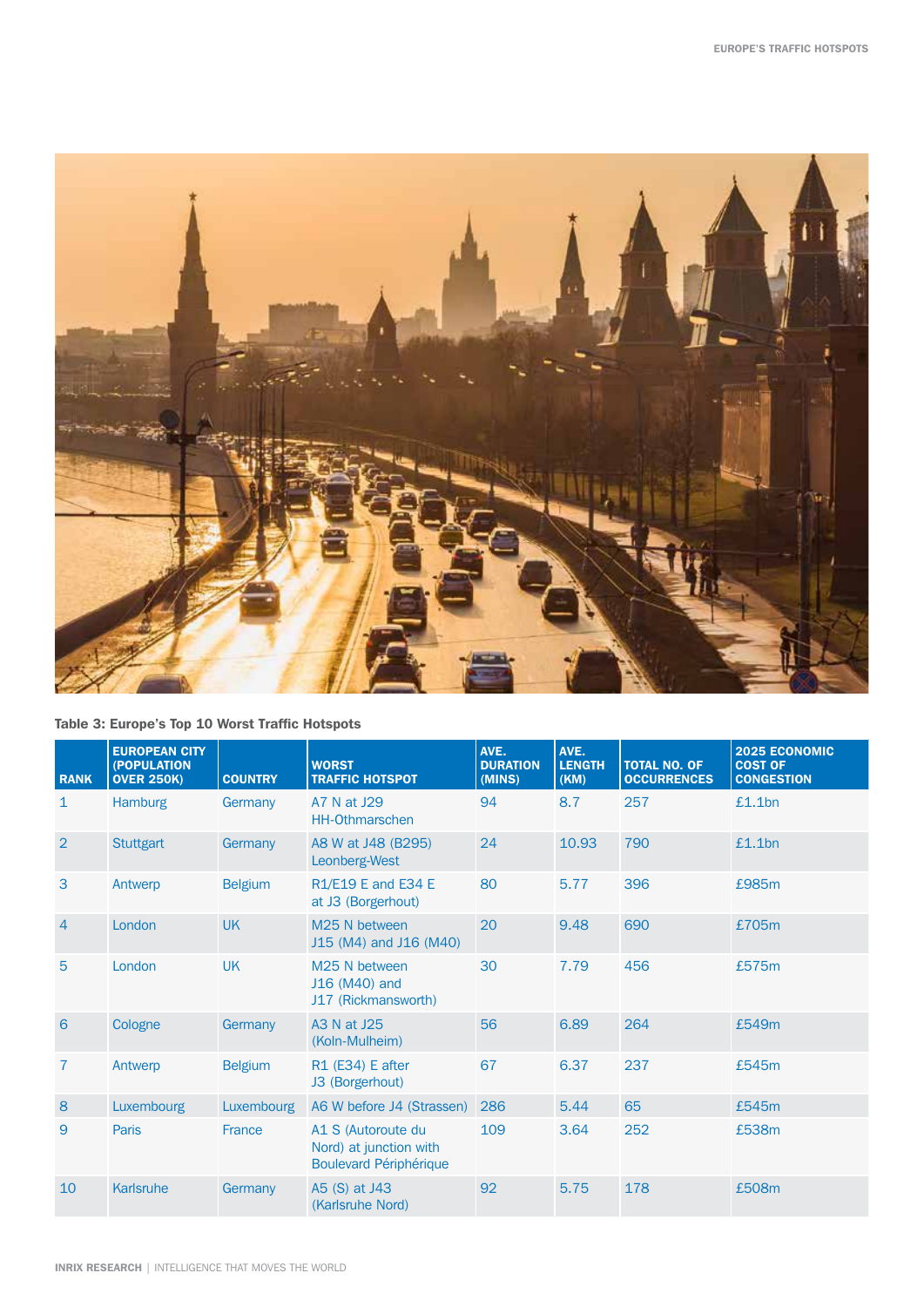# 3 EUROPE'S TRAFFIC HOTSPOTS

# 12

## 3.2 EUROPE STUDY BY CITY

Impact Factors for 45,662 traffic hotspots were aggregated at the city level to provide a ranking of 123 European cities by the total impact to drivers (Table 4). London (including all 32 London Boroughs and the City of London) tops the list with 12,776 bottlenecks causing a total impact of almost 7.8 million in September 2016 alone.

Unsurprisingly, many of Europe's capital cities make the list of the top 25, including Rome (2), Paris (3), Madrid (5), Budapest (11), Barcelona (12), Frankfurt (13), Oslo (14), Luxembourg (21) and Vienna (23). The rest of the list is made up of the largest cities in Europe, many of which are important transport hubs such as Hamburg (4) and Antwerp (6).

The rankings, however, deserve context. For example, whilst the impact of traffic hotspots in London is almost five times that of the second placed city, Rome, London has almost four times the population in roughly 50% more land mass, making London's population density roughly three times that of Rome. To adjust for this, the final column of Table 4 ranks the cities by the population adjusted Impact Factor5. After adjusting for population, London falls to fifth place in the ranking behind Antwerp, Stuttgart, Edinburgh and Zürich.

Across the 123 European cities included in this study, drivers face a potential £183.2 billion of cost through time lost in traffic jams. However, the total impact of traffic hotspots across Europe is heavily concentrated in the largest and most congested cities. The top 25 cities, ranked by the total impact of September's traffic hotspots, account for 69% of all the impact across the 123 cities. Therefore, drivers in the top 25 cities face an enormous £126.8 billion of lost time over the next 10 years. In London alone, this is £42 billion. If congestion and the associated time delay in these 25 cities could be reduced by 10, 20 or even 30% then drivers could save £12.7, £25.4 or £38 billion by 2025. Thus, whilst the predicted cost of congestion is significant so is the potential benefit that could be realised by addressing congestion.

*5 To adjust for population size, the Impact Factor is divided by the city population to obtain an impact per capita figure. This is then used as the basis for the ranking in the final column.*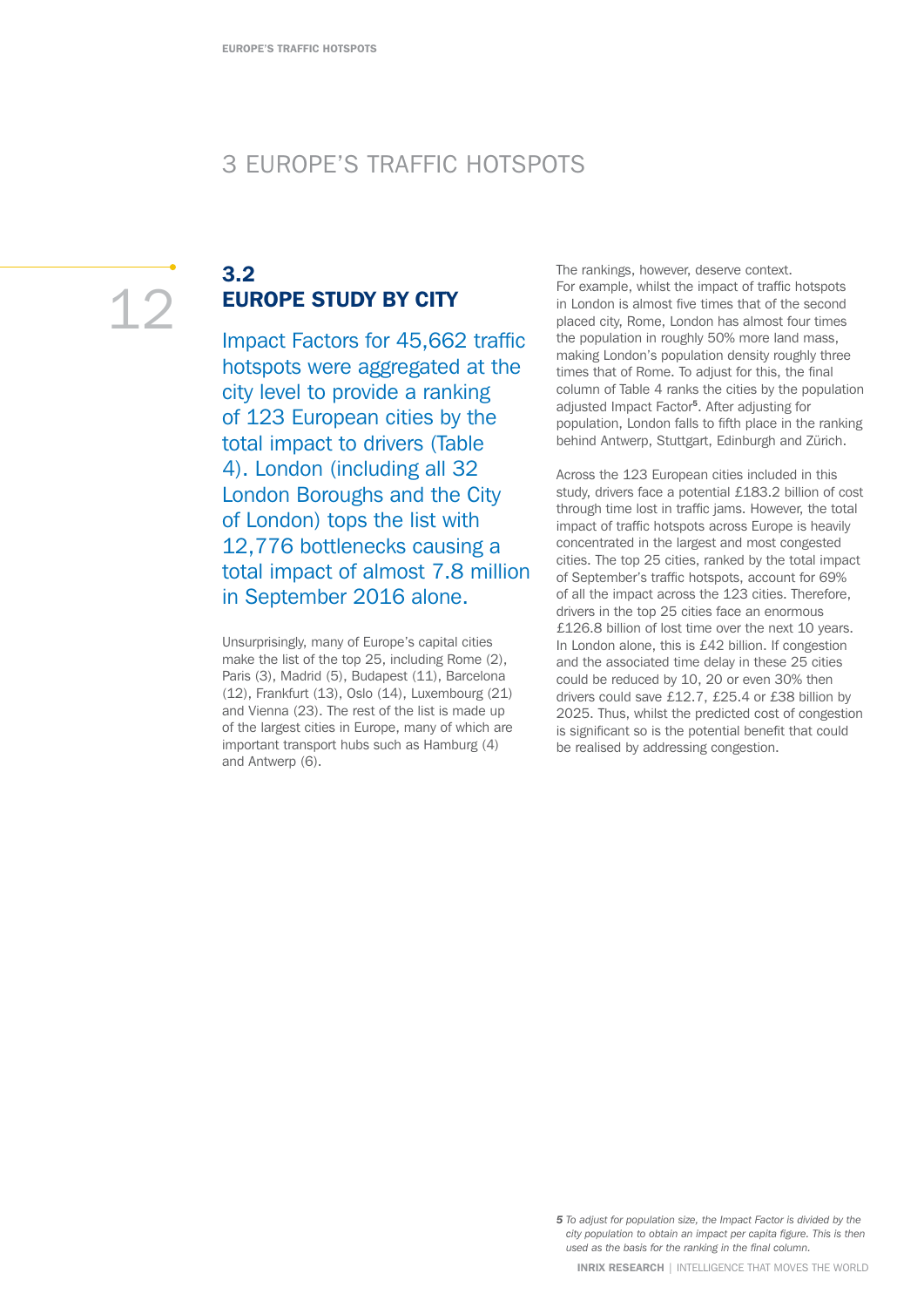13

| <b>RANK</b>    | <b>EUROPEAN CITY</b><br>(POPULATION<br><b>OVER 250K)</b> | <b>COUNTRY</b> | NO. OF<br><b>TRAFFIC</b><br><b>HOTSPOTS</b> | <b>IMPACT</b><br><b>FACTOR</b> | <b>2025 ECONOMIC</b><br><b>COST OF</b><br><b>CONGESTION</b> | <b>RANK</b><br>$(IPC)^*$ |
|----------------|----------------------------------------------------------|----------------|---------------------------------------------|--------------------------------|-------------------------------------------------------------|--------------------------|
| 1              | London                                                   | <b>UK</b>      | 12,776                                      | 7,782,677                      | £42bn                                                       | 5                        |
| $\overline{2}$ | Rome                                                     | Italy          | 1,684                                       | 1,566,115                      | £8.4bn                                                      | 26                       |
| 3              | Paris                                                    | <b>France</b>  | 703                                         | 1,479,535                      | £8.0bn                                                      | 22                       |
| $\overline{4}$ | <b>Hamburg</b>                                           | Germany        | 1,305                                       | 1,264,783                      | £6.8bn                                                      | 15                       |
| 5              | <b>Madrid</b>                                            | <b>Spain</b>   | 837                                         | 1,017,770                      | £5.5bn                                                      | 46                       |
| 6              | Antwerp                                                  | <b>Belgium</b> | 459                                         | 970,351                        | £5.2bn                                                      | $\mathbf{1}$             |
| 7              | <b>Munich</b>                                            | Germany        | 841                                         | 917,570                        | £4.9bn                                                      | 21                       |
| 8              | <b>Stuttgart</b>                                         | Germany        | 539                                         | 850,815                        | £4.6bn                                                      | $\overline{2}$           |
| $9\,$          | Cologne                                                  | Germany        | 740                                         | 816,260                        | £4.4bn                                                      | 10                       |
| 10             | <b>Milan</b>                                             | Italy          | 1,053                                       | 618,657                        | £3.3bn                                                      | 32                       |
| 11             | <b>Budapest</b>                                          | Hungary        | 1,284                                       | 537,595                        | £2.8bn                                                      | 50                       |
| 12             | <b>Barcelona</b>                                         | <b>Spain</b>   | 461                                         | 526,780                        | £2.8bn                                                      | 44                       |
| 13             | Edinburgh                                                | <b>UK</b>      | 455                                         | 512,834                        | £2.8bn                                                      | 3                        |
| 14             | <b>Berlin</b>                                            | Germany        | 1,070                                       | 502,580                        | £2.7bn                                                      | 85                       |
| 15             | Frankfurt                                                | Germany        | 448                                         | 471,315                        | £2.5bn                                                      | 19                       |
| 16             | <b>Oslo</b>                                              | <b>Norway</b>  | 321                                         | 469,880                        | £2.5bn                                                      | 12                       |
| 17             | Glasgow                                                  | <b>UK</b>      | 357                                         | 418,560                        | £2.3bn                                                      | 18                       |
| 18             | <b>Hanover</b>                                           | Germany        | 290                                         | 378,308                        | £2.0bn                                                      | 13                       |
| 19             | <b>Birmingham</b>                                        | <b>UK</b>      | 872                                         | 370,303                        | £2.0bn                                                      | 45                       |
| 20             | Manchester                                               | <b>UK</b>      | 768                                         | 360,021                        | £1.9bn                                                      | 20                       |
| 21             | Luxembourg                                               | Luxembourg     | 167                                         | 356,663                        | £1.9bn                                                      | 24                       |
| 22             | Zürich                                                   | Switzerland    | 214                                         | 356,658                        | £1.9bn                                                      | $\overline{4}$           |
| 23             | Vienna                                                   | Austria        | 528                                         | 338,995                        | £1.8bn                                                      | 75                       |
| 24             | Palermo                                                  | Italy          | 369                                         | 326,782                        | £1.8bn                                                      | 31                       |
| 25             | <b>Duisburg</b>                                          | Germany        | 213                                         | 308,973                        | £1.7bn                                                      | 23                       |
|                | <b>Total Cost</b>                                        |                |                                             |                                | £126.8bn                                                    |                          |

#### Table 4: Europe's Top 25 Cities by Traffic Hotspots

*\* Rank based upon IPC – Impact (Factor) Per Capita.*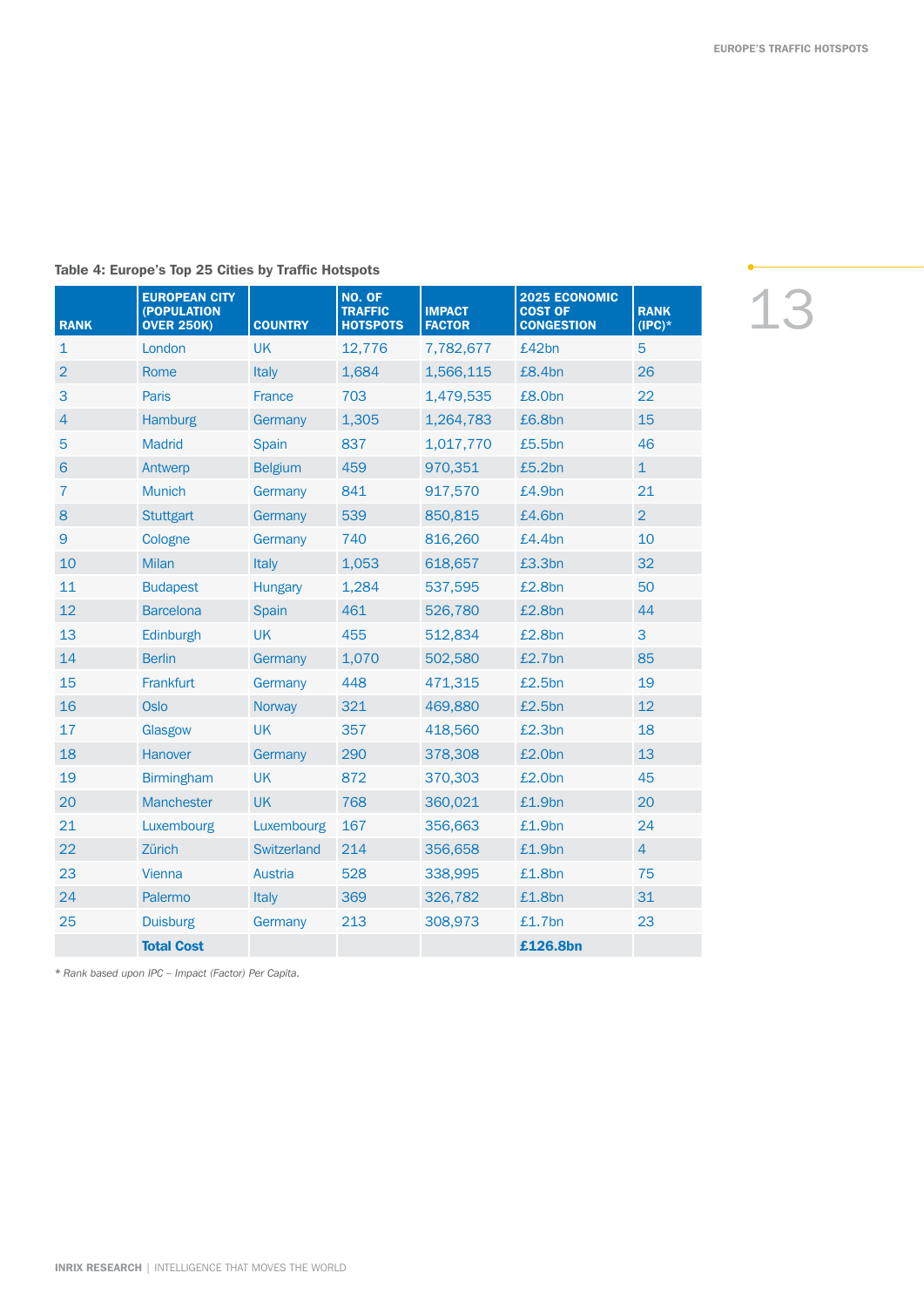# 3 EUROPE'S TRAFFIC HOTSPOTS

14

## 3.3 COUNTRY-LEVEL ANALYSIS

The data for each of the 123 cities in the dataset was aggregated up to country level and presented in Table 5.

As there was a varying number of cities from each country, and the cities are of vastly varying sizes, the traffic hotspot Impact Factors have been weighted by population and aggregated up to country size<sup>6</sup>. Doing this alters the country ranking in comparison to merely ranking countries based upon the total Impact Factor which biases the results towards countries that have a greater number of cities (of 250,000 or more people).

This can be seen by comparing the ranking weighted by population (the first column of Table 5) to the unadjusted ranking by Impact Factor (the last column of Table 5). For instance, smaller but more densely populated countries like Belgium and Switzerland move up the populationadjusted rankings.

The UK and Germany, which have many densely populated cities with significant levels of congestion, have the most to gain from tackling their traffic hotspots because congestion is causing them the greatest economic loss. The UK faces over a third (£61.8 billion) of the £183.2 billion total cost, whilst German drivers face a substantial £41.9 billion cost. Taken together, the top five countries (UK, Germany, France, Italy and Belgium) represent 78% of the total economic cost (and therefore potential savings) that could be made over the next decade by tackling the worst traffic hotspots.



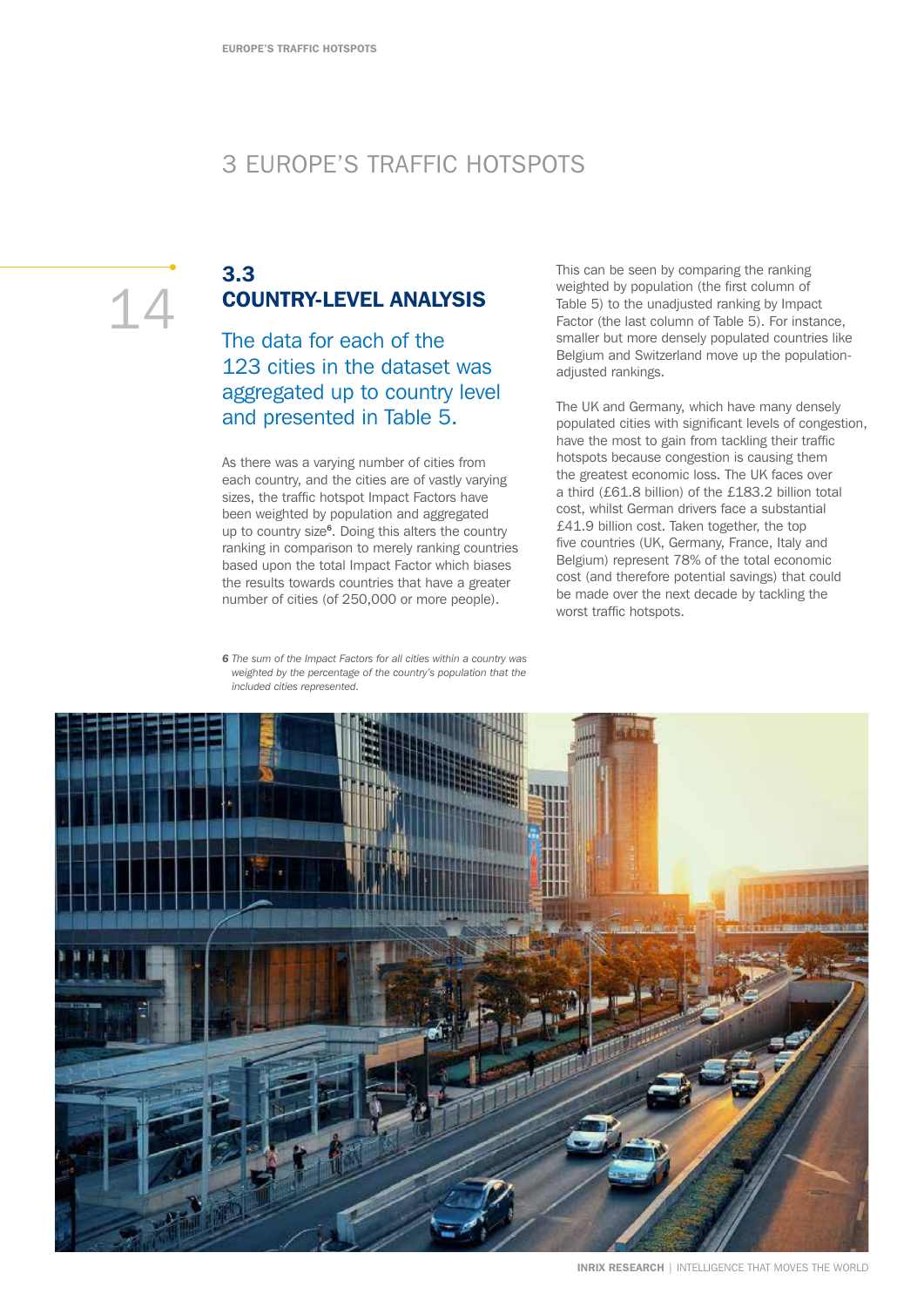| <b>RANK</b>     | <b>COUNTRY</b>           | NO. OF<br><b>CITIES</b><br>(POPULATION<br><b>OVER 250K)</b> | NO. OF<br><b>TRAFFIC</b><br><b>HOTSPOTS</b> | <b>IMPACT</b><br><b>FACTOR</b> | 2025<br><b>ECONOMIC</b><br><b>COST OF</b><br><b>CONGESTION</b> | <b>POPULATION</b><br><b>WEIGHTED</b><br><b>IMPACT</b><br><b>FACTOR</b> | <b>RANK</b><br><b>BY</b><br><b>IMPACT</b><br><b>FACTOR</b> |
|-----------------|--------------------------|-------------------------------------------------------------|---------------------------------------------|--------------------------------|----------------------------------------------------------------|------------------------------------------------------------------------|------------------------------------------------------------|
| $\mathbf{1}$    | <b>UK</b>                | 21                                                          | 20,375                                      | 11,466,416                     | £61.8bn                                                        | 42,902,767                                                             | $\mathbf{1}$                                               |
| $\overline{2}$  | Germany                  | 27                                                          | 8,517                                       | 7,777,834                      | £41.9bn                                                        | 35,706,922                                                             | $\overline{2}$                                             |
| 3               | <b>France</b>            | 9                                                           | 1,844                                       | 2,753,484                      | £14.9bn                                                        | 31,314,772                                                             | 5                                                          |
| $\overline{4}$  | Italy                    | 12                                                          | 5,069                                       | 3,540,815                      | £19.1bn                                                        | 24,039,326                                                             | 3                                                          |
| 5               | <b>Belgium</b>           | 3                                                           | 925                                         | 1,457,345                      | £7.9bn                                                         | 8,466,083                                                              | 8                                                          |
| $6\phantom{1}6$ | <b>Spain</b>             | 16                                                          | 2,335                                       | 1,950,810                      | £10.5bn                                                        | 8,295,884                                                              | $\overline{4}$                                             |
| $\overline{7}$  | Switzerland              | $\mathbf{1}$                                                | 214                                         | 356,658                        | £1.9bn                                                         | 7.568.147                                                              | 18                                                         |
| 8               | Portugal                 | $\mathbf{1}$                                                | 311                                         | 307,512                        | £1.7bn                                                         | 6,081,399                                                              | 16                                                         |
| 9               | <b>Netherlands</b>       | 4                                                           | 416                                         | 639,416                        | £3.5bn                                                         | 4,748,394                                                              | 14                                                         |
| 10              | Slovakia                 | $\mathbf{1}$                                                | 306                                         | 285,362                        | £1.5bn                                                         | 3,725,506                                                              | 17                                                         |
| 11              | Czech<br><b>Republic</b> | 3                                                           | 484                                         | 634.545                        | £3.4bn                                                         | 3,463,006                                                              | 10                                                         |
| 12              | Hungary                  | $\mathbf{1}$                                                | 1,284                                       | 537,595                        | £2.9bn                                                         | 3,070,512                                                              | $6\phantom{1}$                                             |
| 13              | Norway                   | $\overline{2}$                                              | 432                                         | 519,331                        | £2.8bn                                                         | 2,979,077                                                              | 13                                                         |
| 14              | Sweden                   | 3                                                           | 461                                         | 433,584                        | £2.3bn                                                         | 1,834,036                                                              | 11                                                         |
| 15              | Poland                   | 12                                                          | 1,072                                       | 298,897                        | £1.6bn                                                         | 1,693,514                                                              | $\overline{7}$                                             |
| 16              | Austria                  | $\overline{2}$                                              | 628                                         | 368,369                        | £2.0bn                                                         | 1,539,139                                                              | 9                                                          |
| 17              | <b>Denmark</b>           | $\overline{2}$                                              | 449                                         | 164,231                        | £886m                                                          | 1,042,802                                                              | 12                                                         |
| 18              | <b>Finland</b>           | $\overline{2}$                                              | 373                                         | 126,293                        | £681m                                                          | 806,351                                                                | 15                                                         |
| 19              | Luxembourg               | $\mathbf{1}$                                                | 167                                         | 356,663                        | £1.9bn                                                         | 357,597                                                                | 19                                                         |
| <b>Total</b>    | 19                       | 123                                                         | 45,662                                      | 33,975,160                     | £183.2bn                                                       | 187,362,343                                                            |                                                            |

#### Table 5: Country Ranking by Population-Weighted Impact Factor

15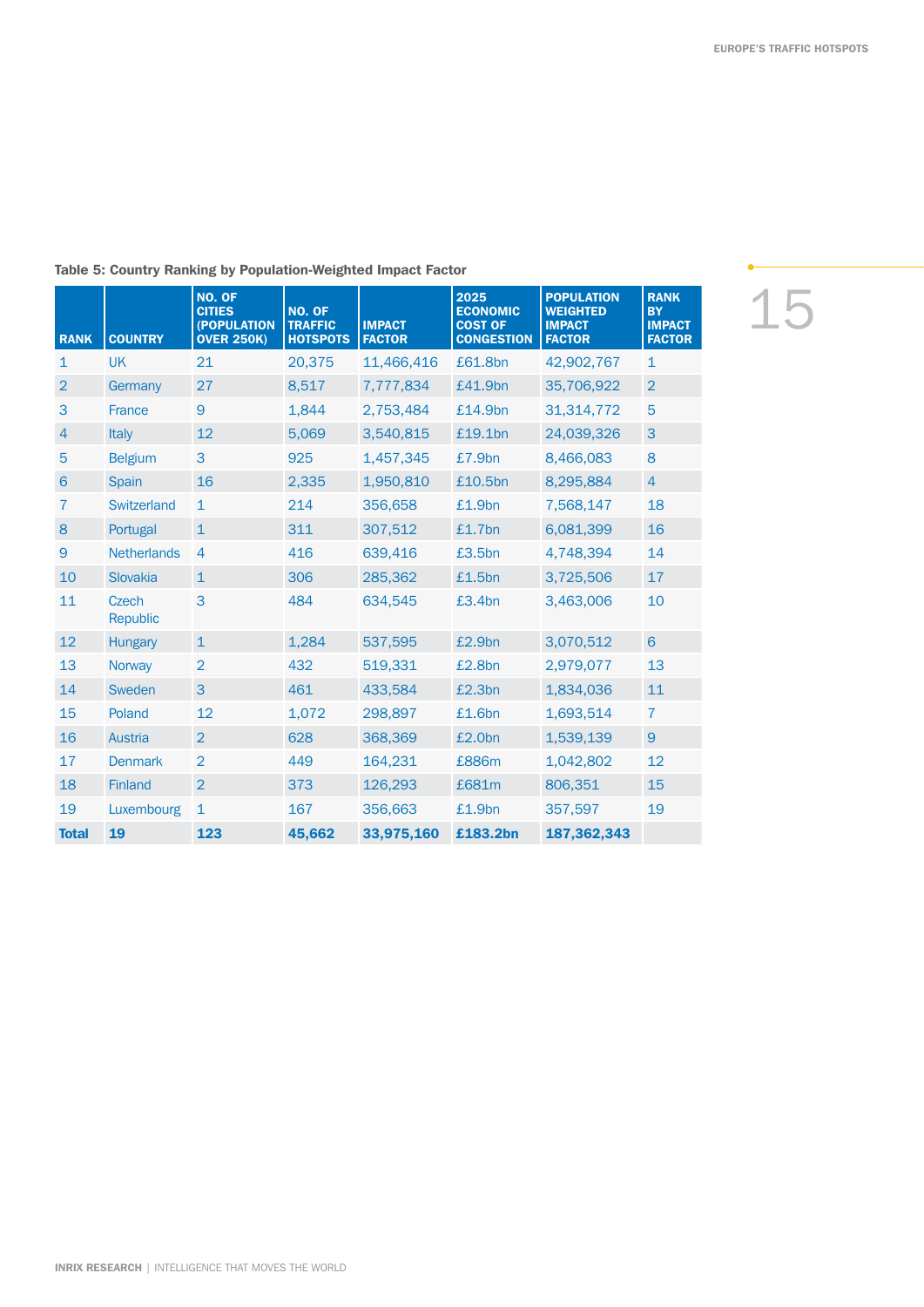# 4 IN-DEPTH STUDIES

16

An in-depth study of the two countries that top the INRIX Traffic Hotspot ranking was performed and the results reported in the following sections. In total these countries make up 39% of the 123 cities (Germany 27, UK 21) in the main study and account for 57% of the total impact or cost imposed by congestion in this study.

## 4.1 GERMANY STUDY

There were 27 German cities with more than 250,000 inhabitants included in the study. More than 48,000 traffic jams at some 8,572 traffic hotspots were analysed. German drivers are likely to face £41.9 billion (€47.6 billion) of lost time over the next 10 years at these traffic hotspots.

Table 6 presents that data aggregated at city level. Traffic hotspots are again concentrated in the largest German cities. The top six cities in the ranking account for 62% of the impact of all traffic hotspots in Germany in September 2016. Congestion at these traffic hotspots will impose a collective £23.5 billion (€26.6 billion) over the next decade on road users.

Hamburg tops the list of the cities suffering from the greatest impact from traffic hotspots. Hamburg had 6,938 traffic jams across 1,305 traffic hotspots costing drivers £66 million (€75 million) in September 2016 alone. Over the next decade, the city of Hamburg could face £6.8 billion (€7.7 billion) of lost time at these 1,305 traffic hotspots.

Hamburg is the second largest port in Europe and is therefore a major transport hub. However, whilst it is the second-most populous city in Germany, it is one of the smallest by geographic area, making it incredibly densely populated. Congestion, therefore, is almost inevitable at this population density.

Germany's largest (most populous) cities make the top of the list behind Hamburg, with Munich, Stuttgart, Cologne, Berlin and Frankfurt taking the next five places.

Table 7 lists Germany's top 10 traffic hotspots. These top 10 (0.1%) hotspots account for 13% or £5.6 billion (€6.4 billion) of the total economic cost imposed on German drivers across the 8,572 traffic hotspots analysed. This demonstrates a clear advantage of the INRIX Roadway Analytics tool as being able to focus transport investment to get the most benefit for transport users. With the exception of Munich's inner ring road (B2R Mittlerer Ring), all of these hotspots are on Germany's Autobahns. The exact locations are always around junctions to/ from the major arterial roads in to and out of these major cities.

The German Autobahns on the outskirts of Hamburg and Stuttgart take the top two slots with these two individual hotspots on the A7 and A8 costing drivers £262 million (€297 million) annually, and represent a potential £2.2 billion (€2.6 billion) future cost over the next 10 years if congestion is not reduced at these two spots. It is important to remember that these are not the only traffic hotspots on these particular roads. For example, there were 1,990 traffic jams at 34 traffic hotspots on the A7 alone around Hamburg in September 2016. This one road costs Hamburgers an estimated £261 million (€296 million) per annum. Similarly, the A8 around Stuttgart had 1,576 traffic jams at 24 hotspots costing Stuttgarters £132 million (€150 million) per year.

The A8 is a well-known problem route that suffers from severe fog that can cause accidents and often leaves significant stretches of the Autobahn under variable speed limits. Additionally, a significant amount of on-going roadworks, including the complete closure of numerous other roads in the area, have led to increased traffic on the A8 at the same time as a temporary limit to the road supply.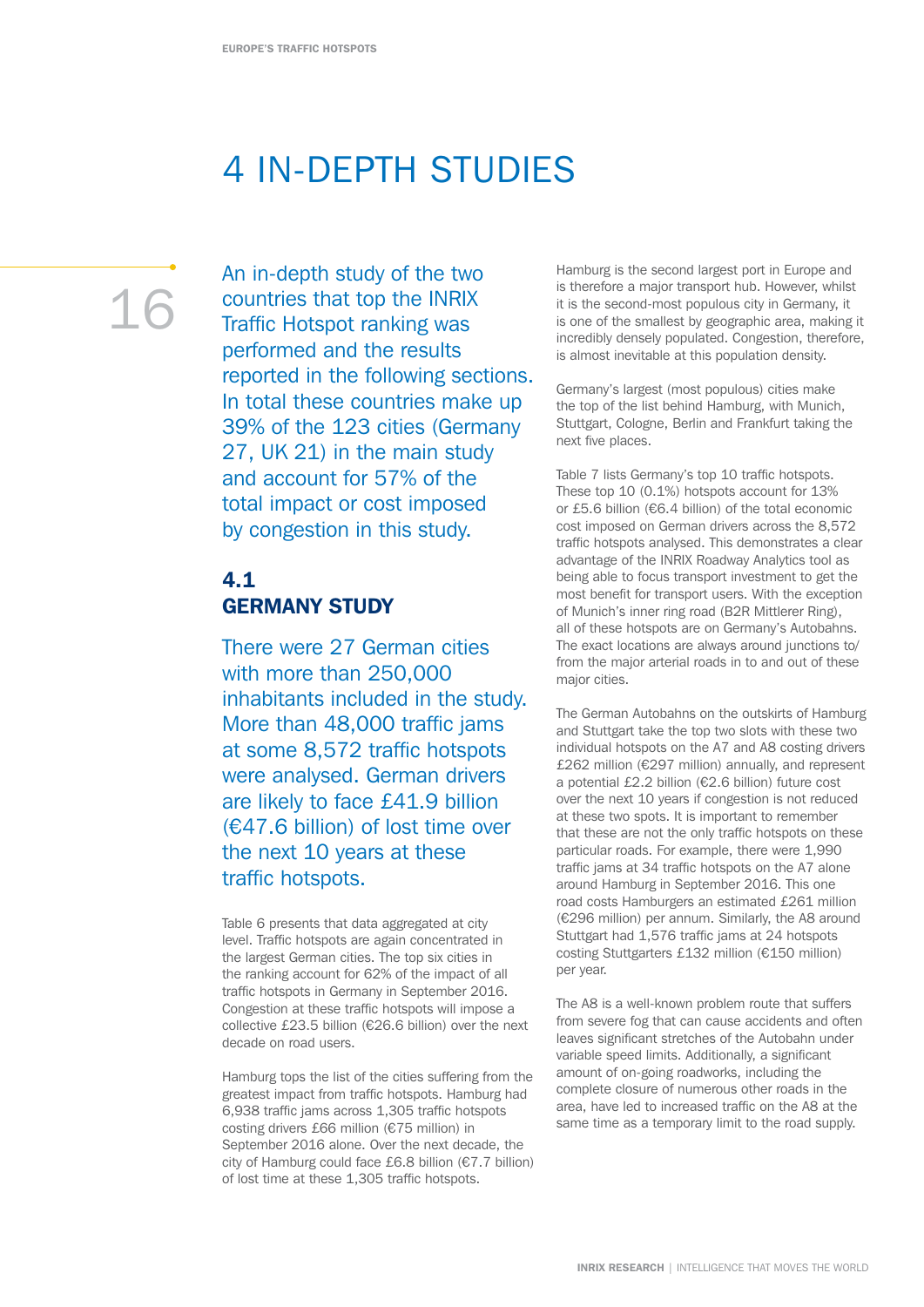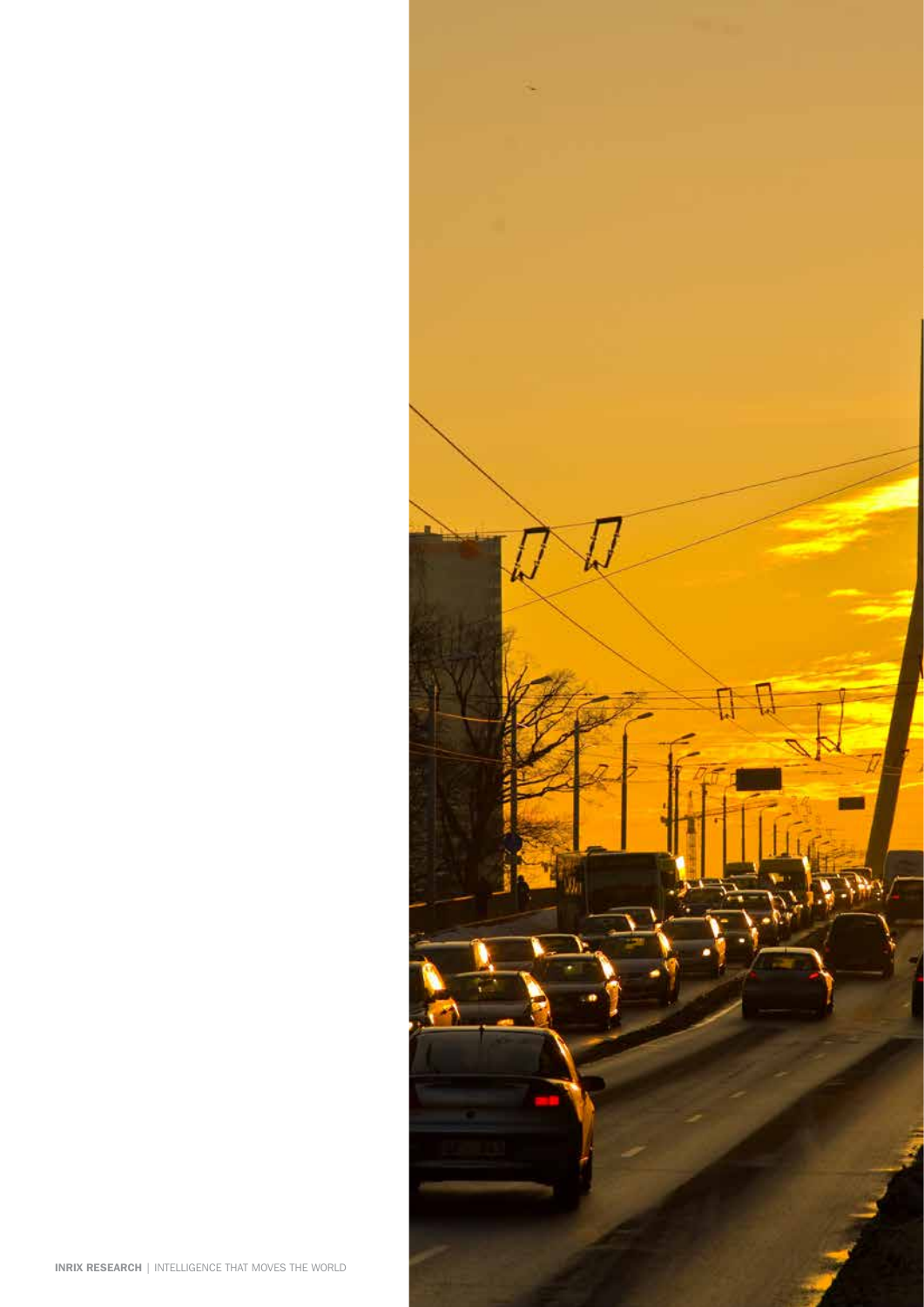#### 4 IN-DEPTH STUDIES

# 18

## 4.1.1 CASE STUDY: CONSTRUCTION ON MUNICH'S **MITLERER RING**

Technology often has the answer to many of the world's problems including congestion. The next case study highlights the role technology plays in reducing congestion. Yet sometimes, traditional engineering solutions are also necessary to improve traffic flows.

In the 2015 INRIX Traffic Scorecard, Munich's ring road, the Mittlerer Ring was Germany's most congested road, wasting as much as four days of the average commuters' time every year. In response, the Government of Upper Bavaria committed €400 million on a range of infrastructure projects to improve travel times.

A major part of this investment was the 1.5 kilometre Luise-Kiesselbach-Platz tunnel that opened in July 2015 after six years of construction.

Using INRIX Roadway Analytics the impact of the tunnel on local congestion can be evaluated by comparing average speeds before (in October 2014) and after (in October 2015) project completion. This evaluation demonstrates that average peak hour speeds increased by 10 kph after the tunnel opened moving from 28.9 to 38.3 kph in the morning peak and from 31.2 to 40.7 kph in the afternoon peak: an impressive 31% in average peak hour speeds.

Other sections of the Mittlerer Ring continue to cause Munich drivers significant delay. For instance, the section of road travelling northbound through the English Garden had congestion lasting an average of five hours twice a day during September. Hopefully, the Government's continued investments will provide similar levels of improvement delivered by the Luise-Kiesselbach-Platz programme.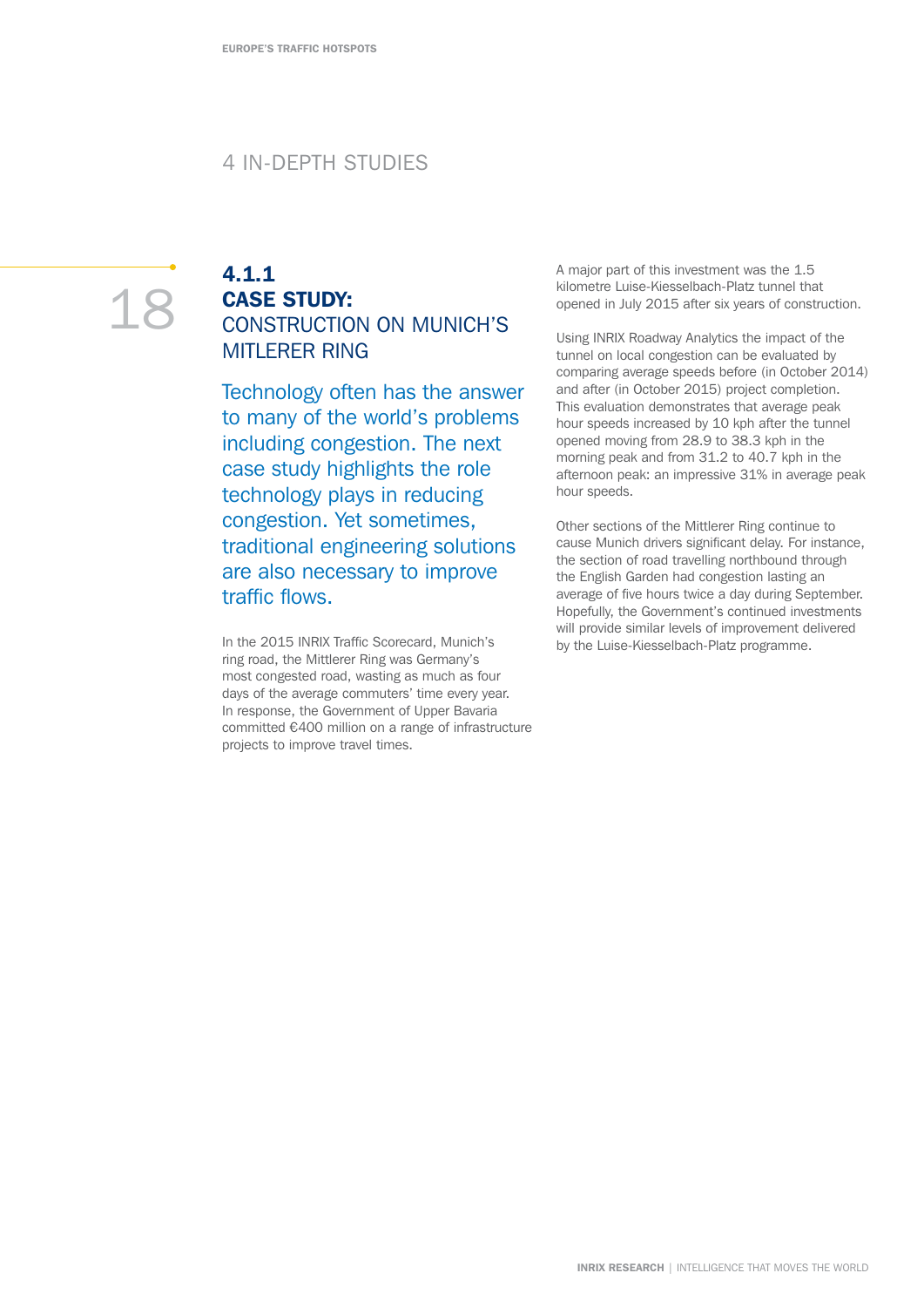#### Table 6: German Cities by Worst Traffic Hotspots

| <b>RANK</b>    | <b>GERMAN CITY</b><br>(POPULATION<br><b>OVER 250K)</b> | NO. OF<br><b>TRAFFIC</b><br><b>HOTSPOTS</b> | <b>IMPACT</b><br><b>FACTOR</b> | 2025<br><b>ECONOMIC</b><br><b>COST OF</b><br><b>CONGESTION</b> | <b>WORST</b><br><b>TRAFFIC HOTSPOT</b>                                         | AVE.<br><b>DURATION</b><br>(MINS) | AVE.<br><b>LENGTH</b><br>(KM) | <b>TOTAL</b><br>NO. OF<br><b>OCCURR-</b><br><b>ENCES</b> |
|----------------|--------------------------------------------------------|---------------------------------------------|--------------------------------|----------------------------------------------------------------|--------------------------------------------------------------------------------|-----------------------------------|-------------------------------|----------------------------------------------------------|
| $\mathbf{1}$   | Hamburg                                                | 1,305                                       | 1,264,783                      | €7.7bn                                                         | A7 N at J29 HH-Othmarschen                                                     | 94                                | 8.7                           | 257                                                      |
| $\overline{2}$ | <b>Munich</b>                                          | 841                                         | 917,570                        | €5.6bn                                                         | <b>B2R N (Mittlerer Ring)</b><br>in Englischer Garten                          | 314                               | 3.11                          | 63                                                       |
| 3              | <b>Stuttgart</b>                                       | 539                                         | 850,815                        | €5.2bn                                                         | A8 W at J48 (B295)<br>Leonberg-West                                            | 24                                | 10.93                         | 790                                                      |
| $\overline{4}$ | Cologne                                                | 740                                         | 816,260                        | €5.0bn                                                         | A3 N at J25 (Koln-Mulheim)                                                     | 56                                | 6.89                          | 264                                                      |
| 5              | <b>Berlin</b>                                          | 1,070                                       | 502,580                        | €3.1bn                                                         | A100 N between J6 and J5                                                       | 34                                | 6.8                           | 168                                                      |
| 6              | Frankfurt                                              | 448                                         | 471,315                        | €2.9bn                                                         | A3 E after J53 (Oberthausen)                                                   | 28                                | 6.77                          | 321                                                      |
| $\overline{7}$ | Hanover                                                | 290                                         | 378,308                        | €2.3bn                                                         | A <sub>2</sub> W between<br>J46 (Hannover Lahe) and<br>J47 (Hannover-Buchholz) | 44                                | 8.68                          | 212                                                      |
| 8              | <b>Duisburg</b>                                        | 213                                         | 308,973                        | €1.9bn                                                         | A3 N after J12<br>(Kreuz Oberhausen-West)                                      | 23                                | 5.12                          | 304                                                      |
| 9              | Karlsruhe                                              | 120                                         | 255,858                        | €1.6bn                                                         | A5 (S) at J43 (Karlsruhe Nord)                                                 | 92                                | 5.75                          | 178                                                      |
| 10             | <b>Düsseldorf</b>                                      | 373                                         | 219,346                        | €1.3bn                                                         | B8 S at Junction with B1 and B7 66                                             |                                   | 3.83                          | 60                                                       |
| 11             | <b>Dortmund</b>                                        | 247                                         | 202,121                        | €1.2bn                                                         | A44 E at J53 (B233)                                                            | 195                               | 7.99                          | 14                                                       |
| 12             | <b>Bochum</b>                                          | 121                                         | 180,969                        | €1.1bn                                                         | A43 N after J12 (for A2 J8)                                                    | 83                                | 10.09                         | 44                                                       |
| 13             | <b>Dresden</b>                                         | 287                                         | 169,726                        | €1.0bn                                                         | A4 E between J79<br>(Dresden Neustadt) and<br>J80 (Dresden Wilder Mann)        | 75                                | 7.15                          | 44                                                       |
| 14             | Essen                                                  | 238                                         | 164,446                        | €1.0bn                                                         | A40 W between J26 (L191)<br>and J27 (L643)                                     | 101                               | 8.5                           | 26                                                       |
| 15             | Nuremberg                                              | 229                                         | 158,893                        | €972m                                                          | A6 S before J92A (B299)                                                        | 49                                | 5.44                          | 59                                                       |
| 16             | <b>Braunschweig</b>                                    | 138                                         | 147,313                        | €902m                                                          | A2 E after J58 (Kreuz-Wolfsburg)                                               | 194                               | 11.8                          | 33                                                       |
| 17             | Wuppertal                                              | 102                                         | 146,340                        | €896m                                                          | A46 W between J33 (L429)<br>and J34 (L70)                                      | 33                                | 5.62                          | 121                                                      |
| 18             | <b>Bremen</b>                                          | 133                                         | 144,616                        | €885m                                                          | A1 N after J57<br>(Bremen-Brinkum)                                             | 173                               | 6.96                          | 59                                                       |
| 19             | Mannheim                                               | 90                                          | 73,324                         | €449m                                                          | A656 N before J4 (L597)                                                        | 121                               | 3.75                          | 44                                                       |
| 20             | Mönchengladbach 138                                    |                                             | 69,894                         | €428m                                                          | A52 W between J7 and J8                                                        | 68                                | 6.06                          | 41                                                       |
| 21             | Wiesbaden                                              | 94                                          | 66,091                         | €404m                                                          | A3 N around Medenbach                                                          | 29                                | 6.02                          | 42                                                       |
| 22             | <b>Bielefeld</b>                                       | 134                                         | 60,106                         | €368m                                                          | B61 S (Ostwestfalendamm)<br>junction with A33 J19                              | 161                               | 3.8                           | 24                                                       |
| 23             | Gelsenkirchen                                          | 73                                          | 54,694                         | €335m                                                          | <b>B224 S at Stadion Gladbeck</b>                                              | 160                               | 2.17                          | 30                                                       |
| 24             | <b>Bonn</b>                                            | 117                                         | 50,821                         | €311m                                                          | A555 at J8 with Potsdamer Platz                                                | 71                                | 3.23                          | 21                                                       |
| 25             | Leipzig                                                | 223                                         | 43,029                         | €263m                                                          | <b>B2 S</b> junction with<br><b>Berliner Strase</b>                            | 249                               | 3.71                          | 3                                                        |
| 26             | <b>Munster</b>                                         | 142                                         | 42,690                         | €261m                                                          | A1 N after K10 (Davert)                                                        | 34                                | 4.43                          | 34                                                       |
| 27             | Augsburg                                               | 72                                          | 16,953                         | €104m                                                          | B17 S where becomes B300                                                       | 27                                | 13.55                         | 4                                                        |
|                | <b>Total Cost</b>                                      | 8,517                                       | 7,777,834 €47.6bn              |                                                                | A7 N at J29 HH-Othmarschen                                                     | 94                                | 8.7                           | 257                                                      |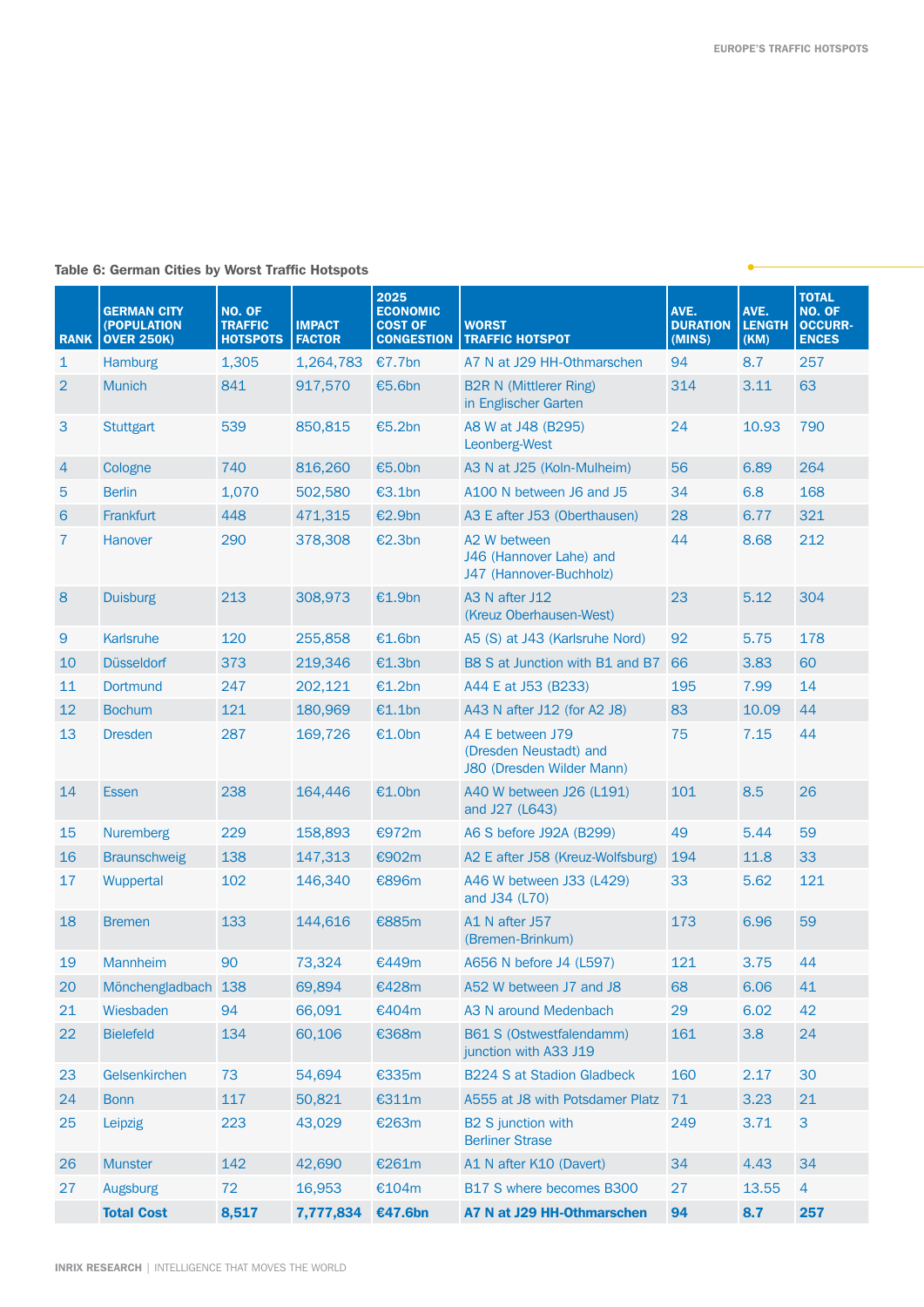## 4 IN-DEPTH STUDIES

# 20 CASE STUDY: 4.1.1 CONSTRUCTION ON MUNICH'S MITLERER RING (CONTINUED)

#### Table 7: Germany's Top 10 Worst Traffic Hotspots

| <b>RANK</b>    | <b>GERMAN CITY</b><br>(POPULATION<br><b>OVER 250K)</b> | <b>WORST TRAFFIC</b><br><b>HOTSPOT</b>                             | AVE.<br><b>DURATION</b><br>(MINS) | AVE.<br><b>LENGTH</b><br>(KM) | <b>TOTAL NO. OF</b><br><b>OCCURRENCES</b> | 2025<br><b>ECONOMIC</b><br><b>COST OF</b><br><b>CONGESTION</b> |
|----------------|--------------------------------------------------------|--------------------------------------------------------------------|-----------------------------------|-------------------------------|-------------------------------------------|----------------------------------------------------------------|
| $\mathbf{1}$   | <b>Hamburg</b>                                         | A7 N at J29<br><b>HH-Othmarschen</b>                               | 94                                | 8.7                           | 257                                       | €1.3bn                                                         |
| $\overline{2}$ | <b>Stuttgart</b>                                       | A8 W at J48 (B295)<br>Leonberg-West                                | 24                                | 10.93                         | 790                                       | £1.3bn                                                         |
| 3              | Cologne                                                | A3 N at J25<br>(Koln-Mulheim)                                      | 56                                | 6.89                          | 264                                       | €623m                                                          |
| $\overline{4}$ | Karlsruhe                                              | A5 (S) at J43<br>(Karlsruhe Nord)                                  | 92                                | 5.75                          | 178                                       | €576m                                                          |
| 5              | Hanover                                                | A2 W between J46<br>(Hannover Lahe) and<br>J47 (Hannover-Buchholz) | 44                                | 8.68                          | 212                                       | €496m                                                          |
| 6              | <b>Braunschweig</b>                                    | A <sub>2</sub> E after J <sub>58</sub><br>(Kreuz-Wolfsburg)        | 194                               | 11.8                          | 33                                        | €462m                                                          |
| $\overline{7}$ | <b>Stuttgart</b>                                       | A8 W at J47<br>(Rutesheim)                                         | 46                                | 18.64                         | 87                                        | €456m                                                          |
| 8              | <b>Bremen</b>                                          | A1 N after J57<br>(Bremen-Brinkum)                                 | 173                               | 6.96                          | 59                                        | €435m                                                          |
| 9              | <b>Munich</b>                                          | <b>B2R N (Mittlerer Ring)</b><br>in Englischer Garten              | 314                               | 3.11                          | 63                                        | €377m                                                          |
| 10             | Frankfurt                                              | <b>A3 E</b>                                                        | 28                                | 6.77                          | 321                                       | €372m                                                          |
|                | <b>Total Cost</b>                                      |                                                                    |                                   |                               |                                           | €6.4bn                                                         |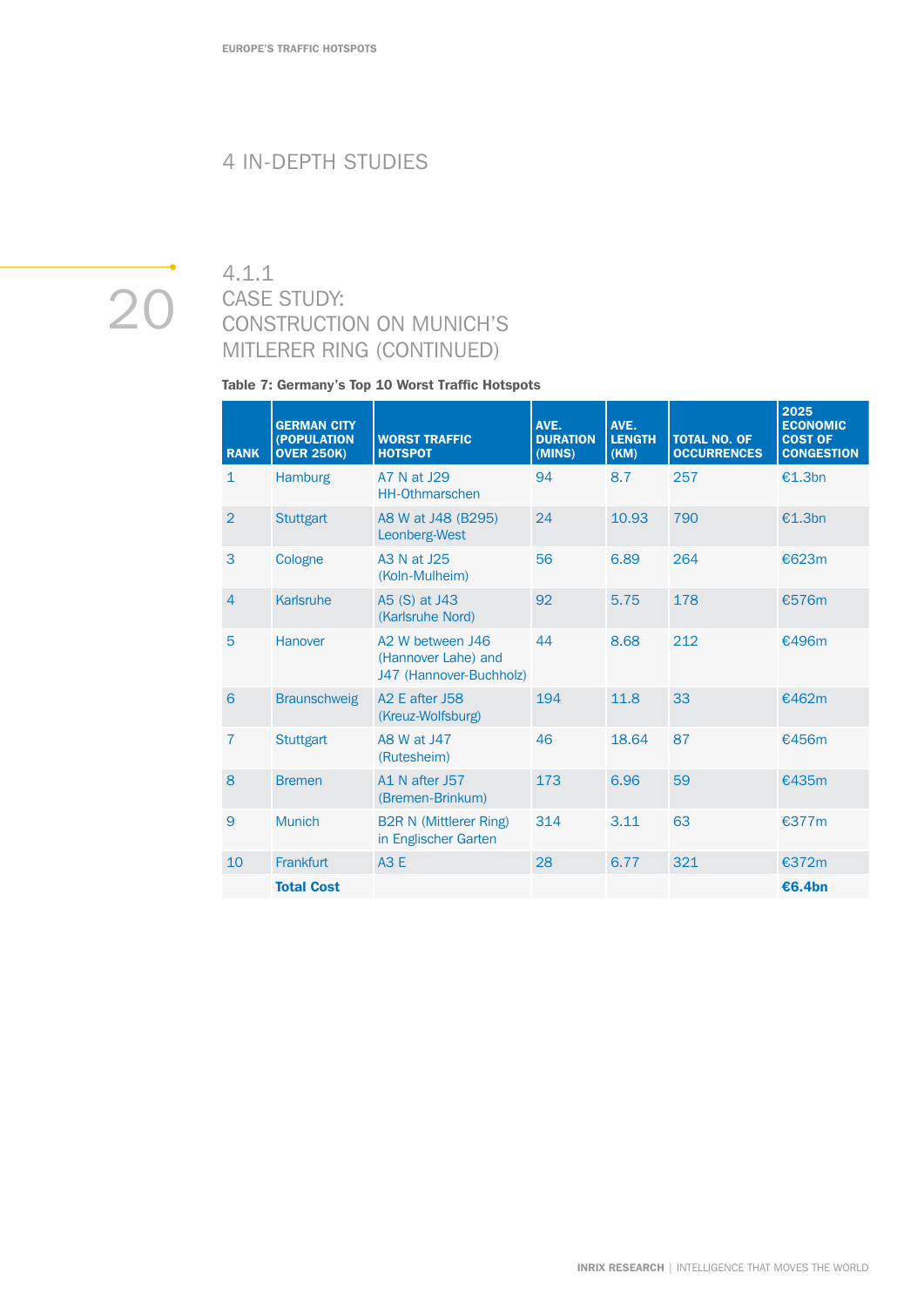# 4.2 UK STUDY

There were 21 UK cities with more than 250,000 inhabitants included in the study. More than 90,000 traffic jams at some 20,375 traffic hotspots were analysed. UK drivers face a potential total cost of £61.8 billion from lost time over the next 10 years at these worst traffic hotspots, over a third of the £183.2 billion total identified in the study.

Table 8 presents that data aggregated at city level. Traffic hotspots are again concentrated in the largest UK cities. The top six cities in the ranking account for 85% of the impact of all traffic hotspots in the UK in September 2016. Taken together they face a collective cost of £52.6 billion over the next decade if congestion is not addressed at these traffic hotspots.

London tops the list of the cities suffering from the greatest impact from traffic hotspots. London accounted for 68% of the traffic hotspots in the UK study with almost 63,000 traffic jams across 12,776 traffic hotspots costing drivers £406 million in September 2016 alone. London had more traffic hotspots (12,776), and also the highest total impact, of all European cities analysed. The impact of hotspots in London was 28 times more than the average city<sup>7</sup> included in the study, and more than the following four cities combined in the European ranking (Rome, Paris, Hamburg, Madrid). This also means Londoners have the most to gain if congestion is reduced, because they face a potential £42 billion of time lost to congestion by 2025. London is the most populous city in the entire study, suffers from high population density and is home to the world's third busiest airport (London Heathrow7).

In the UK, the impact of all traffic hotspots in London, and the potential cost savings for drivers, is 15 times higher than that of the second ranked city, Edinburgh. Unsurprisingly, the UK's largest (most populous) cities make the top of the list behind London and Edinburgh. Glasgow and Birmingham follow, with Manchester, Bristol, Leeds, Cardiff, Bradford and Belfast rounding out the top ten. Together the top five cities account for 82% of the total traffic impact of traffic hotspots in the UK study.

Table 9 lists the UK's top 10 traffic hotspots. Just these 10 hotspots (of all 20,375 UK hotspots) may impose £3.7 billion of economic cost on UK drivers over the next 10 years, or 6% of the total cost. This demonstrates a clear advantage of the INRIX Roadway Analytics tool as being able to focus transport investment to get the most benefit for transport users.

The top 10 worst traffic bottlenecks are located primarily in London and Edinburgh, with the A8 (Glasgow and Edinburgh Road) making an appearance in sixth place. In London, the M25 takes the top three places with Junctions 15 (M4) to J16 (M40) and then J16 (M40) to J17 (Rickmansworth) taking first and second place. They are at the confluence of a number of strategic motorways and arterial roads, as well as being in close proximity to the exits for London Heathrow airport. Between J21 (M1) and J21A (A405) on the M25 is the third worst traffic hotspot. London's inner ring road (A406) around Southgate and Palmer's Green (Enfield) make it into sixth and seventh place. Finally, Edinburgh's ring road (A720) makes it into fourth, fifth, ninth and 10th place on the list with four hotspots around the Dregborn Barracks area of the city.

# 21

*7 London Gatwick is located in West Sussex and is outside of the Greater London road network.*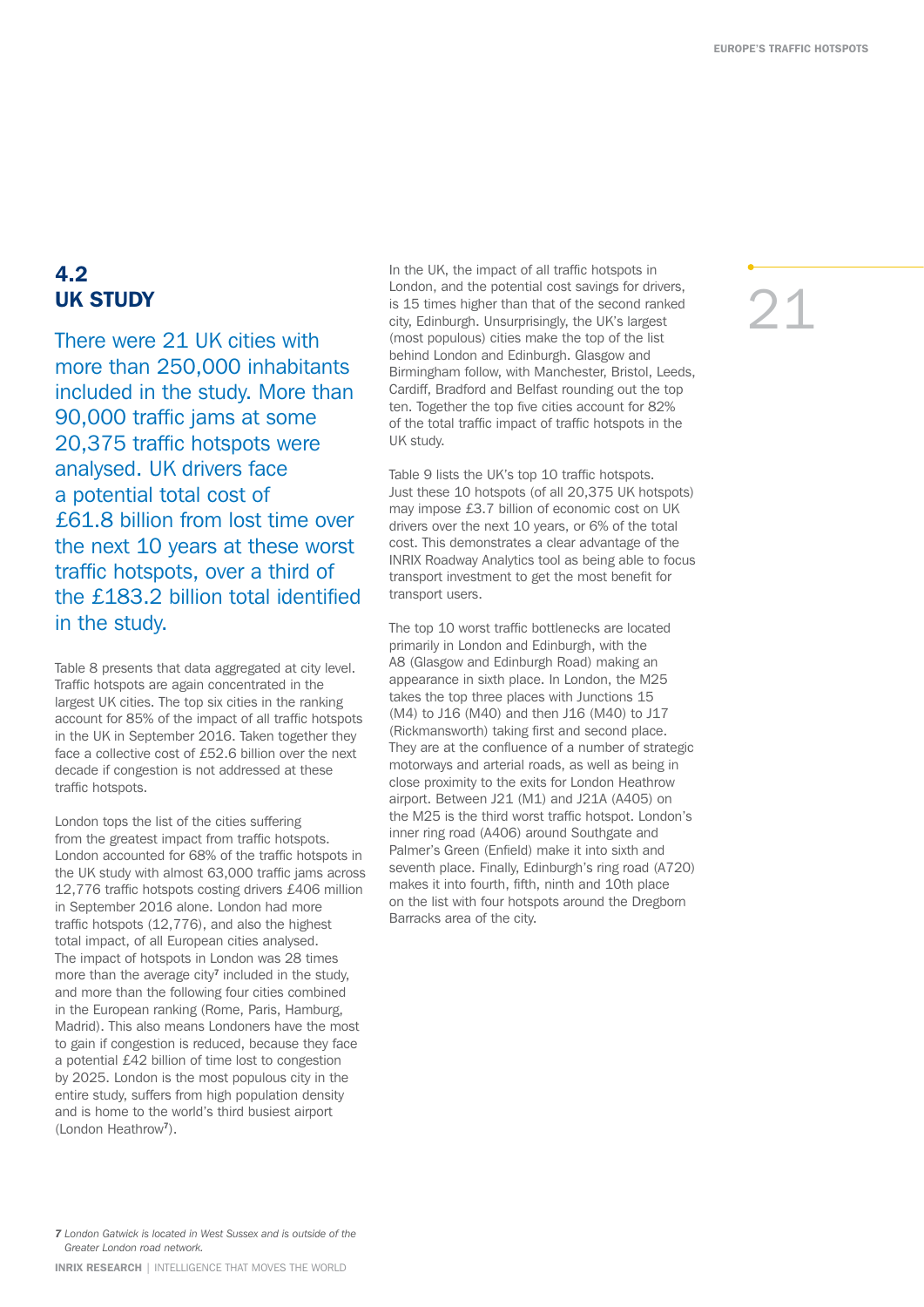#### 4 IN-DEPTH STUDIES

22

#### 4.2.1 CASE STUDY: SMART MOTORWAYS

Since their introduction on the M42 in 2006, smart motorways have been steadily rolled out across the UK's motorway network. They have also evolved over time to become ever more sophisticated. The latest investment is £7 million on the M62 between Manchester and the junction in Warrington with the M6. Smart motorways incorporate a range of technologies in different combinations that monitor and respond to fluctuating traffic conditions on motorways. These include variable (enforceable) speed limits to moderate traffic flow during congestion, dynamic traffic lights on motorway entrances, and hard shoulder or all lane running that adds additional capacity by using the hard shoulder as an additional lane for some, or all, of the time.

Since its inception in 2006, the smart motorway sections of the M42 has seen journey reliability improved by 22%, personal injury accidents reduced by more than half, and where accidents did occur, severity was much lower overall with zero fatalities and fewer seriously injured<sup>8</sup>. Most of the M25 has the most basic implementation of smart motorways, a variable speed limit. However, two sections have used controlled all-lane running since 2014. A recent evaluation<sup>9</sup> of the smart motorway All Lane Running programme on the M25 at Junctions 23-27 (16 miles) found that all lane running reduced hours of delay by 50% in a before and after comparison despite a 10% increase in traffic, saving some 6,000 vehicle hours of delay every day. Over a typical year this would equate to a value of time saving of £30 million<sup>10</sup>.

At £180 million<sup>11</sup> to construct, the scheme would pay off after three years and would generate a cost benefit ratio of 1:1.4 over a 10-year period. This is using very conservative estimates of the value of time and excludes additional economic benefits such as saved fuel, reduced accidents and productivity gains.

Another evaluation<sup>12</sup> of the smart motorway All Lane Running implementation at Junctions 5-7 (12.4 miles) on the M25 found a 25% reduction in hours of delay which generated 1,680 vehicle hours of delay per day or approximately £8.4 million per annum. INRIX Roadway Analytics also identified a significant reduction in the number of traffic jams on the M25 between Junctions 5-7 since the implementation of all lane running of 52%. This is comparing a year of data before the roadworks began on this section of motorway with a year of data after the new smart motorway was complete. There were 165 traffic jams a month on average after the project was complete compared to 343 beforehand. As a benchmark, a single queue per peak period, per working day in both directions of the motorway would generate 80 traffic jams per month<sup>13</sup>.

The UK's worst traffic hotspots on the western portion of the M25 will hopefully be ameliorated by the planned smart motorway – All Lane Running programme that is due to start in the next five years and will cover 19 miles between Junctions 10 and 17 of the M25<sup>14</sup>. Moving forward, the All Lane Running programme may be replaced with Dynamic or Active Traffic Management that only utilises the hard shoulder during periods of severe congestion. Almost all of the same benefits are achieved but at a slightly higher cost<sup>15</sup>.

- *8 Source: http://www.highways.gov.uk/smart-motorwaysprogramme/*
- *9 Source: http://assets.highways.gov.uk/specialist-information/ knowledge-compendium/2014-2015/M25+J23-27+SM+ALR+ Monitoring+12+Month+Evaluation+Report\_v2.0\_Final.pdf*
- *10 Assuming 1.2 occupants per vehicle on average and using the DfT's value of time of £11.44 per hour (2016 values).*
- *11 http://www.publications.parliament.uk/pa/cm201617/cmselect/ cmtrans/63/6306.htm*
- *12 http://assets.highways.gov.uk/specialist-information/knowledgecompendium/2014-2015/M25+J5-7+SM+ALR+Monitoring+ 12+Month+Evaluation+Report\_v2.0\_Final.pdf*
- *13 2 directions x 2 peak periods per day x 20 working days per month = 80 traffic jams per month.*
- *14 http://www.publications.parliament.uk/pa/cm201617/cmselect/ cmtrans/63/63.pdf*
- *15 Source: http://www.publications.parliament.uk/pa/cm201617/ cmselect/cmtrans/63/6306.htm*

INRIX RESEARCH | INTELLIGENCE THAT MOVES THE WORLD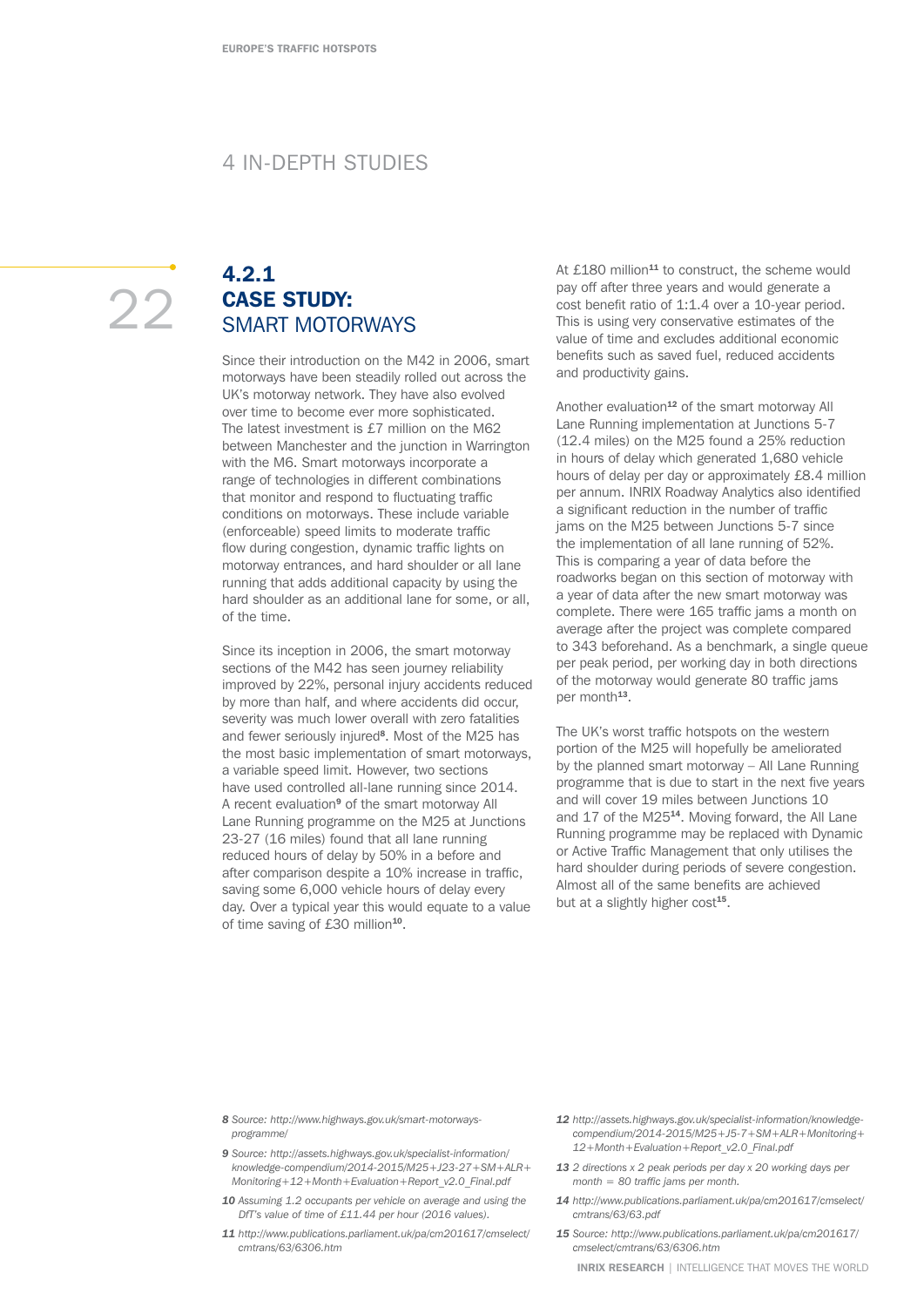#### Table 8: UK Cities by Worst Traffic Hotspots

| <b>RANK</b>    | <b>UK CITY</b><br>(POPULATION<br><b>OVER 250K)</b> | NO. OF<br><b>TRAFFIC</b><br><b>HOTSPOTS</b> | <b>IMPACT</b><br><b>FACTOR</b> | 2025<br><b>ECONOMIC</b><br><b>COST OF</b><br><b>CONGESTION</b> | <b>WORST</b><br><b>TRAFFIC HOTSPOT</b>                          | AVE.<br><b>DURATION</b><br>(MINS) | AVE.<br><b>LENGTH</b><br>(KM) | <b>TOTAL NO. OF</b><br><b>OCCURRENCES</b> |
|----------------|----------------------------------------------------|---------------------------------------------|--------------------------------|----------------------------------------------------------------|-----------------------------------------------------------------|-----------------------------------|-------------------------------|-------------------------------------------|
| $\mathbf{1}$   | London                                             | 12,776                                      | 7,782,677                      | £42bn                                                          | M25 N between J15 (M4)<br>and J16 (M40)                         | 20                                | 9.48                          | 690                                       |
| $\overline{2}$ | Edinburgh                                          | 455                                         | 512,834                        | £2.8bn                                                         | A720 W<br>(Edinburgh Bypass)<br>at Dreghorn Barracks            | 86                                | 8.71                          | 101                                       |
| 3              | Glasgow                                            | 357                                         | 418,560                        | £2.3bn                                                         | A8 E (Glasgow &<br>Edinburgh Road)<br>at junction with M8       | 96                                | 7.98                          | 76                                        |
| $\overline{4}$ | <b>Birmingham</b>                                  | 872                                         | 370,303                        | £2.0bn                                                         | A38 N (M) junction<br>with M6 (J6)                              | 207                               | 5.17                          | 17                                        |
| 5              | Manchester                                         | 768                                         | 360,021                        | £1.9bn                                                         | M60 N at J1 for A6<br>(Stockport)                               | 74                                | 6.95                          | 36                                        |
| 6              | <b>Bristol</b>                                     | 619                                         | 305,276                        | £1.6bn                                                         | M5 S at J20 (Clevedon)                                          | 47                                | 8.87                          | 57                                        |
| $\overline{7}$ | Leeds                                              | 712                                         | 273,684                        | £1.5bn                                                         | M62 W (J26) junction<br>with M606 (J1)                          | 96                                | 9.86                          | 25                                        |
| 8              | Cardiff                                            | 392                                         | 208,618                        | £1.1bn                                                         | A48 W (Eastern Avenue)<br>at Riverside Park                     | 61                                | 4.6                           | 54                                        |
| $\overline{9}$ | <b>Bradford</b>                                    | 596                                         | 201,901                        | £1.1bn                                                         | A650 W (Bradford Road)<br>at A6038 (Otley Rd)                   | 65                                | 3.86                          | 31                                        |
| 10             | <b>Belfast</b>                                     | 446                                         | 147,864                        | £797m                                                          | A12 E (York Link) at<br>junction with M2 and M3                 | 107                               | 5.86                          | 21                                        |
| 11             | <b>Sheffield</b>                                   | 360                                         | 142,006                        | £766m                                                          | A61 N (London Rd)<br>at junction with A621<br>(Wolseley Rd)     | 83                                | 4.13                          | 26                                        |
| 12             | Nottingham                                         | 342                                         | 103,302                        | £557m                                                          | A52 E at Queen's<br><b>Medical Centre</b>                       | 80                                | 3.47                          | 23                                        |
| 13             | <b>Stoke on Trent</b>                              | 207                                         | 98,684                         | £532m                                                          | A50 W at roundabout<br>with A500<br>(Stoke City Stadium)        | 68                                | 6.41                          | 21                                        |
| 14             | Coventry                                           | 178                                         | 94,967                         | £512m                                                          | M6 N between J3<br>and Corley Services                          | 37                                | 5.07                          | 90                                        |
| 15             | Leicester                                          | 260                                         | 88,302                         | £476m                                                          | A46 N (Leicester<br>Bypass) at roundabout<br>with A607 (Syston) | 44                                | 5.87                          | 51                                        |
| 16             | Southampton                                        | 209                                         | 83,606                         | £451m                                                          | M27 W at J5<br>(Southampton Airport)                            | 37                                | 6.19                          | 58                                        |
| 17             | Hull                                               | 183                                         | 73,373                         | £396m                                                          | A63 E at Kingston<br><b>Retail Park</b>                         | 56                                | 5.57                          | 12                                        |
| 18             | <b>Newcastle</b>                                   | 111                                         | 71,146                         | £384m                                                          | A1 S at roundabout<br>with A696 and A167                        | 25                                | 5.42                          | 60                                        |
| 19             | <b>Derby</b>                                       | 112                                         | 54,361                         | £293m                                                          | A52 W before roundabout 60<br>Pentagon Island                   |                                   | 3.1                           | 43                                        |
| 20             | Liverpool                                          | 236                                         | 41,087                         | £222m                                                          | M62/A5080 W (J4)<br>at A5058 Broad Green                        | 164                               | 4.15                          | $\overline{5}$                            |
| 21             | Wolverhampton                                      | 184                                         | 33,844                         | £182m                                                          | A4039 W at junction<br>with A449                                | 109                               | 3.56                          | 8                                         |
|                | <b>UK Total</b>                                    | 20,375                                      | 11,466,416                     | £61.8bn                                                        |                                                                 |                                   |                               |                                           |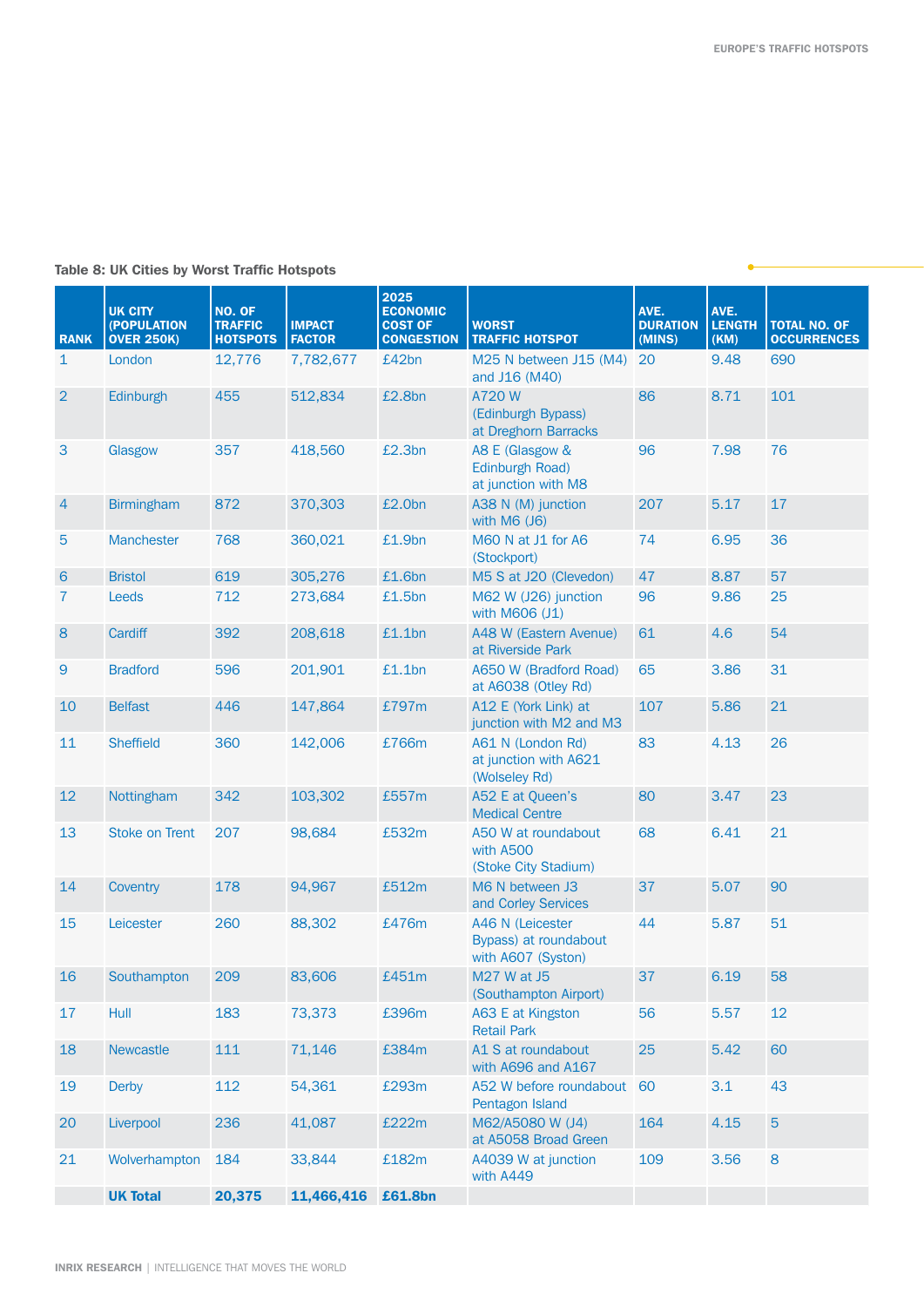### 4 IN-DEPTH STUDIES

# 24

# 4.2.1 CASE STUDY: SMART MOTORWAYS (CONTINUED)

#### Table 9: UK's Top 10 Worst Traffic Hotspots

| <b>RANK</b>    | <b>UK CITY</b><br>(POPULATION<br><b>OVER 250K)</b> | <b>WORST</b><br><b>TRAFFIC HOTSPOT</b>                          | AVE.<br><b>DURATION</b><br>(MINS) | AVE.<br><b>LENGTH</b><br>(KM) | <b>TOTAL NO. OF</b><br><b>OCCURRENCES</b> | 2025 ECONOMIC<br><b>COST OF</b><br><b>CONGESTION</b> |
|----------------|----------------------------------------------------|-----------------------------------------------------------------|-----------------------------------|-------------------------------|-------------------------------------------|------------------------------------------------------|
| $\mathbf{1}$   | London                                             | M <sub>25</sub> N between J <sub>15</sub><br>(M4) and J16 (M40) | 20                                | 9.48                          | 690                                       | £705m                                                |
| $\overline{2}$ | London                                             | M25 N between<br>J16 (M40) and J17<br>(Rickmansworth)           | 30                                | 7.79                          | 456                                       | £575m                                                |
| 3              | London                                             | M25 S between<br>J21 (M1) and<br>J21A (A405)                    | 273                               | 22.22                         | 13                                        | £425m                                                |
| 4              | Edinburgh                                          | A720 W<br>(Edinburgh Bypass)<br>at Dreghorn Barracks            | 86                                | 8.71                          | 101                                       | £408m                                                |
| 5              | Edinburgh                                          | A720 E (Edinburgh<br>Bypass) between<br>A702 and A701           | 80                                | 3.59                          | 216                                       | £334m                                                |
| 6              | Glasgow                                            | A8 E (Glasgow &<br>Edinburgh Road)<br>at junction with M8       | 96                                | 7.98                          | 76                                        | £314m                                                |
| $\overline{7}$ | London                                             | A406 E<br>(North Circular) at<br>Powys Lane (B106)              | 197                               | 2.61                          | 92                                        | £255m                                                |
| 8              | London                                             | A406 W<br>(North Circular) at<br>Station Rd (A109)              | 84                                | 4.18                          | 129                                       | £244m                                                |
| $9$            | Edinburgh                                          | A720 W (Edinburgh<br>Bypass) between<br>A702 and A701           | 76                                | 7.69                          | 76                                        | £239m                                                |
| 10             | Edinburgh                                          | A720 W<br>(Edinburgh Bypass)<br>at Dreghorn Junction            | 51                                | 7.32                          | 114                                       | £229m                                                |
|                | <b>Total Cost</b>                                  |                                                                 |                                   |                               |                                           | £3.7bn                                               |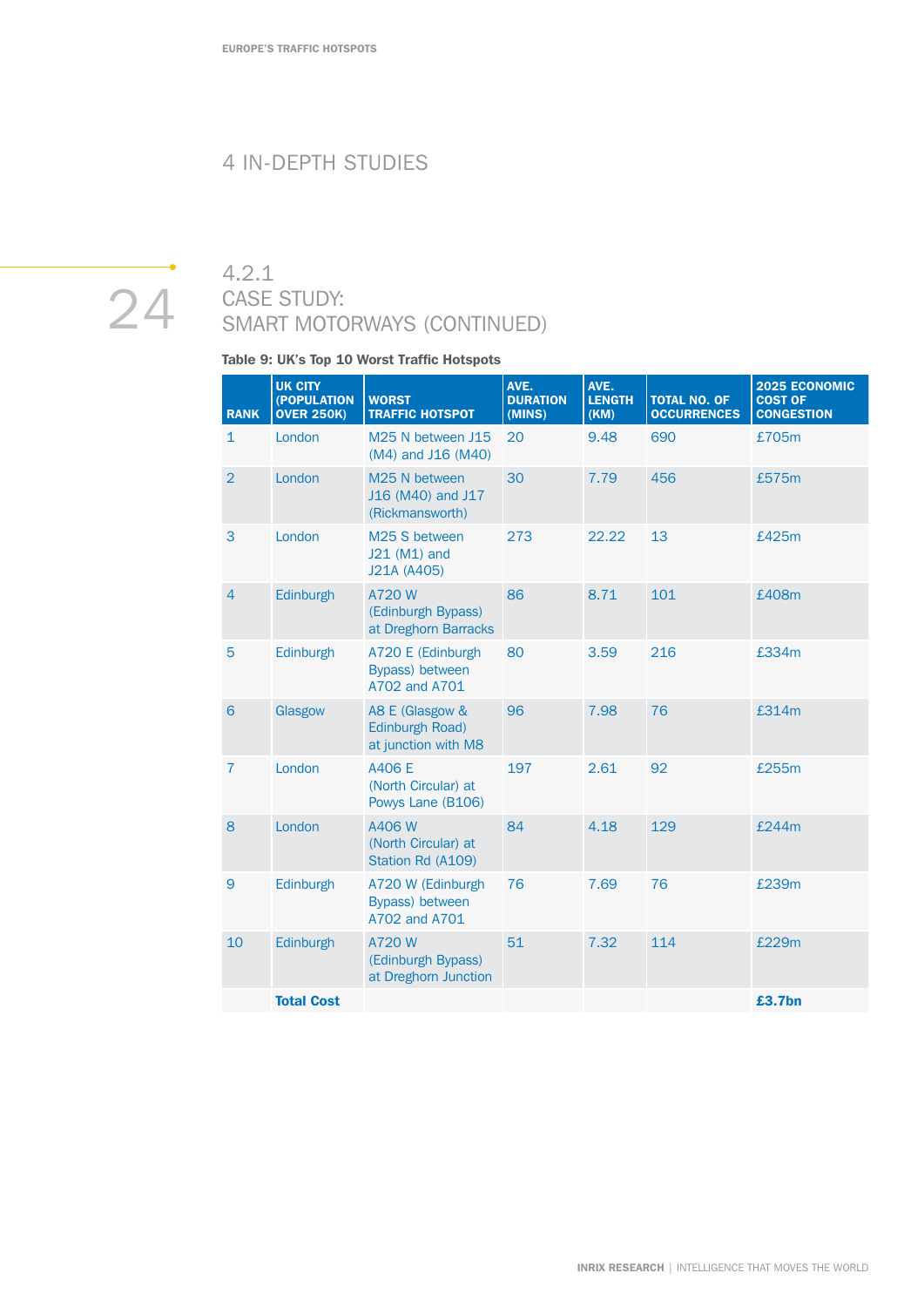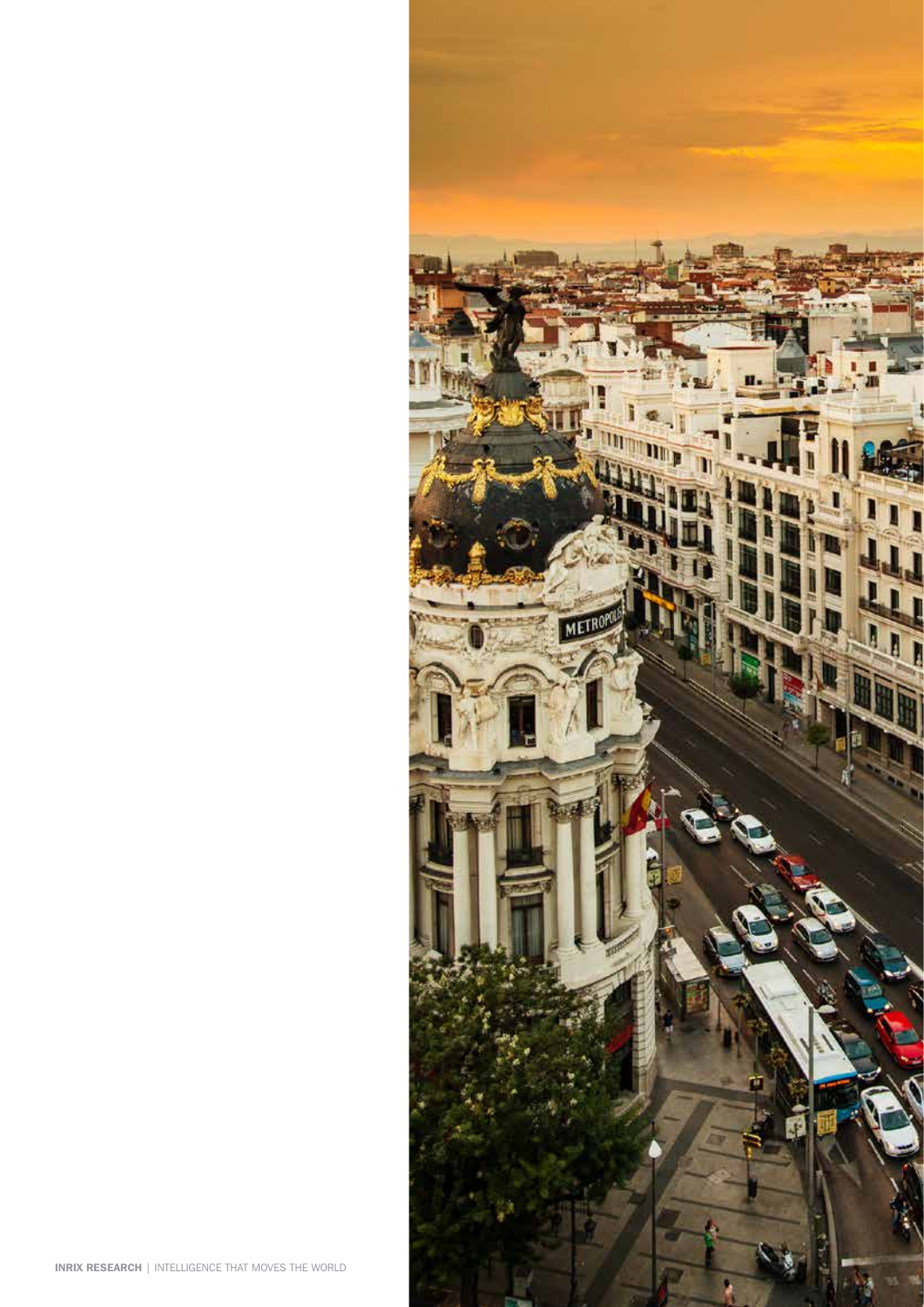# 5 SENSITIVITY ANALYSIS

26

Table 10 presents the results of a sensitivity analysis performed on the total economic cost to 2025. The cities are ordered alphabetically.

The assumptions were presented in Section 2.2 and include three assumptions that were used to estimate the number of hours wasted at traffic hotspots, and one on the value of this wasted time. These assumptions are altered together either up or down from the base case used in the study results presented so far.

As expected, the assumptions have a significant impact upon the results. At the upper level, the total economic impact across Europe in the next decade increases from £183.2 billion in the base case to as much as £926.5 billion. This is five times the base case. At the same time, at the lower level the economic impact falls to £33.3 billion, approximately one fifth of the base case.

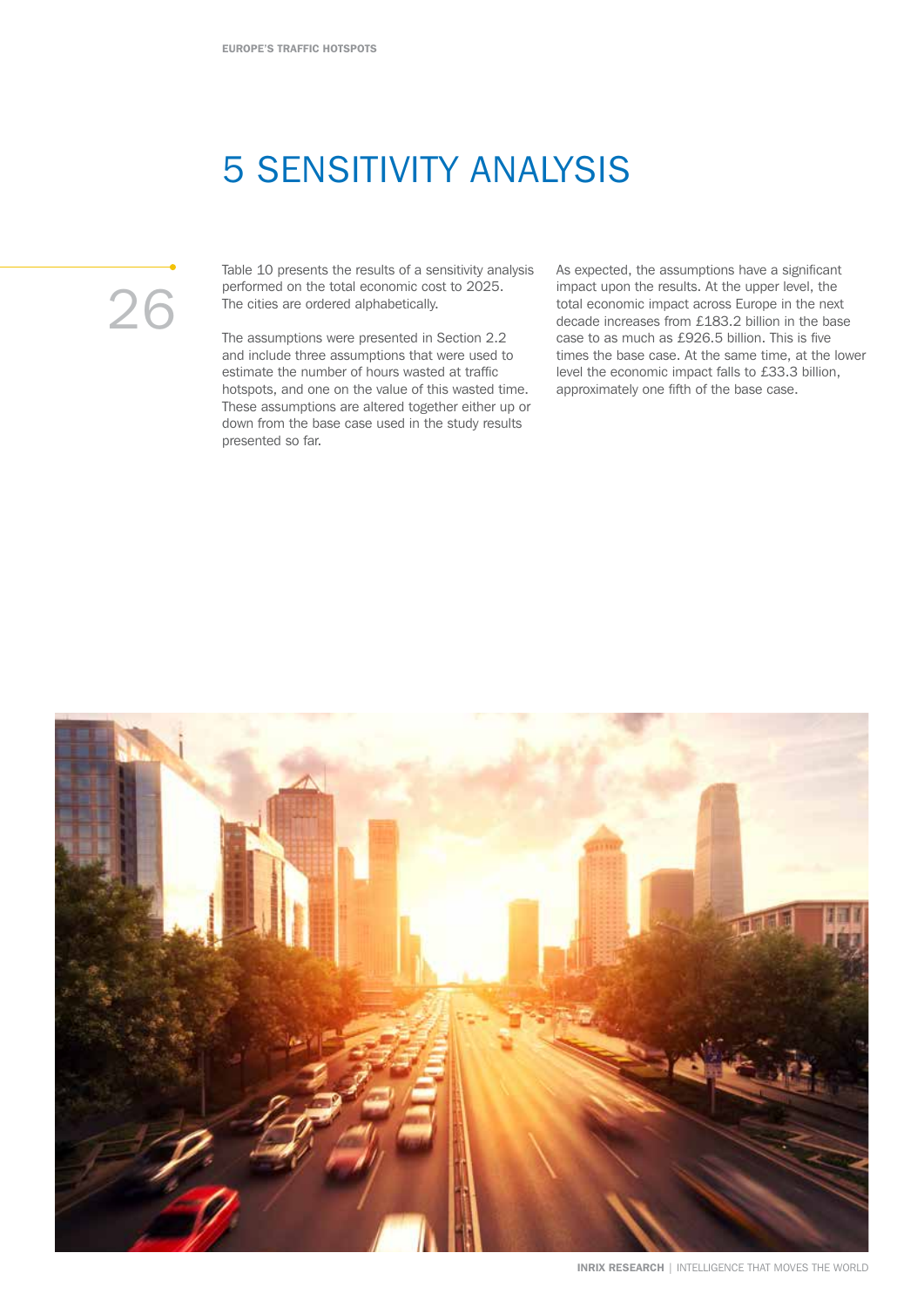#### Table 10: Sensitivity Analysis Results

| <b>ECONOMIC COST</b><br><b>TO 2025</b> |                     | <b>MODEL ASSUMPTIONS</b> |                     |
|----------------------------------------|---------------------|--------------------------|---------------------|
| <b>CITY</b>                            | <b>UPPER VALUES</b> | <b>BASE VALUES</b>       | <b>LOWER VALUES</b> |
| <b>Aarhus</b>                          | £1,620m             | £320m                    | £58m                |
| <b>Alicante</b>                        | £175m               | £35m                     | £6m                 |
| Amsterdam                              | £2,962m             | £586m                    | £107m               |
| Antwerp                                | £26,461m            | £5,232m                  | £952m               |
| Augsburg                               | £462m               | £91m                     | £17m                |
| <b>Barcelona</b>                       | £14,365m            | £2,840m                  | £517m               |
| Bari                                   | £1,822m             | £360m                    | £66m                |
| <b>Belfast</b>                         | £4,032m             | £797m                    | £145m               |
| <b>Bergen</b>                          | £1,348m             | £267m                    | £49m                |
| <b>Berlin</b>                          | £13,705m            | £2,710m                  | £493m               |
| <b>Bialystok</b>                       | £20m                | £4m                      | £1m                 |
| <b>Bielefeld</b>                       | £1,639m             | £324m                    | £59m                |
| <b>Bilbao</b>                          | £115m               | £23m                     | £4m                 |
| <b>Birmingham</b>                      | £10,098m            | £1,997m                  | £363m               |
| <b>Bochum</b>                          | £4,935m             | £976m                    | £178m               |
| <b>Bologna</b>                         | £8,051m             | £1,592m                  | £290m               |
| <b>Bonn</b>                            | £1,386m             | £274m                    | £50m                |
| <b>Bradford</b>                        | £5,506m             | £1,089m                  | £198m               |
| <b>Bratislava</b>                      | £7,782m             | £1,539m                  | £280m               |
| <b>Braunschweig</b>                    | £4,017m             | £794m                    | £145m               |
| <b>Bremen</b>                          | £3,944m             | £780m                    | £142m               |
| <b>Bristol</b>                         | £8,325m             | £1,646m                  | £300m               |
| <b>Brno</b>                            | £8,309m             | £1,643m                  | £299m               |
| <b>Brussels</b>                        | £8,298m             | £1,641m                  | £299m               |
| <b>Budapest</b>                        | £14,660m            | £2,899m                  | £528m               |
| <b>Bydgoszcz</b>                       | £103m               | £20m                     | £4m                 |
| Cardiff                                | £5,689m             | £1,125m                  | £205m               |
| Catania                                | £2,084m             | £412m<br>£4,401m         | £75m<br>£801m       |
| Cologne                                | £22,259m            | £565m                    | £103m               |
| Copenhagen<br>Cordoba                  | £2,858m<br>£653m    | £129m                    | £24m                |
| Coventry                               | £2,590m             | £512m                    | £93m                |
| <b>Derby</b>                           | £1,482m             | £293m                    | £53m                |
| Dortmund                               | £5,512m             | £1,090m                  | £198m               |
| <b>Dresden</b>                         | £4,628m             | £915m                    | £167m               |
| <b>Duisburg</b>                        | £8,425m             | £1,666m                  | £303m               |
| <b>Düsseldorf</b>                      | £5,981m             | £1,183m                  | £215m               |
| Edinburgh                              | £13,985m            | £2,765m                  | £503m               |
| <b>Espoo</b>                           | £652m               | £129m                    | £23m                |
| Essen                                  | £4,484m             | £887m                    | £161m               |
| Florence                               | £2,717m             | £537m                    | £98m                |
| Frankfurt                              | £12,852m            | £2,541m                  | £462m               |
| <b>Gdansk</b>                          | £385m               | £76m                     | £14m                |
| Gdynia                                 | £280m               | £55m                     | £10m                |
| Gelsenkirchen                          | £1,491m             | £295m                    | £54m                |
| Genoa                                  | £2,936m             | £581m                    | £106m               |

27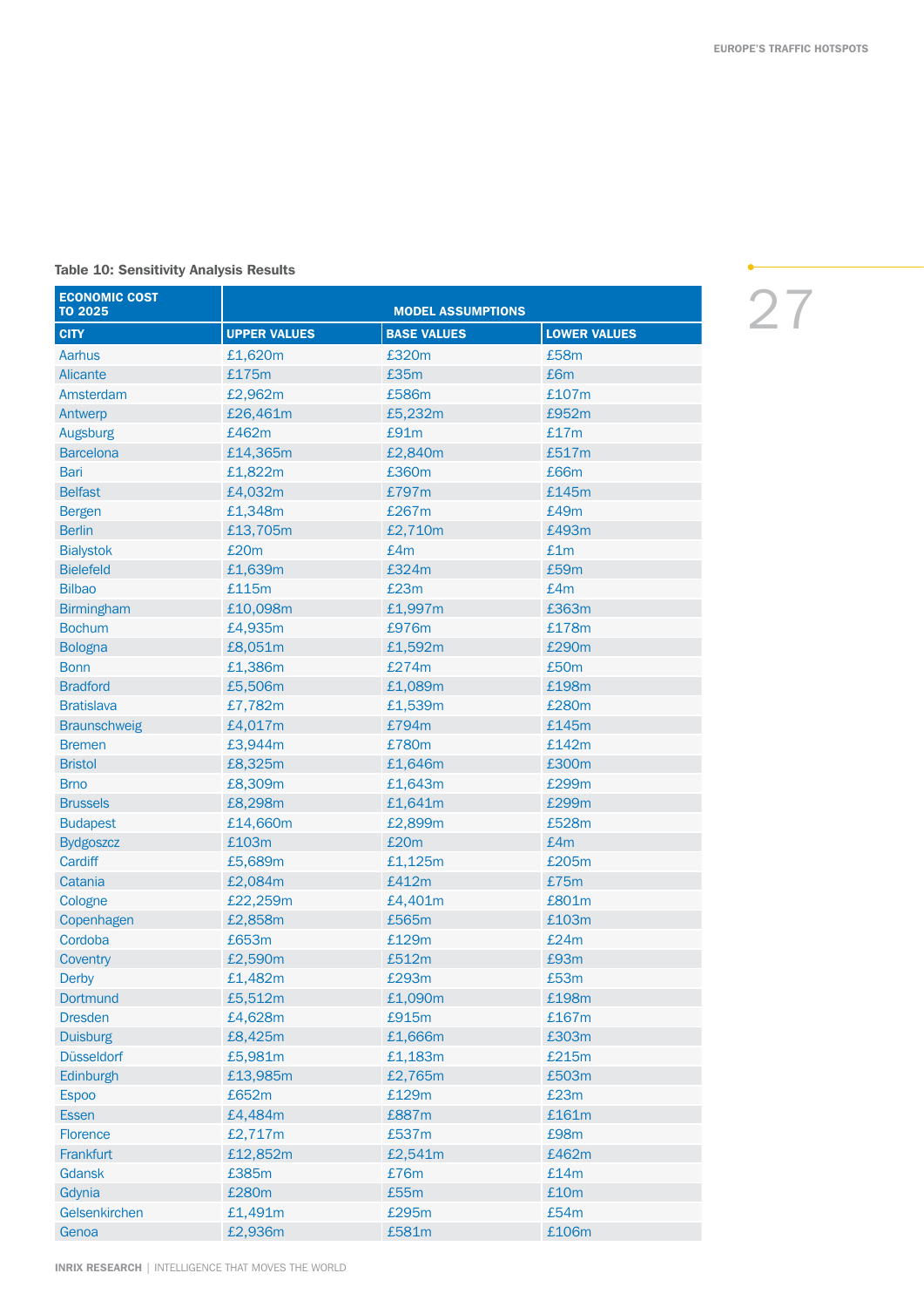# 5 SENSITIVITY ANALYSIS



Table 10: Sensitivity Analysis Results (continued)

| <b>ECONOMIC COST</b><br><b>TO 2025</b> | <b>MODEL ASSUMPTIONS</b> |                    |                     |  |  |
|----------------------------------------|--------------------------|--------------------|---------------------|--|--|
| <b>CITY</b>                            | <b>UPPER VALUES</b>      | <b>BASE VALUES</b> | <b>LOWER VALUES</b> |  |  |
| Ghent                                  | £4,982m                  | £985m              | £179m               |  |  |
| Gijon                                  | £359m                    | £71m               | £13m                |  |  |
| Glasgow                                | £11,414m                 | £2,257m            | £411m               |  |  |
| Gothenburg                             | £3,929m                  | £777m              | £141m               |  |  |
| Graz                                   | £801m                    | £158m              | £29m                |  |  |
| <b>Hamburg</b>                         | £34,490m                 | £6,820m            | £1,241m             |  |  |
| Hanover                                | £10,316m                 | £2,040m            | £371m               |  |  |
| <b>Helsinki</b>                        | £2,792m                  | £552m              | £100m               |  |  |
| Hull                                   | £2,001m                  | £396m              | £72m                |  |  |
| Karlsruhe                              | £6,977m                  | £1,380m            | £251m               |  |  |
| Katowice                               | £305m                    | £60m               | £11m                |  |  |
| <b>Krakow</b>                          | £1,408m                  | £278m              | £51m                |  |  |
| <b>Las Palmas</b>                      | £85m                     | £17m               | £3m                 |  |  |
| Leeds                                  | £7,463m                  | £1,476m            | £269m               |  |  |
| Leicester                              | £2,408m                  | £476m              | £87m                |  |  |
| Leipzig                                | £1,173m                  | £232m              | £42m                |  |  |
| L'Hospitalet de Llobregat              | £2,386m                  | £472m              | £86m                |  |  |
| Lisbon                                 | £8,386m                  | £1,658m            | £302m               |  |  |
| Liverpool                              | £1,120m                  | £222m              | £40m                |  |  |
| Lodz                                   | £105m                    | £21m               | £4m                 |  |  |
| London                                 | £212,227m                | £41,963m           | £7,637m             |  |  |
| Lublin                                 | £130m                    | £26m               | £5m                 |  |  |
| Luxembourg                             | £9,726m                  | £1,923m            | £350m               |  |  |
| Lyon                                   | £6,550m                  | £1,295m            | £236m               |  |  |
| <b>Madrid</b>                          | £27,754m                 | £5,488m            | £999m               |  |  |
| <b>Malaga</b>                          | £2,159m                  | £427m              | £78m                |  |  |
| <b>Malmo</b>                           | £131m                    | £26m               | £5m                 |  |  |
| <b>Manchester</b>                      | £9,817m                  | £1,941m            | £353m               |  |  |
| <b>Mannheim</b>                        | £1,999m                  | £395m              | £72m                |  |  |
| <b>Marseille</b>                       | £7,375m                  | £1,458m            | £265m               |  |  |
| <b>Milan</b>                           | £16,870m                 | £3,336m            | £607m               |  |  |
| Mönchengladbach                        | £1,906m                  | £377m              | £69m                |  |  |
| Montpellier                            | £1,709m                  | £338m              | £61m                |  |  |
| <b>Munich</b>                          | £25,021m                 | £4,947m            | £900m               |  |  |
| <b>Munster</b>                         | £1,164m                  | £230m              | £42m                |  |  |
| <b>Murcia</b>                          | £787m                    | £156m              | £28m                |  |  |
| <b>Nantes</b>                          | £6,139m                  | £1,214m            | £221m               |  |  |
| <b>Naples</b>                          | £6,488m                  | £1,283m            | £233m               |  |  |
| <b>Newcastle</b>                       | £1,940m                  | £384m              | £70m                |  |  |
| <b>Nice</b>                            | £3,340m                  | £660m              | £120m               |  |  |
| Nottingham                             | £2,817m                  | £557m              | £101m               |  |  |
| <b>Nuremberg</b>                       | £4,333m                  | £857m              | £156m               |  |  |
| <b>Orleans</b>                         | £141m                    | £28m               | £5m                 |  |  |
| <b>Oslo</b>                            | £12,813m                 | £2,534m            | £461m               |  |  |
| Ostrava                                | £756m                    | £150m              | £27m                |  |  |
| Palermo                                | £8,911m                  | £1,762m            | £321m               |  |  |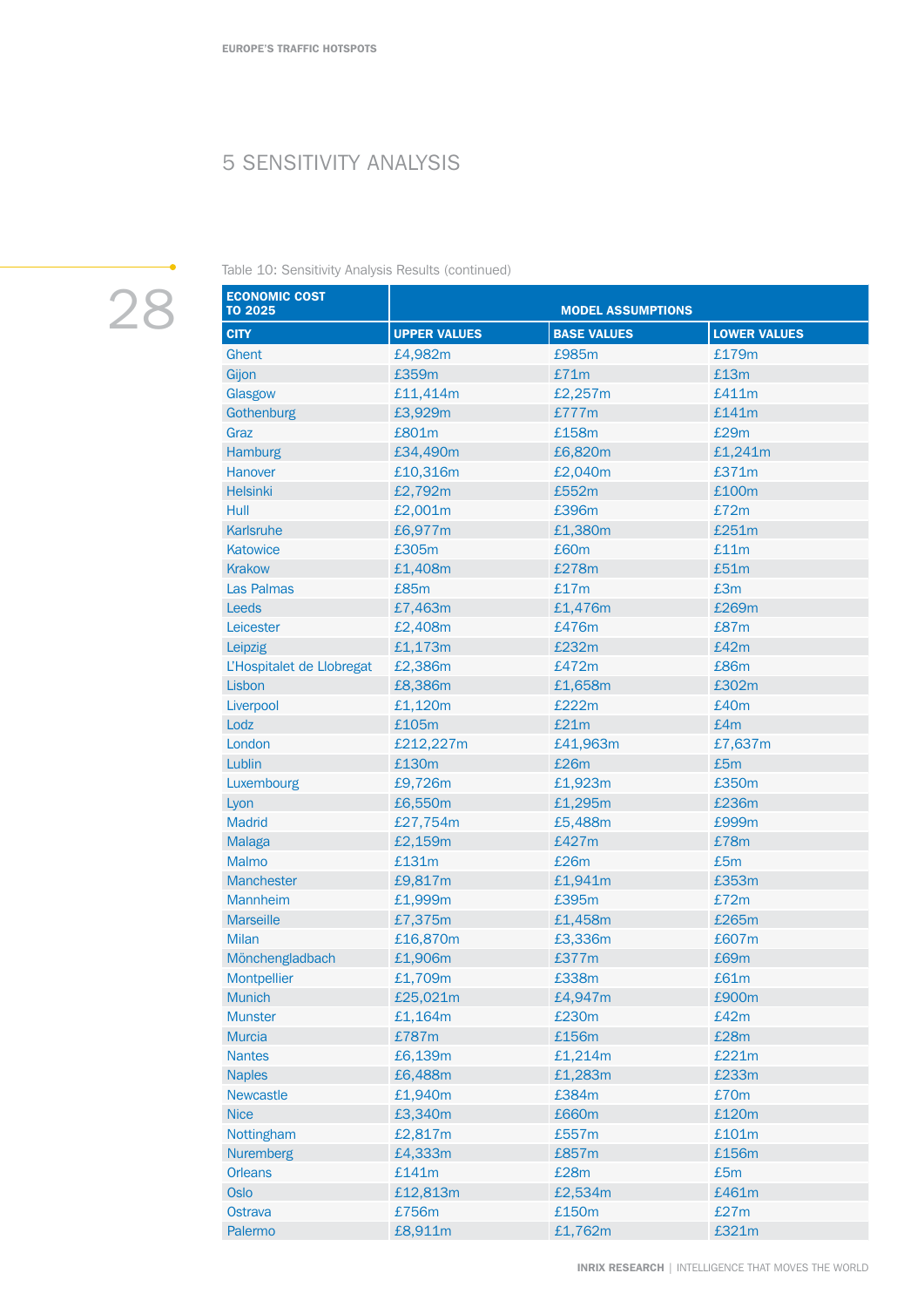#### Table 10: Sensitivity Analysis Results (continued)

| <b>ECONOMIC COST</b><br><b>TO 2025</b> |                     | <b>MODEL ASSUMPTIONS</b> |                     |
|----------------------------------------|---------------------|--------------------------|---------------------|
| <b>CITY</b>                            | <b>UPPER VALUES</b> | <b>BASE VALUES</b>       | <b>LOWER VALUES</b> |
| Palma                                  | £663m               | £131m                    | £24m                |
| Paris                                  | £40,346m            | £7,977m                  | £1,452m             |
| Poznan                                 | £662m               | £131m                    | £24m                |
| Prague                                 | £8,239m             | £1,629m                  | £296m               |
| Rome                                   | £42,707m            | £8,444m                  | £1,537m             |
| Rotterdam                              | £2,061m             | £407m                    | £74m                |
| <b>Seville</b>                         | £1,976m             | £391m                    | £71m                |
| <b>Sheffield</b>                       | £3,872m             | £766m                    | £139m               |
| Southampton                            | £2,280m             | £451m                    | £82m                |
| Stockholm                              | £7,764m             | £1,535m                  | £279m               |
| <b>Stoke on Trent</b>                  | £2,691m             | £532m                    | £97m                |
| <b>Strasbourg</b>                      | £2,062m             | £408m                    | £74m                |
| <b>Stuttgart</b>                       | £23,201m            | £4,587m                  | £835m               |
| <b>Szczecin</b>                        | £76m                | £15m                     | £3m                 |
| The Hague                              | £4,627m             | £915m                    | £166m               |
| <b>Toulouse</b>                        | £7,423m             | £1,468m                  | £267m               |
| <b>Turin</b>                           | £2,334m             | £462m                    | £84m                |
| <b>Utrecht</b>                         | £7,787m             | £1,540m                  | £280m               |
| Valencia                               | £901m               | £17m8m                   | £32m                |
| Valladolid                             | £278m               | £55m                     | £10m                |
| Venice                                 | £632m               | £125m                    | £23m                |
| Verona                                 | £1,003m             | £198m                    | £36m                |
| Vienna                                 | £9,244m             | £1,828m                  | £333m               |
| Vigo                                   | £15m                | £3                       | £1m                 |
| Warsaw                                 | £3,634m             | £719m                    | £131m               |
| Wiesbaden                              | £1,802m             | £356m                    | £65m                |
| Wolverhampton                          | £923m               | £182m                    | £33m                |
| Wroclaw                                | £1,042m             | £206m                    | £38m                |
| Wuppertal                              | £3,991m             | £789m                    | £144m               |
| Zaragoza                               | £526m               | £104m                    | £19m                |
| Zürich                                 | £9,726m             | £1,923m                  | £350m               |
| <b>Grand Total</b>                     | £926.5bn            | £183.2bn                 | £33.3bn             |

29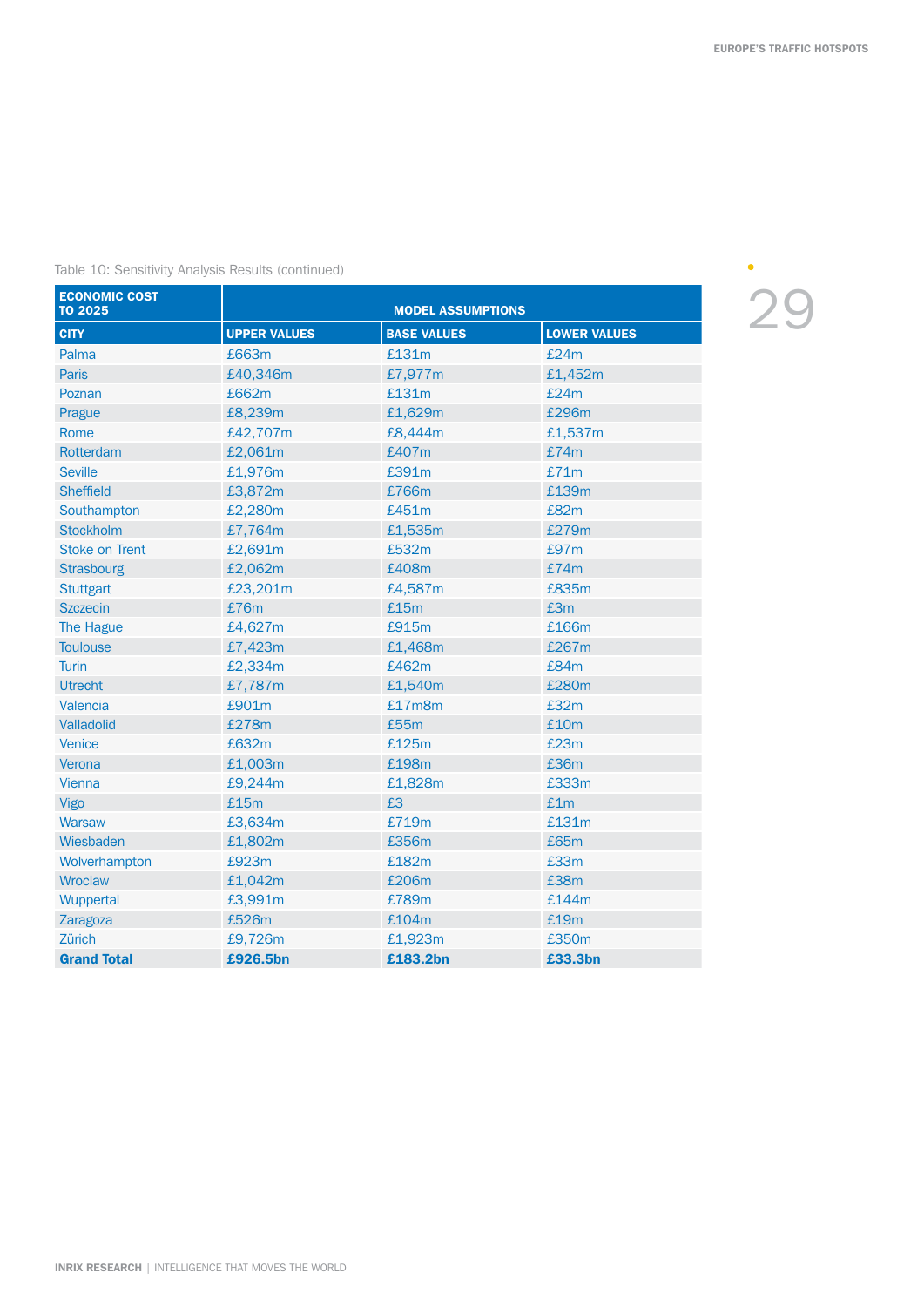# 6 SUMMARY

30

This study identified and ranked over 45,000 traffic hotspots across 123 cities in 19 European countries based upon the impact of over 200,000 traffic jams in September 2016 using the new INRIX Roadway Analytics tool, the first on-demand, cloud based traffic analysis tool that leverages INRIX vast data.

The Bottleneck Tool in INRIX Roadway Analytics produced the Impact Factor of every traffic hotspot in the study, which was the product of the average length (in km), average duration (in minutes) and number of occurrences of traffic jams at these traffic hotspot locations. The traffic hotspots were ranked by their Impact Factors, and cities by the total of the Impact Factors of every traffic hotspot in their area.

The estimated time wasted in these traffic hotspots was monetised (i.e. converted into money) using the UK Department for Transport approved values of time, and the present value of this economic impact was calculated for the next decade using the social discount rate of 3.5%. This value is useful when planning where the most benefit could be generated through future road investment, focusing investment on the traffic hotspots that are causing the greatest economic impact on road users.

Across the 19 countries, the total economic cost over the next decade from the traffic hotspots identified in the study is £183.2 billion. The UK is the worst affected (£61.8 billion) followed by Germany (£41.9 billion). This is largely because they have a great number of very large and highly dense cities.

A search of the published evidence on recent road transport innovations such as intelligent transport systems like smart motorways, identified that they reduce delays by 15-25% on average with some savings as high as 50%. The potential savings from tackling congestion are therefore significant.

London had the most traffic hotspots and suffered the greatest total impact from them: five times more than the second placed city, Rome, and 28 times the average. However, London is the largest city in the study and has the most to gain from tackling its worst traffic hotspots.

However, all cities in the top 10 have a proportionally high traffic hotspot 'Impact Factor', and the total economic impact on road users over the next decade ranges from £3.3 billion in Milan at 10 in the ranking, to £5.5 billion for Madrid at five in the ranking, to £8 billion in Paris at three in the ranking and £8.4 billion for drivers in Rome.

Although London is at the top of the European city ranking, the capital's worst hotspot is third in the list of the top 10 worst in Europe. The A7 in Hamburg has Europe's worst traffic hotspot, followed by the A8 in Stuttgart – 40 percent of the top 10 traffic hotspots are in Germany. Roads in Cologne, Antwerp, Luxembourg City, Paris and Karlsruhe also feature in the top 10.

Focusing on the worst traffic hotspots can generate disproportionate amounts of benefits because they impose a disproportionate amount of cost. For example, reducing congestion the top 10 traffic hotspots in this study (about 0.02% of all hotspots) could help reduce the £7.2 billion of impact they will cause by 2025. INRIX Roadway Analytics allows users to identify such locations, and then to prioritise budgets accordingly to maximise benefits.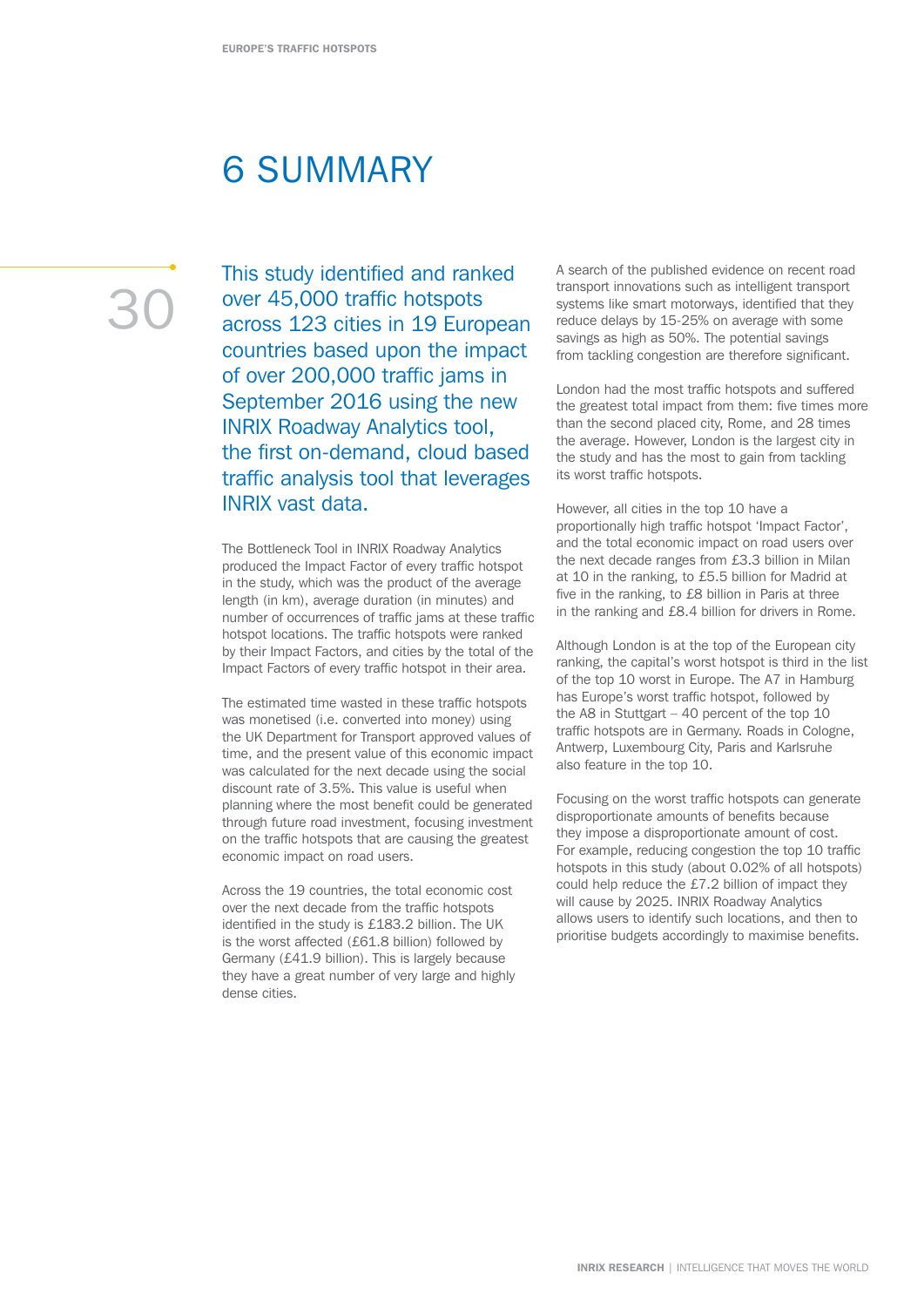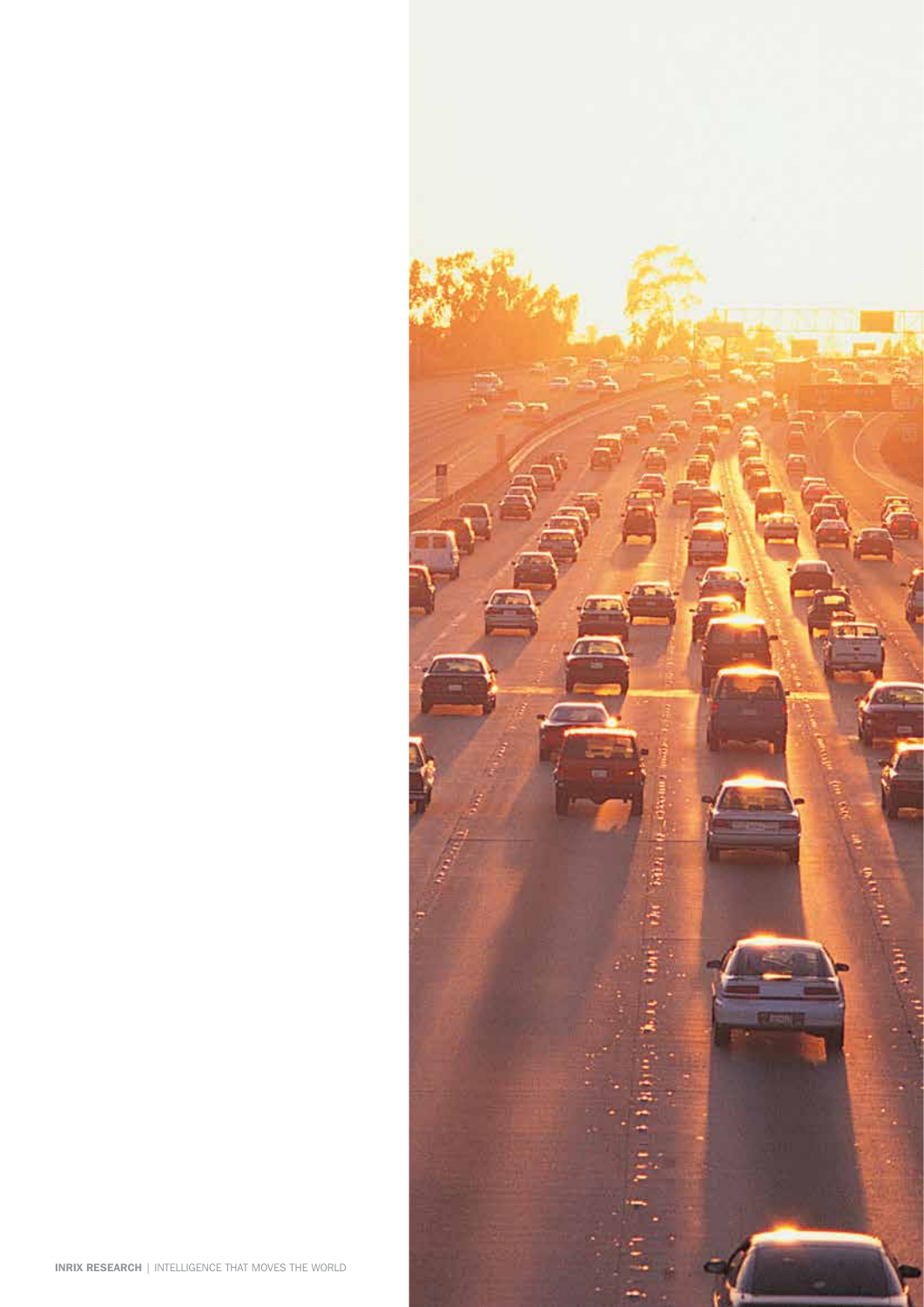# 7 APPENDIX 1: CURRENCY CONVERSIONS

32

Table 11 and Table 12 convert the economic costs to countries and cities over the next decade from British Pounds Sterling into Local Currency Units. In each case, the name of the local currency unit is provided.

The conversions were performed using the World Bank's 2015 Purchasing Power Parity rates<sup>16</sup>. Table 11 presents the countries in alphabetical order, whilst Table 12 maintains the ranking based upon Impact Factor.

|                       | <b>2025 ECONOMIC COST OF CONGESTION</b> |                             |                            |  |  |  |  |
|-----------------------|-----------------------------------------|-----------------------------|----------------------------|--|--|--|--|
| <b>COUNTRY</b>        | <b>POUNDS STERLING</b>                  | <b>LOCAL CURRENCY UNITS</b> | <b>LOCAL CURRENCY UNIT</b> |  |  |  |  |
| Austria               | 1,986m                                  | 2,348m                      | Euro                       |  |  |  |  |
| <b>Belgium</b>        | 7,858m                                  | 9,354m                      | Euro                       |  |  |  |  |
| <b>Czech Republic</b> | 3,421m                                  | 65,083m                     | Koruna                     |  |  |  |  |
| <b>Denmark</b>        | <b>886m</b>                             | 9,590m                      | <b>Krone</b>               |  |  |  |  |
| <b>Finland</b>        | 681m                                    | 915 <sub>m</sub>            | Euro                       |  |  |  |  |
| France                | 14,846m                                 | 17,655m                     | <b>Euro</b>                |  |  |  |  |
| Germany               | 41,937m                                 | 47,603m                     | Euro                       |  |  |  |  |
| <b>Hungary</b>        | 2,899m                                  | 560,141m                    | <b>Forint</b>              |  |  |  |  |
| <b>Italy</b>          | 19,092m                                 | 20,663m                     | Euro                       |  |  |  |  |
| Luxembourg            | 1,923m                                  | 2,492m                      | Euro                       |  |  |  |  |
| <b>Netherlands</b>    | 3,448m                                  | 4,115m                      | Euro                       |  |  |  |  |
| <b>Norway</b>         | 2,800m                                  | 39,631m                     | Krone                      |  |  |  |  |
| Poland                | 1,612m                                  | 4,193m                      | Zloty                      |  |  |  |  |
| Portugal              | 1,658m                                  | 1,420m                      | Euro                       |  |  |  |  |
| Slovakia              | 1,539m                                  | 1,107m                      | Euro                       |  |  |  |  |
| <b>Spain</b>          | 10,518m                                 | 10,244m                     | Euro                       |  |  |  |  |
| Sweden                | 2,338m                                  | 30,829m                     | Krona                      |  |  |  |  |
| Switzerland           | 1,923m                                  | 3,540m                      | Franc                      |  |  |  |  |
| <b>UK</b>             | 61,825m                                 | 61,825m                     | <b>Pounds Sterling</b>     |  |  |  |  |

#### Table 11: Country Level Economic Cost to 2025 in Local Currency Units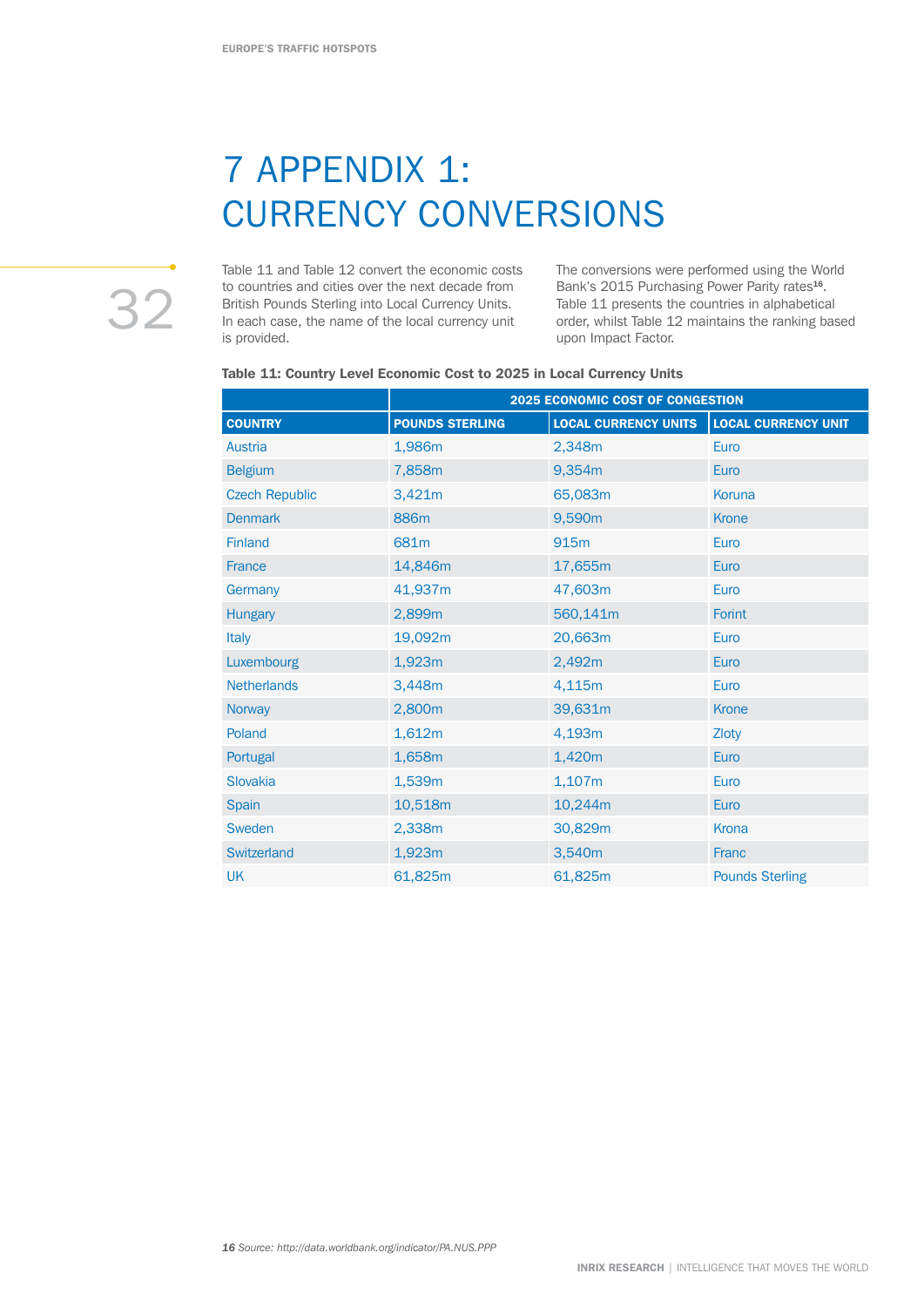#### Table 12: City Level Economic Cost to 2025 Converted to Local Currency Units

|                 |                   |                       | <b>2025 ECONOMIC COST OF CONGESTION</b> |                                       |                                      |  |
|-----------------|-------------------|-----------------------|-----------------------------------------|---------------------------------------|--------------------------------------|--|
| <b>RANK</b>     | <b>CITY</b>       | <b>COUNTRY</b>        | <b>POUNDS STERLING</b>                  | <b>LOCAL</b><br><b>CURRENCY UNITS</b> | <b>LOCAL</b><br><b>CURRENCY UNIT</b> |  |
| $\mathbf{1}$    | London            | <b>UK</b>             | 41,963m                                 | 41,963m                               | <b>Pounds Sterling</b>               |  |
| $\overline{2}$  | Rome              | Italy                 | 8,444m                                  | 9,140m                                | Euro                                 |  |
| 3               | <b>Paris</b>      | France                | 7,977m                                  | 9,487m                                | Euro                                 |  |
| 4               | <b>Hamburg</b>    | Germany               | 6,820m                                  | 7,741m                                | Euro                                 |  |
| 5               | <b>Madrid</b>     | Spain                 | 5,488m                                  | 5,344m                                | Euro                                 |  |
| $6\phantom{1}6$ | Antwerp           | <b>Belgium</b>        | 5,232m                                  | 6,228m                                | Euro                                 |  |
| $\overline{7}$  | <b>Munich</b>     | Germany               | 4,947m                                  | 5,616m                                | Euro                                 |  |
| 8               | <b>Stuttgart</b>  | Germany               | 4,587m                                  | 5,207m                                | Euro                                 |  |
| 9               | Cologne           | Germany               | 4,401m                                  | 4,996m                                | Euro                                 |  |
| 10              | <b>Milan</b>      | Italy                 | 3,336m                                  | 3,610m                                | Euro                                 |  |
| 11              | <b>Budapest</b>   | Hungary               | 2,899m                                  | 560,141m                              | Forint                               |  |
| 12              | <b>Barcelona</b>  | Spain                 | 2,840m                                  | 2,766m                                | Euro                                 |  |
| 13              | Edinburgh         | <b>UK</b>             | 2,765m                                  | 2,765m                                | <b>Pounds Sterling</b>               |  |
| 14              | <b>Berlin</b>     | Germany               | 2,710m                                  | 3,076m                                | Euro                                 |  |
| 15              | Frankfurt         | Germany               | 2,541m                                  | 2,885m                                | Euro                                 |  |
| 16              | <b>Oslo</b>       | <b>Norway</b>         | 2,534m                                  | 35,858m                               | Krone                                |  |
| 17              | Glasgow           | <b>UK</b>             | 2,257m                                  | 2,257m                                | <b>Pounds Sterling</b>               |  |
| 18              | Hanover           | Germany               | 2,040m                                  | 2,315m                                | Euro                                 |  |
| 19              | <b>Birmingham</b> | <b>UK</b>             | 1,997m                                  | 1,997m                                | <b>Pounds Sterling</b>               |  |
| 20              | <b>Manchester</b> | <b>UK</b>             | 1,941m                                  | 1,941m                                | <b>Pounds Sterling</b>               |  |
| 21              | Luxembourg        | Luxembourg            | 1,923m                                  | 2,492m                                | Euro                                 |  |
| 22              | Zürich            | Switzerland           | 1,923m                                  | 3,540m                                | Franc                                |  |
| 23              | Vienna            | <b>Austria</b>        | 1,828m                                  | 2,161m                                | Euro                                 |  |
| 24              | Palermo           | Italy                 | 1,762m                                  | 1,907m                                | Euro                                 |  |
| 25              | <b>Duisburg</b>   | Germany               | 1,666m                                  | 1,891m                                | Euro                                 |  |
| 26              | Lisbon            | Portugal              | 1,658m                                  | 1,420m                                | Euro                                 |  |
| 27              | <b>Bristol</b>    | <b>UK</b>             | 1,646m                                  | 1,646m                                | <b>Pounds Sterling</b>               |  |
| 28              | <b>Brno</b>       | <b>Czech Republic</b> | 1,643m                                  | 31,251m                               | Koruna                               |  |
| 29              | <b>Brussels</b>   | <b>Belgium</b>        | 1,641m                                  | 1,953m                                | Euro                                 |  |
| 30              | Prague            | <b>Czech Republic</b> | 1,629m                                  | 30,987m                               | Koruna                               |  |
| 31              | <b>Bologna</b>    | Italy                 | 1,592m                                  | 1,723m                                | Euro                                 |  |
| 32              | <b>Utrecht</b>    | <b>Netherlands</b>    | 1,540m                                  | 1,838m                                | Euro                                 |  |
| 33              | <b>Bratislava</b> | Slovakia              | 1,539m                                  | 1,107m                                | Euro                                 |  |
| 34              | Stockholm         | Sweden                | 1,535m                                  | 20,244m                               | Krona                                |  |
| 35              | Leeds             | <b>UK</b>             | 1,476m                                  | 1,476m                                | <b>Pounds Sterling</b>               |  |
| 36              | <b>Toulouse</b>   | France                | 1,468m                                  | 1,745m                                | Euro                                 |  |
| 37              | <b>Marseille</b>  | France                | 1,458m                                  | 1,734m                                | Euro                                 |  |
| 38              | Karlsruhe         | Germany               | 1,380m                                  | 1,566m                                | Euro                                 |  |
| 39              | Lyon              | France                | 1,295m                                  | 1,540m                                | Euro                                 |  |
| 40              | <b>Naples</b>     | Italy                 | 1,283m                                  | 1,388m                                | Euro                                 |  |
| 41              | <b>Nantes</b>     | France                | 1,214m                                  | 1,444m                                | Euro                                 |  |
| 42              | <b>Düsseldorf</b> | Germany               | 1,183m                                  | 1,342m                                | Euro                                 |  |
| 43              | Cardiff           | <b>UK</b>             | 1,125m                                  | 1,125m                                | <b>Pounds Sterling</b>               |  |
| 44              | <b>Dortmund</b>   | Germany               | 1,090m                                  | 1,237m                                | Euro                                 |  |
| 45              | <b>Bradford</b>   | <b>UK</b>             | 1,089m                                  | 1,089m                                | <b>Pounds Sterling</b>               |  |
| 46              | Ghent             | <b>Belgium</b>        | 985m                                    | 1,173m                                | Euro                                 |  |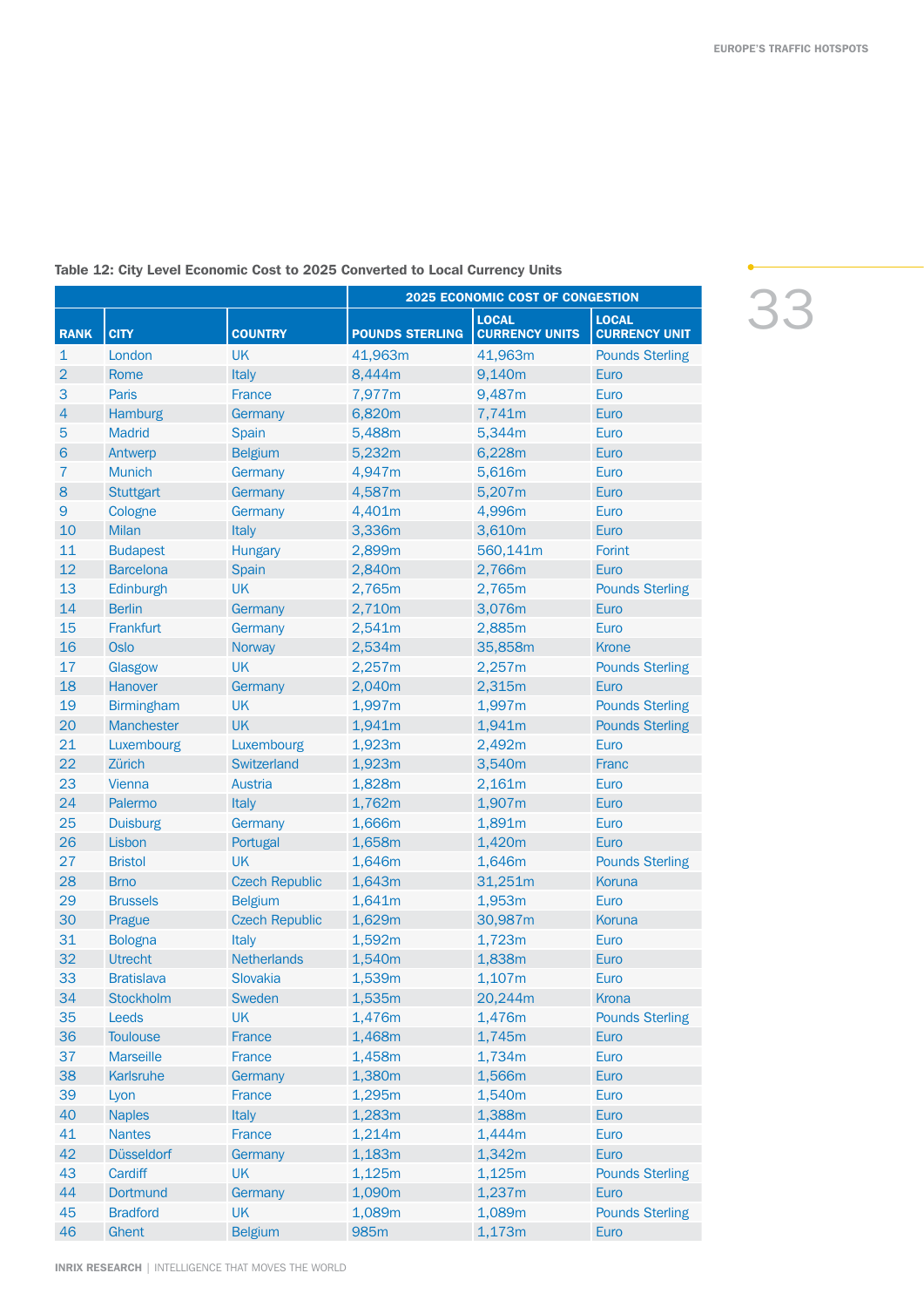# 7 APPENDIX 1: CURRENCY CONVERSIONS



Table 12: City Level Economic Cost to 2025 Converted to Local Currency Units (continued)

|             |                                     |                    | <b>2025 ECONOMIC COST OF CONGESTION</b> |                                       |                                      |  |
|-------------|-------------------------------------|--------------------|-----------------------------------------|---------------------------------------|--------------------------------------|--|
| <b>RANK</b> | <b>CITY</b>                         | <b>COUNTRY</b>     | <b>POUNDS STERLING</b>                  | <b>LOCAL</b><br><b>CURRENCY UNITS</b> | <b>LOCAL</b><br><b>CURRENCY UNIT</b> |  |
| 47          | <b>Bochum</b>                       | Germany            | 976m                                    | 1,108m                                | Euro                                 |  |
| 48          | <b>Dresden</b>                      | Germany            | 915m                                    | 1,039m                                | Euro                                 |  |
| 49          | The Hague                           | <b>Netherlands</b> | 915m                                    | 1,092m                                | Euro                                 |  |
| 50          | <b>Essen</b>                        | Germany            | 887m                                    | 1,006m                                | Euro                                 |  |
| 51          | Nuremberg                           | Germany            | 857m                                    | 972m                                  | Euro                                 |  |
| 52          | <b>Belfast</b>                      | <b>UK</b>          | 797m                                    | 797m                                  | <b>Pounds Sterling</b>               |  |
| 53          | <b>Braunschweig</b>                 | Germany            | 794m                                    | 902m                                  | Euro                                 |  |
| 54          | Wuppertal                           | Germany            | 789m                                    | 896m                                  | Euro                                 |  |
| 55          | <b>Bremen</b>                       | Germany            | 780 <sub>m</sub>                        | 885m                                  | Euro                                 |  |
| 56          | Gothenburg                          | Sweden             | 777m                                    | 10,244m                               | Krona                                |  |
| 57          | <b>Sheffield</b>                    | <b>UK</b>          | <b>766m</b>                             | <b>766m</b>                           | <b>Pounds Sterling</b>               |  |
| 58          | Warsaw                              | Poland             | 719m                                    | 1,869m                                | <b>Zloty</b>                         |  |
| 59          | <b>Nice</b>                         | <b>France</b>      | 660m                                    | 785m                                  | Euro                                 |  |
| 60          | Amsterdam                           | <b>Netherlands</b> | 586m                                    | 699m                                  | Euro                                 |  |
| 61          | Genoa                               | Italy              | 581m                                    | 628m                                  | <b>Euro</b>                          |  |
| 62          | Copenhagen                          | <b>Denmark</b>     | 565m                                    | 6,121m                                | <b>Krone</b>                         |  |
| 63          | Nottingham                          | <b>UK</b>          | 557m                                    | 557m                                  | <b>Pounds Sterling</b>               |  |
| 64          | <b>Helsinki</b>                     | Finland            | 552m                                    | 742m                                  | Euro                                 |  |
| 65          | <b>Florence</b>                     | Italy              | 537m                                    | 582m                                  | Euro                                 |  |
| 66          | <b>Stoke on Trent</b>               | <b>UK</b>          | 532m                                    | 532m                                  | <b>Pounds Sterling</b>               |  |
| 67          | Coventry                            | <b>UK</b>          | 512m                                    | 512m                                  | <b>Pounds Sterling</b>               |  |
| 68          | Leicester                           | <b>UK</b>          | 476m                                    | 476m                                  | <b>Pounds Sterling</b>               |  |
| 69          | <b>L'Hospitalet</b><br>de Llobregat | Spain              | 472m                                    | 460 <sub>m</sub>                      | Euro                                 |  |
| 70          | Turin                               | Italy              | 462m                                    | 500 <sub>m</sub>                      | Euro                                 |  |
| 71          | Southampton                         | <b>UK</b>          | 451m                                    | 451m                                  | <b>Pounds Sterling</b>               |  |
| 72          | <b>Malaga</b>                       | Spain              | 427m                                    | 416m                                  | Euro                                 |  |
| 73          | Catania                             | Italy              | 412m                                    | 446m                                  | Euro                                 |  |
| 74          | <b>Strasbourg</b>                   | <b>France</b>      | 408m                                    | 485m                                  | Euro                                 |  |
| 75          | Rotterdam                           | <b>Netherlands</b> | 407m                                    | 486m                                  | Euro                                 |  |
| 76          | Hull                                | <b>UK</b>          | 396m                                    | 396m                                  | <b>Pounds Sterling</b>               |  |
| 77          | Mannheim                            | Germany            | 395m                                    | 449m                                  | Euro                                 |  |
| 78          | <b>Seville</b>                      | Spain              | 391m                                    | 380m                                  | Euro                                 |  |
| 79          | <b>Newcastle</b>                    | <b>UK</b>          | 384m                                    | 384m                                  | <b>Pounds Sterling</b>               |  |
| 80          | Mönchengladbach                     | Germany            | 377m                                    | 428m                                  | Euro                                 |  |
| 81          | Bari                                | <b>Italy</b>       | 360m                                    | 390m                                  | Euro                                 |  |
| 82          | Wiesbaden                           | Germany            | 356m                                    | 404m                                  | Euro                                 |  |
| 83          | Montpellier                         | France             | 338m                                    | 402m                                  | Euro                                 |  |
| 84          | <b>Bielefeld</b>                    | Germany            | 324m                                    | 368m                                  | Euro                                 |  |
| 85          | Aarhus                              | <b>Denmark</b>     | 320m                                    | 3,469m                                | Krone                                |  |
| 86          | Gelsenkirchen                       | Germany            | 295m                                    | 335m                                  | Euro                                 |  |
| 87          | Derby                               | <b>UK</b>          | 293m                                    | 293m                                  | <b>Pounds Sterling</b>               |  |
| 88          | Krakow                              | Poland             | 278m                                    | 724m                                  | <b>Zloty</b>                         |  |
| 89          | <b>Bonn</b>                         | Germany            | 274m                                    | 311m                                  | Euro                                 |  |
| 90          | <b>Bergen</b>                       | Norway             | 267m                                    | 3,774m                                | Krone                                |  |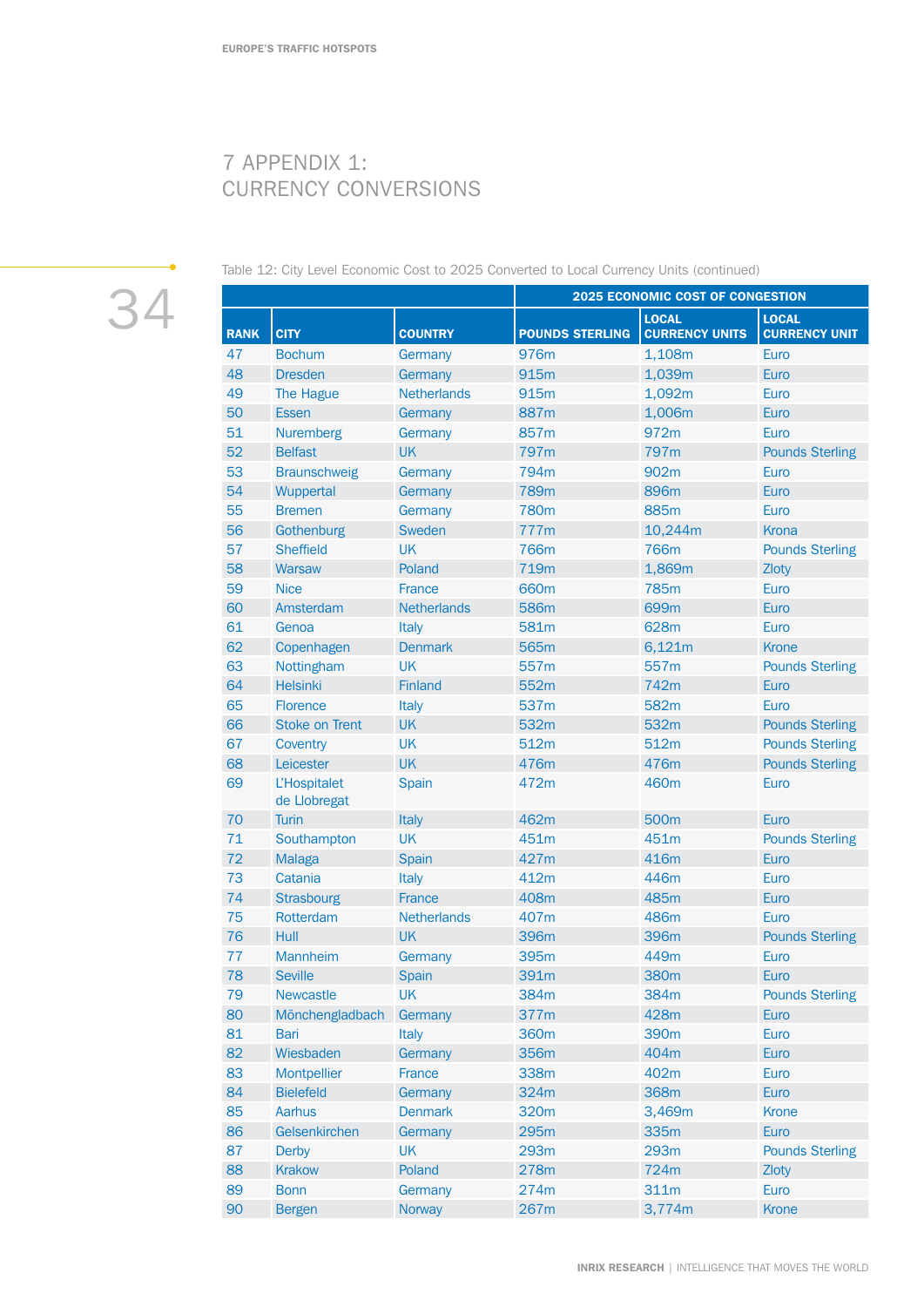Table 12: City Level Economic Cost to 2025 Converted to Local Currency Units (continued)

|             |                   |                       |                        | <b>2025 ECONOMIC COST OF CONGESTION</b> |                                      |
|-------------|-------------------|-----------------------|------------------------|-----------------------------------------|--------------------------------------|
| <b>RANK</b> | <b>CITY</b>       | <b>COUNTRY</b>        | <b>POUNDS STERLING</b> | <b>LOCAL</b><br><b>CURRENCY UNITS</b>   | <b>LOCAL</b><br><b>CURRENCY UNIT</b> |
| 91          | Leipzig           | Germany               | 232m                   | 263m                                    | Euro                                 |
| 92          | <b>Munster</b>    | Germany               | 230 <sub>m</sub>       | 261m                                    | Euro                                 |
| 93          | Liverpool         | <b>UK</b>             | 222m                   | 222m                                    | <b>Pounds Sterling</b>               |
| 94          | Wroclaw           | Poland                | 206m                   | 536m                                    | <b>Zloty</b>                         |
| 95          | Verona            | Italy                 | <b>198m</b>            | 215m                                    | Euro                                 |
| 96          | Wolverhampton     | <b>UK</b>             | 182m                   | 182m                                    | <b>Pounds Sterling</b>               |
| 97          | Valencia          | Spain                 | 178m                   | 174m                                    | Euro                                 |
| 98          | Graz              | <b>Austria</b>        | 158m                   | 187m                                    | Euro                                 |
| 99          | <b>Murcia</b>     | Spain                 | 156m                   | 152m                                    | Euro                                 |
| 100         | Ostrava           | <b>Czech Republic</b> | 150 <sub>m</sub>       | 2,845m                                  | Koruna                               |
| 101         | Palma             | <b>Spain</b>          | 131m                   | <b>128m</b>                             | Euro                                 |
| 102         | Poznan            | Poland                | 131m                   | 341m                                    | Zloty                                |
| 103         | Cordoba           | Spain                 | 129m                   | <b>126m</b>                             | Euro                                 |
| 104         | <b>Espoo</b>      | <b>Finland</b>        | 129m                   | 173m                                    | Euro                                 |
| 105         | Venice            | Italy                 | <b>125m</b>            | 135m                                    | Euro                                 |
| 106         | Zaragoza          | Spain                 | 104m                   | 101m                                    | Euro                                 |
| 107         | Augsburg          | Germany               | 91m                    | 104m                                    | Euro                                 |
| 108         | Gdansk            | Poland                | <b>76m</b>             | <b>198m</b>                             | Zloty                                |
| 109         | Gijon             | Spain                 | 71m                    | 69 <sub>m</sub>                         | Euro                                 |
| 110         | Katowice          | Poland                | 60 <sub>m</sub>        | 157m                                    | Zloty                                |
| 111         | Gdynia            | Poland                | <b>55m</b>             | 144m                                    | Zloty                                |
| 112         | Valladolid        | Spain                 | 55 <sub>m</sub>        | 53m                                     | Euro                                 |
| 113         | <b>Alicante</b>   | <b>Spain</b>          | <b>35m</b>             | 34m                                     | Euro                                 |
| 114         | <b>Orleans</b>    | <b>France</b>         | 28m                    | 33 <sub>m</sub>                         | Euro                                 |
| 115         | Malmo             | Sweden                | 26m                    | 341m                                    | Krona                                |
| 116         | Lublin            | Poland                | 26m                    | 67m                                     | Zloty                                |
| 117         | <b>Bilbao</b>     | Spain                 | 23m                    | 22m                                     | Euro                                 |
| 118         | Lodz              | Poland                | 21m                    | 54 <sub>m</sub>                         | <b>Zloty</b>                         |
| 119         | <b>Bydgoszcz</b>  | Poland                | 20 <sub>m</sub>        | 53m                                     | <b>Zloty</b>                         |
| 120         | <b>Las Palmas</b> | Spain                 | 17 <sub>m</sub>        | <b>16m</b>                              | Euro                                 |
| 121         | <b>Szczecin</b>   | Poland                | 15 <sub>m</sub>        | 39 <sub>m</sub>                         | <b>Zloty</b>                         |
| 122         | <b>Bialystok</b>  | Poland                | 4m                     | 11m                                     | <b>Zloty</b>                         |
| 123         | Vigo              | Spain                 | 3m                     | 3 <sub>m</sub>                          | Euro                                 |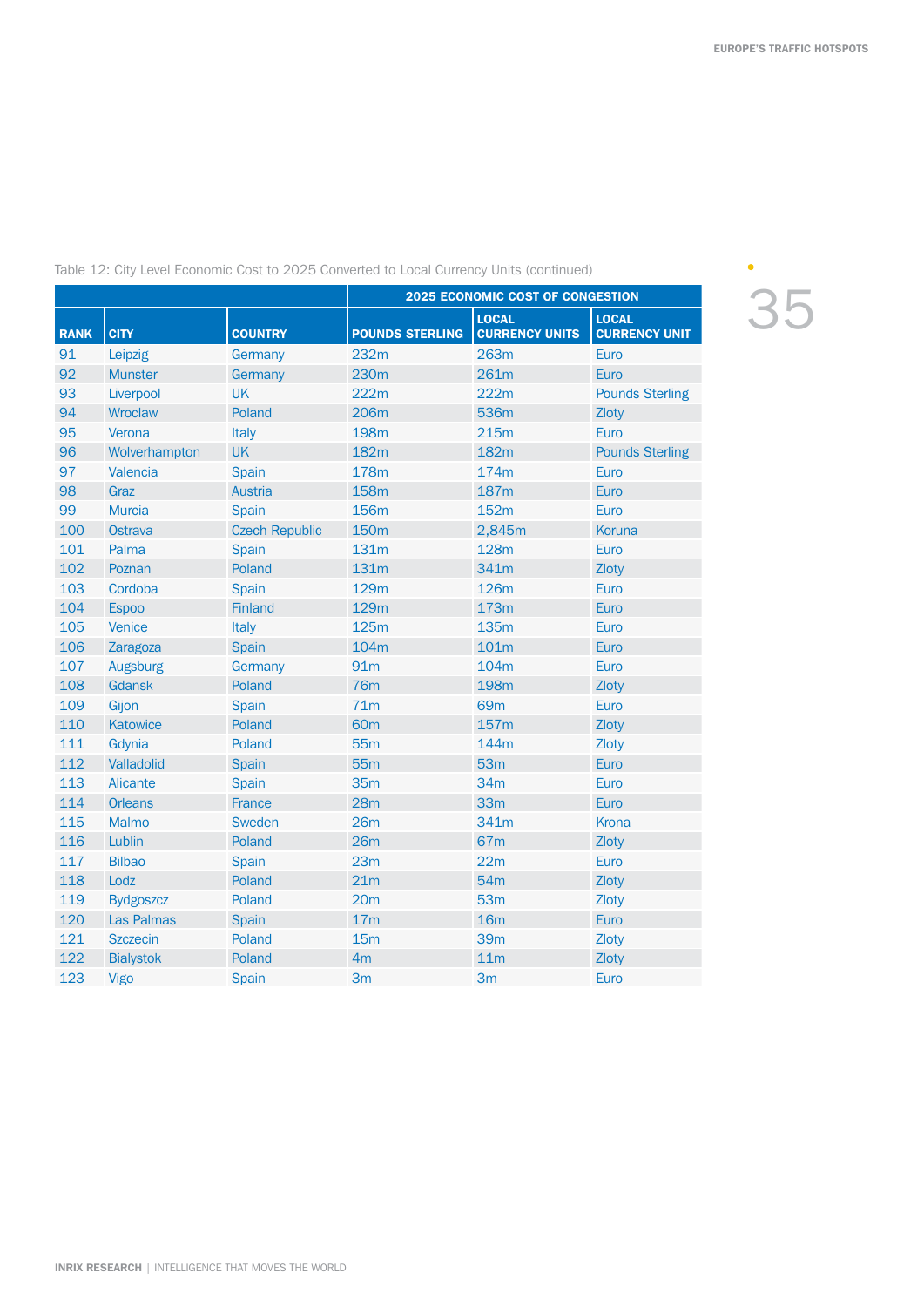# 8 APPENDIX 2: FULL RANKINGS

#### 8.1 TRAFFIC HOTSPOT RANKINGS – TOP 100

Table 13 presents the top 100 traffic hotspots of the 45,662 ranked in the INRIX Roadway Analytics Ranking of 123 cities in 19 European countries. The combined cost imposed tackling congestion at these top 100 locations is £31.1 billion over the next decade. It is clear that several roads appear multiple times in the ranking.

These are typically the major arterial routes and strategic roads in a city that are used by the highest volumes of traffic. For example, Europe's second largest ring road the M25 in London (UK) appears several times but carries over 250,000 vehicles per day over its busiest segments. Similarly, Paris' inner ring road, the Boulevard Périphérique, appears multiple times but carries over a million vehicles a day and is thought to have 25% of all traffic in Paris.

| <b>RANK</b>    | <b>EUROPEAN</b><br><b>CITY</b><br>(POPULATION<br><b>OVER 250K)</b> | <b>COUNTRY</b>    | <b>WORST</b><br><b>TRAFFIC</b><br><b>HOTSPOT</b> | AVE.<br><b>DURATION</b><br>(MINS) | AVE.<br><b>LENGTH</b><br>(KM) | <b>TOTAL NO. OF</b><br><b>OCCURRENCES</b> | 2025<br><b>ECONOMIC</b><br><b>COST OF</b><br><b>CONGESTION</b> |
|----------------|--------------------------------------------------------------------|-------------------|--------------------------------------------------|-----------------------------------|-------------------------------|-------------------------------------------|----------------------------------------------------------------|
| $\mathbf{1}$   | <b>Hamburg</b>                                                     | Germany           | A7                                               | 94                                | 8.7                           | 257                                       | £1,134m                                                        |
| $\overline{2}$ | <b>Stuttgart</b>                                                   | Germany           | A <sub>8</sub>                                   | 24                                | 10.93                         | 790                                       | £1,118m                                                        |
| 3              | Antwerp                                                            | <b>Belgium</b>    | A21                                              | 80                                | 5.77                          | 396                                       | £985m                                                          |
| 4              | London                                                             | <b>UK</b>         | M <sub>25</sub>                                  | 20                                | 9.48                          | 690                                       | £705m                                                          |
| 5              | London                                                             | <b>UK</b>         | M25                                              | 30                                | 7.79                          | 456                                       | £575m                                                          |
| 6              | Cologne                                                            | Germany           | A3                                               | 56                                | 6.89                          | 264                                       | £549m                                                          |
| 7              | Antwerp                                                            | <b>Belgium</b>    | R1                                               | 67                                | 6.37                          | 237                                       | £545m                                                          |
| 8              | Luxembourg                                                         | Luxembourg        | A <sub>6</sub>                                   | 286                               | 5.44                          | 65                                        | £545m                                                          |
| 9              | <b>Paris</b>                                                       | <b>France</b>     | A1                                               | 109                               | 3.64                          | 252                                       | £538m                                                          |
| 10             | Karlsruhe                                                          | Germany           | A <sub>5</sub>                                   | 92                                | 5.75                          | 178                                       | £508m                                                          |
| 11             | <b>Milan</b>                                                       | Italy             | A4                                               | 161                               | 6.23                          | 83                                        | £449m                                                          |
| 12             | <b>Paris</b>                                                       | France            | A86                                              | 91                                | 9.62                          | 95                                        | £448m                                                          |
| 13             | Hanover                                                            | Germany           | A2                                               | 44                                | 8.68                          | 212                                       | £437m                                                          |
| 14             | <b>Paris</b>                                                       | <b>France</b>     | <b>Boulevard</b><br>Périphérique                 | 125                               | 5.35                          | 120                                       | £433m                                                          |
| 15             | Rome                                                               | Italy             | A90                                              | 34                                | 7.81                          | 299                                       | £428m                                                          |
| 16             | London                                                             | <b>UK</b>         | M25                                              | 273                               | 22.22                         | 13                                        | £425m                                                          |
| 17             | Antwerp                                                            | <b>Belgium</b>    | A14                                              | 42                                | 7.34                          | 252                                       | £419m                                                          |
| 18             | <b>Brno</b>                                                        | Czech<br>Republic | D1                                               | 79                                | 7.76                          | 126                                       | £416m                                                          |
| 19             | Edinburgh                                                          | <b>UK</b>         | A720                                             | 86                                | 8.71                          | 101                                       | £408m                                                          |
| 20             | <b>Braunschweig</b>                                                | Germany           | A2                                               | 194                               | 11.8                          | 33                                        | £407m                                                          |
| 21             | <b>Stuttgart</b>                                                   | Germany           | A <sub>8</sub>                                   | 46                                | 18.64                         | 87                                        | £402m                                                          |
| 22             | <b>Brussels</b>                                                    | <b>Belgium</b>    | <b>RO</b>                                        | 256                               | 11.18                         | 26                                        | £401m                                                          |
| 23             | Paris                                                              | <b>France</b>     | <b>Boulevard</b><br>Périphérique                 | 75                                | 6.53                          | 147                                       | £388m                                                          |
| 24             | <b>Bremen</b>                                                      | Germany           | A1                                               | 173                               | 6.96                          | 59                                        | £383m                                                          |
| 25             | <b>Bratislava</b>                                                  | Slovakia          | <b>D1</b>                                        | 124                               | 8.47                          | 67                                        | £380m                                                          |
| 26             | Lyon                                                               | France            | Autoroute<br>du Soleil                           | 213                               | 3.58                          | 90                                        | £370m                                                          |
| 27             | <b>Madrid</b>                                                      | <b>Spain</b>      | $M-40$                                           | 92                                | 4.4                           | 167                                       | £365m                                                          |
| 28             | Edinburgh                                                          | <b>UK</b>         | A720                                             | 80                                | 3.59                          | 216                                       | £334m                                                          |
| 29             | <b>Munich</b>                                                      | Germany           | B <sub>2R</sub>                                  | 314                               | 3.11                          | 63                                        | £332m                                                          |
| 30             | <b>Stockholm</b>                                                   | Sweden            | E4                                               | 119                               | 7.18                          | 72                                        | £332m                                                          |

#### Table 13: Europe's Top 100 Worst Traffic Hotspots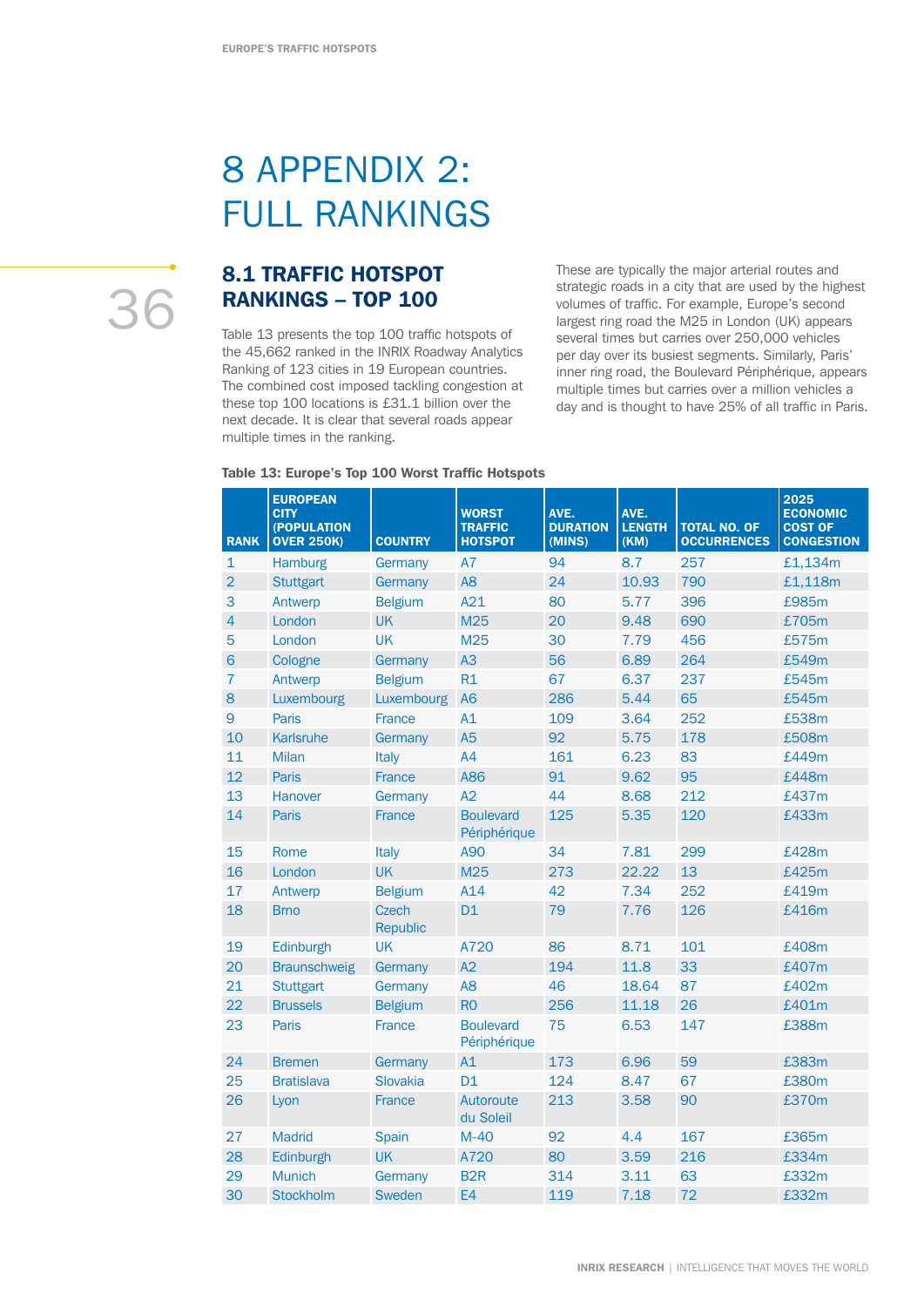Ċ

| <b>RANK</b> | <b>EUROPEAN</b><br><b>CITY</b><br>(POPULATION<br><b>OVER 250K)</b> | <b>COUNTRY</b>                  | <b>WORST</b><br><b>TRAFFIC</b><br><b>HOTSPOT</b> | AVE.<br><b>DURATION</b><br>(MINS) | AVE.<br><b>LENGTH</b><br>(KM) | <b>TOTAL NO. OF</b><br><b>OCCURRENCES</b> | 2025<br><b>ECONOMIC</b><br><b>COST OF</b><br><b>CONGESTION</b> |
|-------------|--------------------------------------------------------------------|---------------------------------|--------------------------------------------------|-----------------------------------|-------------------------------|-------------------------------------------|----------------------------------------------------------------|
| 31          | Paris                                                              | <b>France</b>                   | <b>Boulevard</b><br>Périphérique                 | 138                               | 5.7                           | 78                                        | £331m                                                          |
| 32          | Frankfurt                                                          | Germany                         | A3                                               | 28                                | 6.77                          | 321                                       | £328m                                                          |
| 33          | Ghent                                                              | <b>Belgium</b>                  | R <sub>4</sub>                                   | 264                               | 3.09                          | 73                                        | £321m                                                          |
| 34          | <b>Stuttgart</b>                                                   | Germany                         | A <sub>8</sub>                                   | 50                                | 9.94                          | 119                                       | £319m                                                          |
| 35          | Zürich                                                             | Switzerland                     | A4                                               | 86                                | 5.82                          | 117                                       | £316m                                                          |
| 36          | Glasgow                                                            | <b>UK</b>                       | A <sub>8</sub>                                   | 96                                | 7.98                          | 76                                        | £314m                                                          |
| 37          | Hanover                                                            | Germany                         | A2                                               | 34                                | 7.94                          | 215                                       | £313m                                                          |
| 38          | <b>Munich</b>                                                      | Germany                         | A <sub>8</sub>                                   | 36                                | 6.58                          | 231                                       | £295m                                                          |
| 39          | Paris                                                              | France                          | A10                                              | 112                               | 5.27                          | 91                                        | £289m                                                          |
| 40          | Cologne                                                            | Germany                         | A3                                               | 143                               | 5.48                          | 67                                        | £283m                                                          |
| 41          | <b>Oslo</b>                                                        | <b>Norway</b>                   | E <sub>6</sub>                                   | 99                                | 13.47                         | 39                                        | £280m                                                          |
| 42          | Cologne                                                            | Germany                         | A3                                               | 112                               | 5.39                          | 84                                        | £273m                                                          |
| 43          | <b>Munich</b>                                                      | Germany                         | A96                                              | 47                                | 5.06                          | 209                                       | £268m                                                          |
| 44          | <b>Brno</b>                                                        | <b>Czech</b><br><b>Republic</b> | D1                                               | 87                                | 7.02                          | 80                                        | £263m                                                          |
| 45          | <b>Utrecht</b>                                                     | <b>Netherlands</b>              | A28                                              | 40                                | 4.96                          | 241                                       | £258m                                                          |
| 46          | London                                                             | <b>UK</b>                       | A406                                             | 197                               | 2.61                          | 92                                        | £255m                                                          |
| 47          | <b>Paris</b>                                                       | France                          | <b>Boulevard</b><br>Périphérique                 | 72                                | 3.81                          | 170                                       | £251m                                                          |
| 48          | <b>Hamburg</b>                                                     | Germany                         | <b>B75</b>                                       | 120                               | 4.32                          | 89                                        | £249m                                                          |
| 49          | <b>Brussels</b>                                                    | <b>Belgium</b>                  | R <sub>0</sub>                                   | 88                                | 6.58                          | 79                                        | £247m                                                          |
| 50          | London                                                             | <b>UK</b>                       | A406                                             | 84                                | 4.18                          | 129                                       | £244m                                                          |
| 51          | Paris                                                              | France                          | <b>Boulevard</b><br>Périphérique                 | 124                               | 7.29                          | 50                                        | £244m                                                          |
| 52          | <b>Brno</b>                                                        | <b>Czech</b><br><b>Republic</b> | D1                                               | 252                               | 5.78                          | 31                                        | £243m                                                          |
| 53          | The Hague                                                          | <b>Netherlands</b>              | A4                                               | 57                                | 6.37                          | 124                                       | £243m                                                          |
| 54          | Rome                                                               | Italy                           | A90                                              | 24                                | 8.47                          | 219                                       | £240m                                                          |
| 55          | <b>Munich</b>                                                      | Germany                         | B <sub>2R</sub>                                  | 157                               | 2.46                          | 115                                       | £240m                                                          |
| 56          | Edinburgh                                                          | <b>UK</b>                       | A720                                             | 76                                | 7.69                          | 76                                        | £239m                                                          |
| 57          | <b>Hamburg</b>                                                     | Germany                         | A7                                               | 71                                | 6.29                          | 97                                        | £234m                                                          |
| 58          | Karlsruhe                                                          | Germany                         | A5                                               | 79                                | 7.19                          | 76                                        | £233m                                                          |
| 59          | Antwerp                                                            | <b>Belgium</b>                  | A21                                              | 55                                | 4.29                          | 182                                       | £231m                                                          |
| 60          | Edinburgh                                                          | <b>UK</b>                       | A720                                             | 51                                | 7.32                          | 114                                       | £229m                                                          |
| 61          | Antwerp                                                            | <b>Belgium</b>                  | R1                                               | 76                                | 10.32                         | 54                                        | £228m                                                          |
| 62          | <b>Milan</b>                                                       | Italy                           | A7                                               | 32                                | 6.75                          | 196                                       | £228m                                                          |
| 63          | Karlsruhe                                                          | Germany                         | A <sub>5</sub>                                   | 111                               | 6.19                          | 61                                        | £226m                                                          |
| 64          | Paris                                                              | France                          | <b>Boulevard</b><br>Périphérique                 | 106                               | 3.73                          | 105                                       | £224m                                                          |
| 65          | <b>Madrid</b>                                                      | Spain                           | M-30                                             | 67                                | 4.49                          | 136                                       | £220m                                                          |
| 66          | <b>Brno</b>                                                        | <b>Czech</b><br><b>Republic</b> | D1                                               | 360                               | 7.38                          | 15                                        | £215m                                                          |
| 67          | Lyon                                                               | France                          | Autoroute<br>du Soleil                           | 195                               | 4.52                          | 45                                        | £214m                                                          |
| 68          | Rome                                                               | Italy                           | A90                                              | 34                                | 5.11                          | 228                                       | £214m                                                          |

#### Table 13: Europe's Top 100 Worst Traffic Hotspots (continued)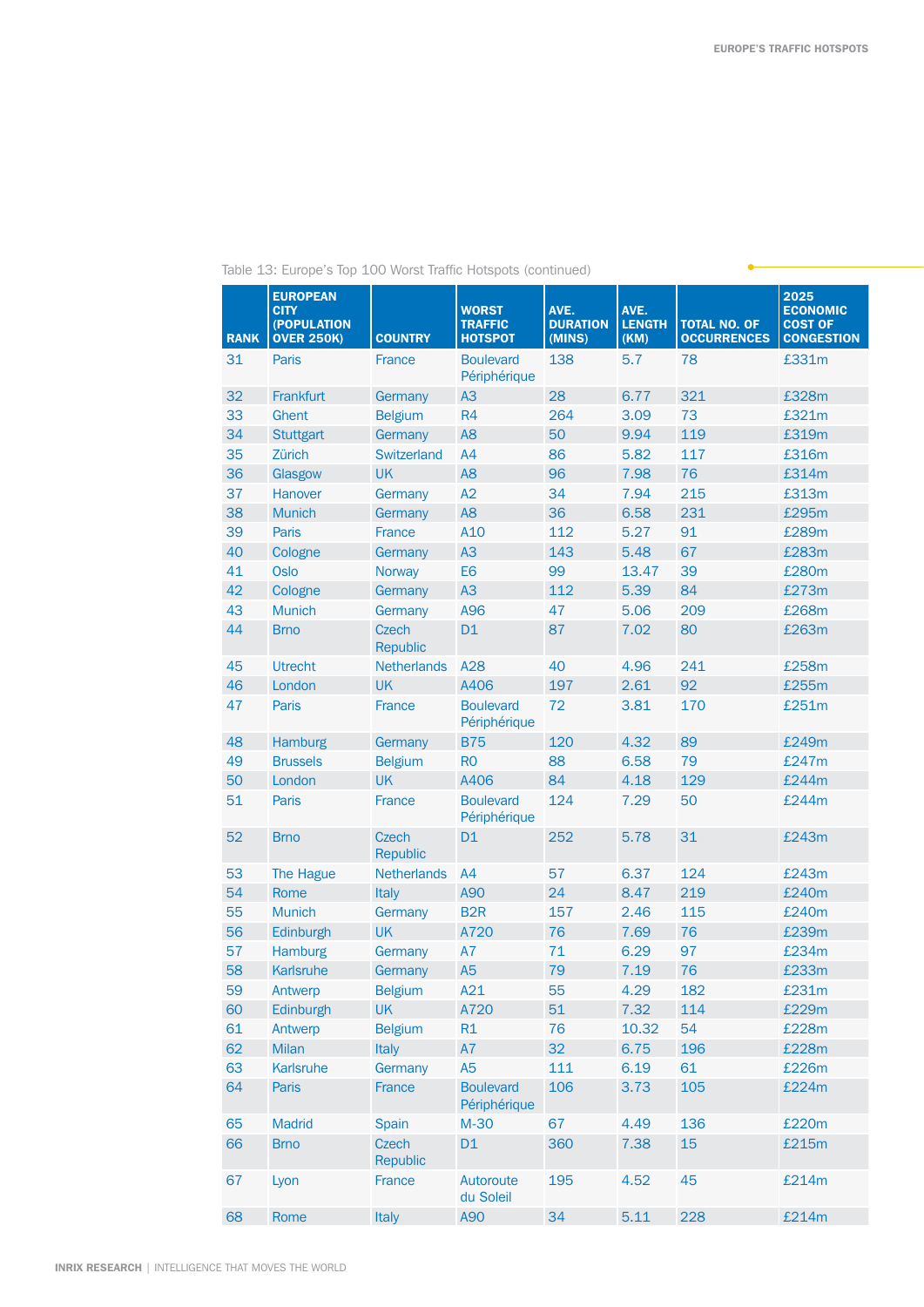# 8 APPENDIX 2: FULL RANKINGS



Table 13: Europe's Top 100 Worst Traffic Hotspots (continued)

| <b>RANK</b> | <b>EUROPEAN</b><br><b>CITY</b><br>(POPULATION<br><b>OVER 250K)</b> | <b>COUNTRY</b>     | <b>WORST</b><br><b>TRAFFIC</b><br><b>HOTSPOT</b> | AVE.<br><b>DURATION</b><br>(MINS) | AVE.<br><b>LENGTH</b><br>(KM) | <b>TOTAL NO. OF</b><br><b>OCCURRENCES</b> | 2025<br><b>ECONOMIC</b><br><b>COST OF</b><br><b>CONGESTION</b> |
|-------------|--------------------------------------------------------------------|--------------------|--------------------------------------------------|-----------------------------------|-------------------------------|-------------------------------------------|----------------------------------------------------------------|
| 69          | Luxembourg                                                         | Luxembourg         | A <sub>6</sub>                                   | 57                                | 6.85                          | 101                                       | £213m                                                          |
| 70          | <b>Oslo</b>                                                        | Norway             | E <sub>6</sub>                                   | 82                                | 4.67                          | 103                                       | £213m                                                          |
| 71          | <b>Hamburg</b>                                                     | Germany            | A1                                               | 32                                | 7.52                          | 162                                       | £210m                                                          |
| 72          | <b>Berlin</b>                                                      | Germany            | A100                                             | 34                                | 6.8                           | 168                                       | £210m                                                          |
| 73          | Zürich                                                             | <b>Switzerland</b> | A4                                               | 77                                | 5.5                           | 90                                        | £205m                                                          |
| 74          | <b>Paris</b>                                                       | <b>France</b>      | <b>Boulevard</b><br>Périphérique                 | 127                               | 4.02                          | 73                                        | £201m                                                          |
| 75          | London                                                             | <b>UK</b>          | M25                                              | 27                                | 13.83                         | 99                                        | £199m                                                          |
| 76          | <b>Frankfurt</b>                                                   | Germany            | A5                                               | 32                                | $\overline{7}$                | 165                                       | £199m                                                          |
| 77          | <b>Bochum</b>                                                      | Germany            | A43                                              | 83                                | 10.09                         | 44                                        | £199m                                                          |
| 78          | Edinburgh                                                          | <b>UK</b>          | A720                                             | 55                                | 6.29                          | 106                                       | £198m                                                          |
| 79          | <b>Paris</b>                                                       | France             | <b>Boulevard</b><br>Périphérique                 | 95                                | 5.75                          | 67                                        | £197m                                                          |
| 80          | London                                                             | <b>UK</b>          | A406                                             | 79                                | 4.55                          | 101                                       | £196m                                                          |
| 81          | <b>Milan</b>                                                       | Italy              | <b>A7</b>                                        | 59                                | 5.19                          | 118                                       | £195m                                                          |
| 82          | <b>Stuttgart</b>                                                   | Germany            | A <sub>8</sub>                                   | 32                                | 10.63                         | 106                                       | £194m                                                          |
| 83          | Vienna                                                             | <b>Austria</b>     | A23                                              | 62                                | 4.06                          | 143                                       | £194m                                                          |
| 84          | <b>Duisburg</b>                                                    | Germany            | A3                                               | 23                                | 5.12                          | 304                                       | £193m                                                          |
| 85          | The Hague                                                          | <b>Netherlands</b> | A12                                              | 179                               | 6.63                          | 30                                        | £192m                                                          |
| 86          | Rome                                                               | Italy              | A90                                              | 50                                | 6.28                          | 111                                       | £188m                                                          |
| 87          | <b>Munich</b>                                                      | Germany            | A96                                              | 59                                | 3.73                          | 158                                       | £188m                                                          |
| 88          | <b>Paris</b>                                                       | France             | <b>Boulevard</b><br>Périphérique                 | 54                                | 3.42                          | 187                                       | £186m                                                          |
| 89          | Cologne                                                            | Germany            | A1                                               | 99                                | 4.77                          | 73                                        | £186m                                                          |
| 90          | Cologne                                                            | Germany            | A3                                               | 47                                | 2.78                          | 264                                       | £186m                                                          |
| 91          | London                                                             | <b>UK</b>          | A <sub>13</sub>                                  | 137                               | 6.25                          | 40                                        | £185m                                                          |
| 92          | <b>Munich</b>                                                      | Germany            | A96                                              | 70                                | 5.19                          | 94                                        | £184m                                                          |
| 93          | Rome                                                               | Italy              | A90                                              | 50                                | 6.56                          | 103                                       | £182m                                                          |
| 94          | London                                                             | <b>UK</b>          | A <sub>13</sub>                                  | 137                               | 6.6                           | 37                                        | £180m                                                          |
| 95          | <b>Paris</b>                                                       | <b>France</b>      | <b>Boulevard</b><br>Périphérique                 | 47                                | 4.52                          | 157                                       | £180m                                                          |
| 96          | London                                                             | <b>UK</b>          | M25                                              | 244                               | 22.7                          | $6\phantom{1}6$                           | £179m                                                          |
| 97          | London                                                             | <b>UK</b>          | M25                                              | 61                                | 9.39                          | 58                                        | £179m                                                          |
| 98          | <b>Munich</b>                                                      | Germany            | B <sub>2R</sub>                                  | 55                                | 5.16                          | 116                                       | £177m                                                          |
| 99          | <b>Hamburg</b>                                                     | Germany            | A1                                               | 22                                | 4.95                          | 301                                       | £177m                                                          |
| 100         | Zürich                                                             | Switzerland        | A1                                               | 77                                | 9.23                          | 46                                        | £176m                                                          |
|             |                                                                    |                    |                                                  |                                   |                               | <b>Total Cost</b>                         | £31.1bn                                                        |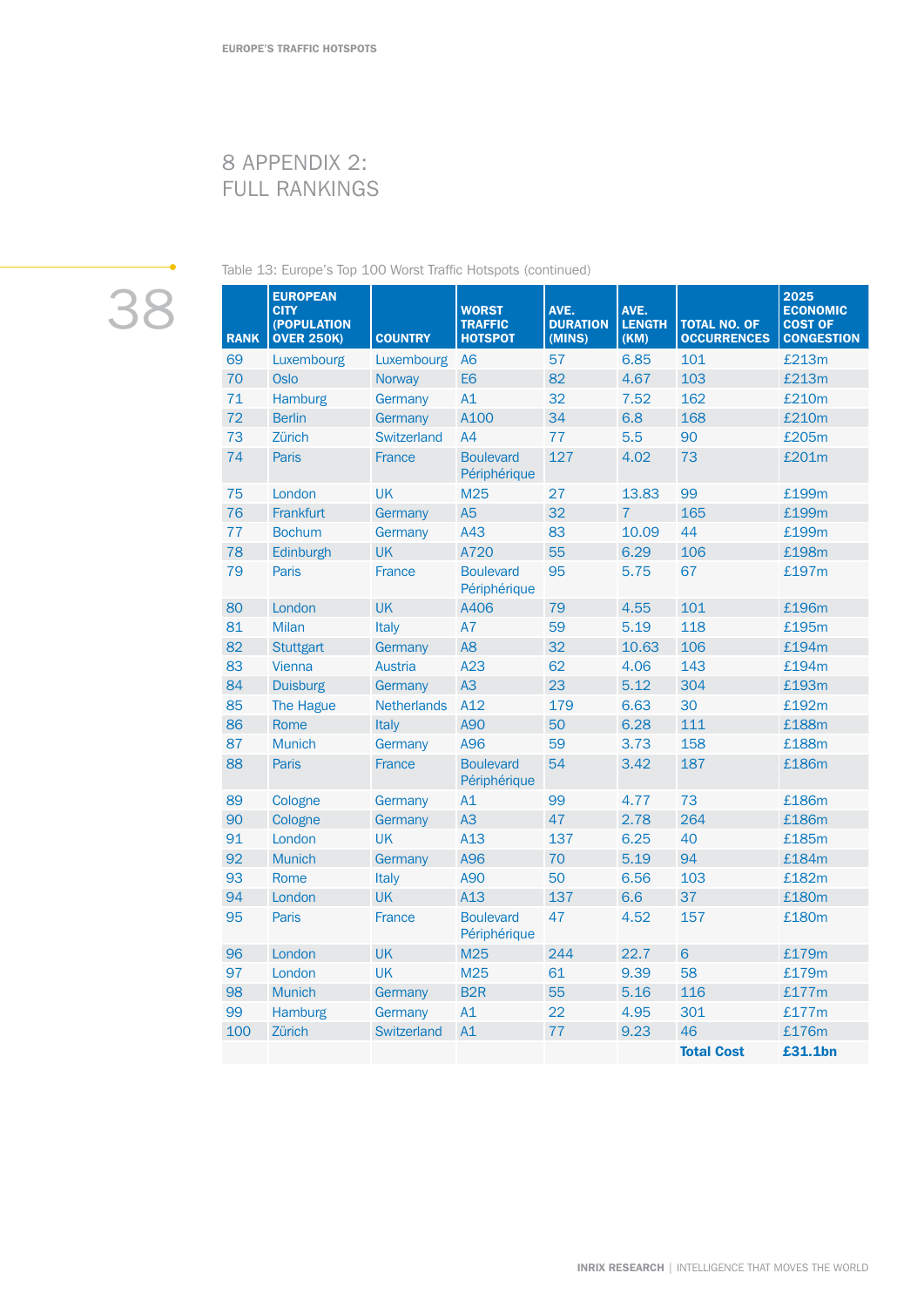## 8.2 CITY RANKINGS – ALL CITIES

Table 14 provides the ranking of all 123 European cities across the 19 countries studied, ranked by the total impact of traffic hotspots in September 2016.

In comparison, Table 15 presents the same data but attempts to adjust the ranking for population size. Adjusting for population has a significant impact on the ranking at the top of the table but relatively little to the bottom of the table.

# 

Table 14: European City Ranking

| <b>RANK</b>    | <b>EUROPEAN CITY</b><br>(POPULATION OVER 250K) | <b>COUNTRY</b>        | NO. OF<br><b>TRAFFIC</b><br><b>HOTSPOTS</b> | <b>IMPACT</b><br><b>FACTOR</b> | 2025 ECONOMIC<br><b>COST OF</b><br><b>CONGESTION</b> |
|----------------|------------------------------------------------|-----------------------|---------------------------------------------|--------------------------------|------------------------------------------------------|
| $\mathbf{1}$   | London                                         | <b>UK</b>             | 12,776                                      | 7,782,677                      | £41,963m                                             |
| $\overline{2}$ | Rome                                           | Italy                 | 1,684                                       | 1,566,115                      | £8,444m                                              |
| 3              | <b>Paris</b>                                   | <b>France</b>         | 703                                         | 1,479,535                      | £7,977m                                              |
| 4              | Hamburg                                        | Germany               | 1,305                                       | 1,264,783                      | £6,820m                                              |
| 5              | <b>Madrid</b>                                  | Spain                 | 837                                         | 1,017,770                      | £5,488m                                              |
| 6              | Antwerp                                        | <b>Belgium</b>        | 459                                         | 970,351                        | £5,232m                                              |
| 7              | <b>Munich</b>                                  | Germany               | 841                                         | 917,570                        | £4,947m                                              |
| 8              | <b>Stuttgart</b>                               | Germany               | 539                                         | 850,815                        | £4,587m                                              |
| 9              | Cologne                                        | Germany               | 740                                         | 816,260                        | £4,401m                                              |
| 10             | <b>Milan</b>                                   | Italy                 | 1,053                                       | 618,657                        | £3,336m                                              |
| 11             | <b>Budapest</b>                                | Hungary               | 1,284                                       | 537,595                        | £2,899m                                              |
| 12             | <b>Barcelona</b>                               | <b>Spain</b>          | 461                                         | 526,780                        | £2,840m                                              |
| 13             | Edinburgh                                      | UK                    | 455                                         | 512,834                        | £2,765m                                              |
| 14             | <b>Berlin</b>                                  | Germany               | 1,070                                       | 502,580                        | £2,710m                                              |
| 15             | Frankfurt                                      | Germany               | 448                                         | 471,315                        | £2,541m                                              |
| 16             | Oslo                                           | <b>Norway</b>         | 321                                         | 469,880                        | £2,534m                                              |
| 17             | Glasgow                                        | <b>UK</b>             | 357                                         | 418,560                        | £2,257m                                              |
| 18             | <b>Hanover</b>                                 | Germany               | 290                                         | 378,308                        | £2,040m                                              |
| 19             | Birmingham                                     | <b>UK</b>             | 872                                         | 370,303                        | £1,997m                                              |
| 20             | Manchester                                     | <b>UK</b>             | 768                                         | 360,021                        | £1,941m                                              |
| 21             | Luxembourg                                     | Luxembourg            | 167                                         | 356,663                        | £1,923m                                              |
| 22             | Zürich                                         | <b>Switzerland</b>    | 214                                         | 356,658                        | £1,923m                                              |
| 23             | Vienna                                         | <b>Austria</b>        | 528                                         | 338,995                        | £1,828m                                              |
| 24             | Palermo                                        | Italy                 | 369                                         | 326,782                        | £1,762m                                              |
| 25             | <b>Duisburg</b>                                | Germany               | 213                                         | 308,973                        | £1,666m                                              |
| 26             | Lisbon                                         | Portugal              | 311                                         | 307,512                        | £1,658m                                              |
| 27             | <b>Bristol</b>                                 | UK                    | 619                                         | 305,276                        | £1,646m                                              |
| 28             | <b>Brno</b>                                    | <b>Czech Republic</b> | 138                                         | 304,690                        | £1,643m                                              |
| 29             | <b>Brussels</b>                                | <b>Belgium</b>        | 245                                         | 304,283                        | £1,641m                                              |
| 30             | Prague                                         | <b>Czech Republic</b> | 267                                         | 302,120                        | £1,629m                                              |
| 31             | <b>Bologna</b>                                 | <b>Italy</b>          | 238                                         | 295,227                        | £1,592m                                              |
| 32             | <b>Utrecht</b>                                 | <b>Netherlands</b>    | 114                                         | 285,559                        | £1,540m                                              |
| 33             | <b>Bratislava</b>                              | Slovakia              | 306                                         | 285,362                        | £1,539m                                              |
| 34             | <b>Stockholm</b>                               | <b>Sweden</b>         | 285                                         | 284,714                        | £1,535m                                              |
| 35             | Leeds                                          | <b>UK</b>             | 712                                         | 273,684                        | £1,476m                                              |
| 36             | <b>Toulouse</b>                                | France                | 243                                         | 272,210                        | £1,468m                                              |
| 37             | <b>Marseille</b>                               | France                | 321                                         | 270,461                        | £1,458m                                              |
| 38             | Karlsruhe                                      | Germany               | 120                                         | 255,858                        | £1,380m                                              |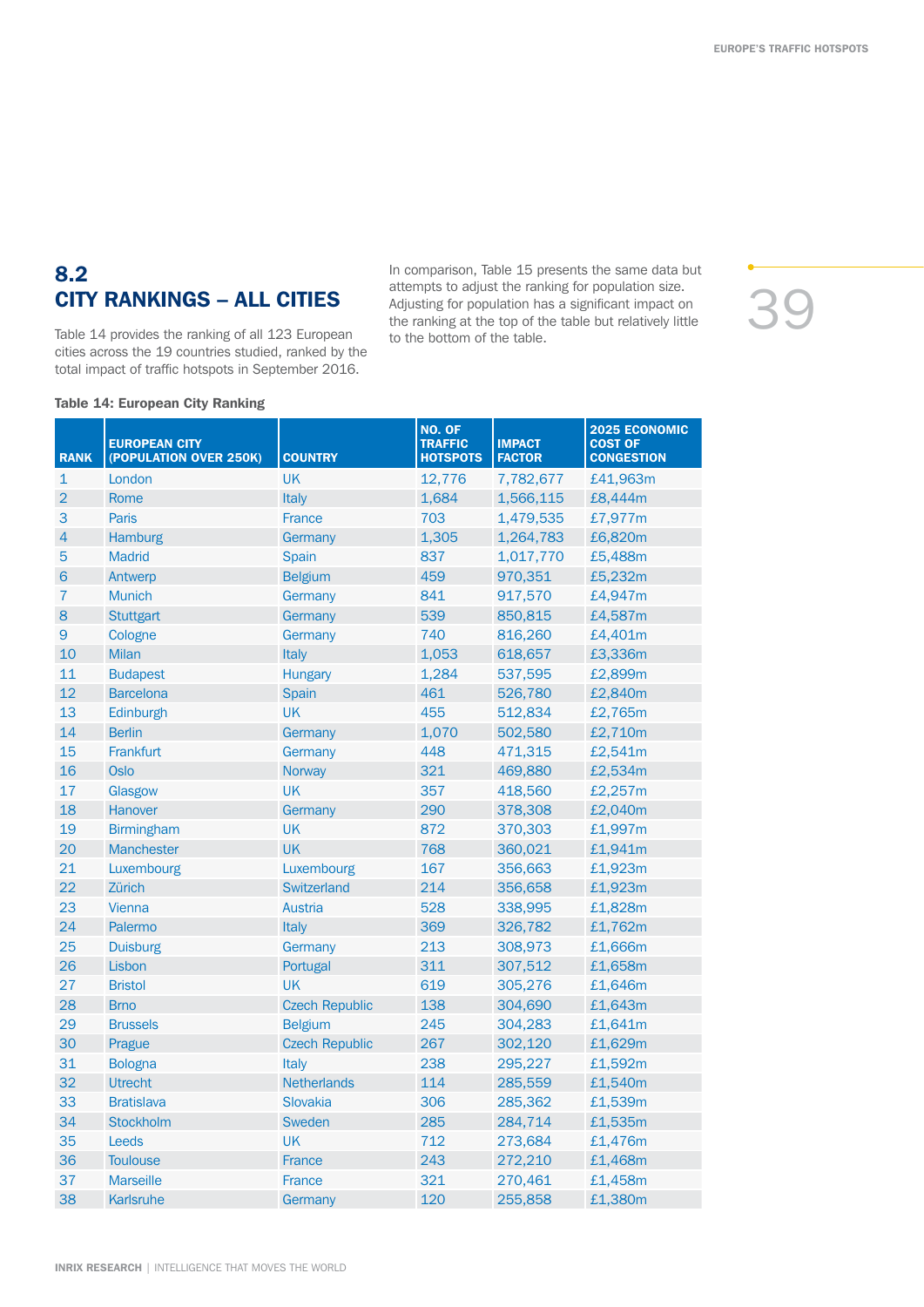# 8 APPENDIX 2: FULL RANKINGS



Table 14: European City Ranking (continued)

| <b>RANK</b> | <b>EUROPEAN CITY</b><br>(POPULATION OVER 250K) | <b>COUNTRY</b>     | <b>NO. OF</b><br><b>TRAFFIC</b><br><b>HOTSPOTS</b> | <b>IMPACT</b><br><b>FACTOR</b> | 2025 ECONOMIC<br><b>COST OF</b><br><b>CONGESTION</b> |
|-------------|------------------------------------------------|--------------------|----------------------------------------------------|--------------------------------|------------------------------------------------------|
| 39          | Lyon                                           | <b>France</b>      | 118                                                | 240,211                        | £1,295m                                              |
| 40          | <b>Naples</b>                                  | Italy              | 414                                                | 237,920                        | £1,283m                                              |
| 41          | <b>Nantes</b>                                  | France             | 110                                                | 225,140                        | £1,214m                                              |
| 42          | <b>Düsseldorf</b>                              | Germany            | 373                                                | 219,346                        | £1,183m                                              |
| 43          | Cardiff                                        | <b>UK</b>          | 392                                                | 208,618                        | £1,125m                                              |
| 44          | <b>Dortmund</b>                                | Germany            | 247                                                | 202,121                        | £1,090m                                              |
| 45          | <b>Bradford</b>                                | <b>UK</b>          | 596                                                | 201,901                        | £1,089m                                              |
| 46          | Ghent                                          | <b>Belgium</b>     | 221                                                | 182,711                        | £985m                                                |
| 47          | <b>Bochum</b>                                  | Germany            | 121                                                | 180,969                        | £976m                                                |
| 48          | <b>Dresden</b>                                 | Germany            | 287                                                | 169,726                        | £915m                                                |
| 49          | The Hague                                      | <b>Netherlands</b> | 77                                                 | 169,673                        | £915m                                                |
| 50          | Essen                                          | Germany            | 238                                                | 164,446                        | £887m                                                |
| 51          | <b>Nuremberg</b>                               | Germany            | 229                                                | 158,893                        | £857m                                                |
| 52          | <b>Belfast</b>                                 | <b>UK</b>          | 446                                                | 147,864                        | £797m                                                |
| 53          | <b>Braunschweig</b>                            | Germany            | 138                                                | 147,313                        | £794m                                                |
| 54          | Wuppertal                                      | Germany            | 102                                                | 146,340                        | £789m                                                |
| 55          | <b>Bremen</b>                                  | Germany            | 133                                                | 144,616                        | £780m                                                |
| 56          | Gothenburg                                     | <b>Sweden</b>      | 142                                                | 144,076                        | £777m                                                |
| 57          | <b>Sheffield</b>                               | <b>UK</b>          | 360                                                | 142,006                        | £766m                                                |
| 58          | Warsaw                                         | Poland             | 376                                                | 133,268                        | £719m                                                |
| 59          | <b>Nice</b>                                    | France             | 156                                                | 122,469                        | £660m                                                |
| 60          | Amsterdam                                      | <b>Netherlands</b> | 119                                                | 108,612                        | £586m                                                |
| 61          | Genoa                                          | Italy              | 325                                                | 107,672                        | £581m                                                |
| 62          | Copenhagen                                     | <b>Denmark</b>     | 255                                                | 104,824                        | £565m                                                |
| 63          | Nottingham                                     | <b>UK</b>          | 342                                                | 103,302                        | £557m                                                |
| 64          | <b>Helsinki</b>                                | Finland            | 269                                                | 102,374                        | £552m                                                |
| 65          | <b>Florence</b>                                | Italy              | 246                                                | 99,647                         | £537m                                                |
| 66          | <b>Stoke on Trent</b>                          | <b>UK</b>          | 207                                                | 98,684                         | £532m                                                |
| 67          | Coventry                                       | <b>UK</b>          | 178                                                | 94,967                         | £512m                                                |
| 68          | Leicester                                      | <b>UK</b>          | 260                                                | 88,302                         | £476m                                                |
| 69          | L'Hospitalet de Llobregat                      | Spain              | 71                                                 | 87,506                         | £472m                                                |
| 70          | Turin                                          | Italy              | 193                                                | 85,598                         | £462m                                                |
| 71          | Southampton                                    | <b>UK</b>          | 209                                                | 83,606                         | £451m                                                |
| 72          | Malaga                                         | Spain              | 155                                                | 79,168                         | £427m                                                |
| 73          | Catania                                        | Italy              | 149                                                | 76,419                         | £412m                                                |
| 74          | <b>Strasbourg</b>                              | France             | 41                                                 | 75,633                         | £408m                                                |
| 75          | Rotterdam                                      | <b>Netherlands</b> | 106                                                | 75,572                         | £407m                                                |
| 76          | Hull                                           | <b>UK</b>          | 183                                                | 73,373                         | £396m                                                |
| 77          | Mannheim                                       | Germany            | 90                                                 | 73,324                         | £395m                                                |
| 78          | <b>Seville</b>                                 | Spain              | 103                                                | 72,456                         | £391m                                                |
| 79          | <b>Newcastle</b>                               | <b>UK</b>          | 111                                                | 71,146                         | £384m                                                |
| 80          | Mönchengladbach                                | Germany            | 138                                                | 69,894                         | £377m                                                |
| 81          | Bari                                           | Italy              | 166                                                | 66,810                         | £360m                                                |
| 82          | Wiesbaden                                      | Germany            | 94                                                 | 66,091                         | £356m                                                |
| 83          | Montpellier                                    | <b>France</b>      | 126                                                | 62,663                         | £338m                                                |
| 84          | <b>Bielefeld</b>                               | Germany            | 134                                                | 60,106                         | £324m                                                |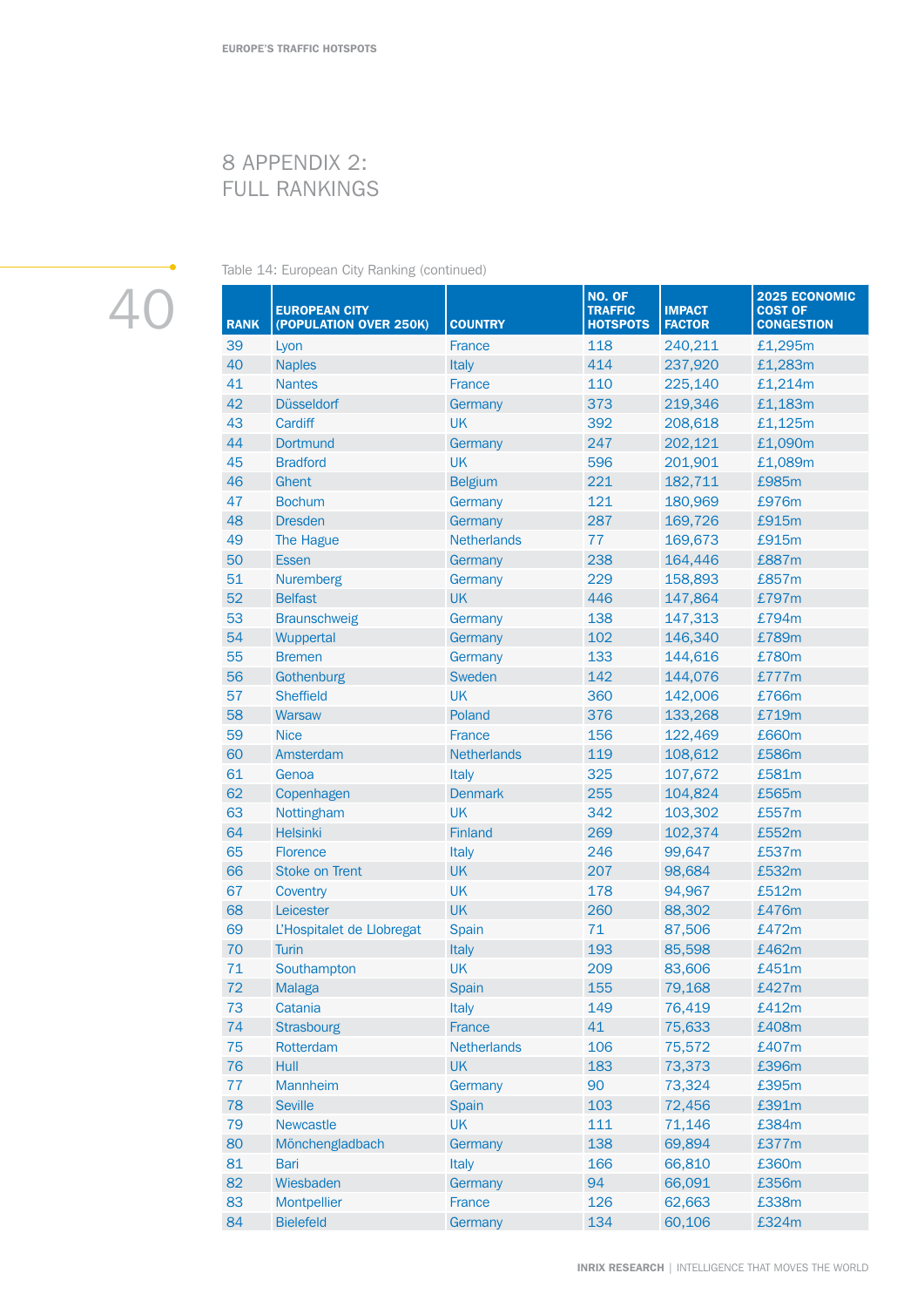| <b>RANK</b> | <b>EUROPEAN CITY</b><br>(POPULATION OVER 250K) | <b>COUNTRY</b>        | NO. OF<br><b>TRAFFIC</b><br><b>HOTSPOTS</b> | <b>IMPACT</b><br><b>FACTOR</b> | 2025 ECONOMIC<br><b>COST OF</b><br><b>CONGESTION</b> |
|-------------|------------------------------------------------|-----------------------|---------------------------------------------|--------------------------------|------------------------------------------------------|
| 85          | Aarhus                                         | <b>Denmark</b>        | 194                                         | 59,407                         | £320m                                                |
| 86          | Gelsenkirchen                                  | Germany               | 73                                          | 54,694                         | £295m                                                |
| 87          | Derby                                          | <b>UK</b>             | 112                                         | 54,361                         | £293m                                                |
| 88          | Krakow                                         | Poland                | 159                                         | 51,624                         | £278m                                                |
| 89          | <b>Bonn</b>                                    | Germany               | 117                                         | 50,821                         | £274m                                                |
| 90          | <b>Bergen</b>                                  | <b>Norway</b>         | 111                                         | 49,451                         | £267m                                                |
| 91          | Leipzig                                        | Germany               | 223                                         | 43,029                         | £232m                                                |
| 92          | <b>Munster</b>                                 | Germany               | 142                                         | 42,690                         | £230m                                                |
| 93          | Liverpool                                      | <b>UK</b>             | 236                                         | 41,087                         | £222m                                                |
| 94          | Wroclaw                                        | Poland                | 141                                         | 38,217                         | £206m                                                |
| 95          | Verona                                         | Italy                 | 146                                         | 36,778                         | £198m                                                |
| 96          | Wolverhampton                                  | <b>UK</b>             | 184                                         | 33,844                         | £182m                                                |
| 97          | Valencia                                       | Spain                 | 138                                         | 33,041                         | £178m                                                |
| 98          | Graz                                           | Austria               | 100                                         | 29,374                         | £158m                                                |
| 99          | <b>Murcia</b>                                  | Spain                 | 119                                         | 28,856                         | £156m                                                |
| 100         | Ostrava                                        | <b>Czech Republic</b> | 79                                          | 27,735                         | £150m                                                |
| 101         | Palma                                          | Spain                 | 69                                          | 24,304                         | £131m                                                |
| 102         | Poznan                                         | Poland                | 109                                         | 24,279                         | £131m                                                |
| 103         | Cordoba                                        | Spain                 | 63                                          | 23,964                         | £129m                                                |
| 104         | <b>Espoo</b>                                   | <b>Finland</b>        | 104                                         | 23,919                         | £129m                                                |
| 105         | Venice                                         | Italy                 | 86                                          | 23,190                         | £125m                                                |
| 106         | Zaragoza                                       | Spain                 | 111                                         | 19,286                         | £104m                                                |
| 107         | Augsburg                                       | Germany               | 72                                          | 16,953                         | £91m                                                 |
| 108         | Gdansk                                         | Poland                | 72                                          | 14,132                         | £76m                                                 |
| 109         | Gijon                                          | Spain                 | 35                                          | 13,168                         | £71m                                                 |
| 110         | Katowice                                       | Poland                | 32                                          | 11,196                         | £60m                                                 |
| 111         | Gdynia                                         | Poland                | 44                                          | 10,266                         | £55m                                                 |
| 112         | Valladolid                                     | Spain                 | 52                                          | 10,187                         | £55m                                                 |
| 113         | <b>Alicante</b>                                | Spain                 | 56                                          | 6,416                          | £35m                                                 |
| 114         | <b>Orleans</b>                                 | <b>France</b>         | 26                                          | 5,162                          | £28m                                                 |
| 115         | <b>Malmo</b>                                   | Sweden                | 34                                          | 4,794                          | £26m                                                 |
| 116         | Lublin                                         | Poland                | 22                                          | 4,760                          | £26m                                                 |
| 117         | <b>Bilbao</b>                                  | Spain                 | 39                                          | 4,224                          | £23m                                                 |
| 118         | Lodz                                           | Poland                | 44                                          | 3,845                          | £21m                                                 |
| 119         | <b>Bydgoszcz</b>                               | Poland                | 37                                          | 3,760                          | £20m                                                 |
| 120         | Las Palmas                                     | Spain                 | 20                                          | 3,125                          | £17m                                                 |
| 121         | <b>Szczecin</b>                                | Poland                | 27                                          | 2,800                          | £15m                                                 |
| 122         | <b>Bialystok</b>                               | Poland                | 9                                           | 750                            | £4m                                                  |
| 123         | Vigo                                           | Spain                 | 6                                           | 559                            | £3m                                                  |
|             | Europe (123) Total                             | 19                    | 45,662                                      | 33,975,160                     | £183.2bn                                             |

#### Table 14: European City Ranking (continued)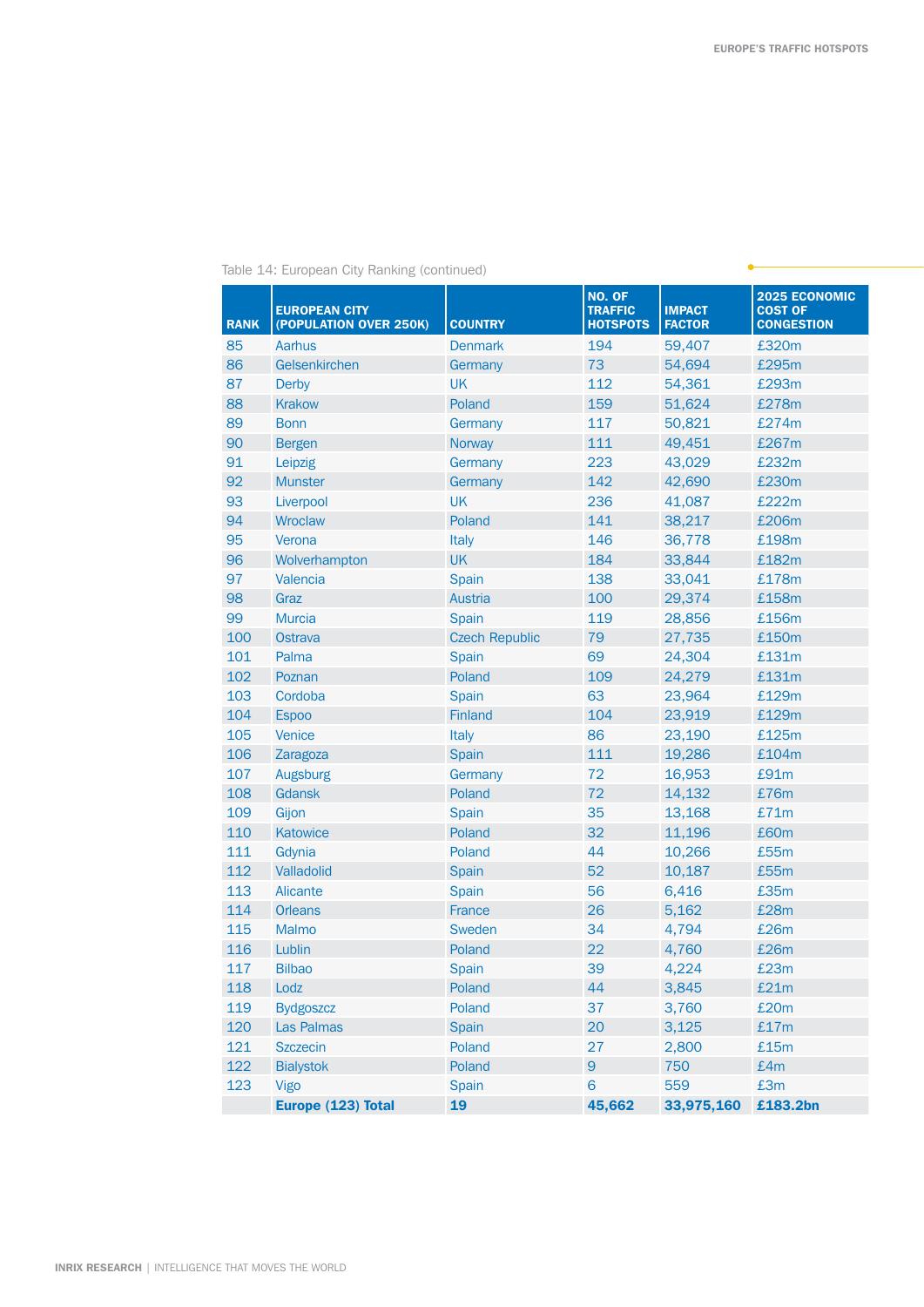# 8 APPENDIX 2: FULL RANKINGS



Table 15: European City Ranking – Population Adjusted

| <b>RANK</b>    | <b>EUROPEAN CITY</b><br>(POPULATION OVER 250K) | <b>COUNTRY</b>        | NO. OF<br><b>TRAFFIC</b><br><b>HOTSPOTS</b> | <b>IMPACT</b><br><b>FACTOR</b> | 2025 ECONOMIC<br><b>COST OF</b><br><b>CONGESTION</b> |
|----------------|------------------------------------------------|-----------------------|---------------------------------------------|--------------------------------|------------------------------------------------------|
| $\mathbf{1}$   | Antwerp                                        | <b>Belgium</b>        | 459                                         | 970,351                        | £5,232m                                              |
| $\overline{2}$ | <b>Stuttgart</b>                               | Germany               | 539                                         | 850,815                        | £4,587m                                              |
| 3              | Edinburgh                                      | <b>UK</b>             | 455                                         | 512,834                        | £2,765m                                              |
| $\overline{4}$ | Zürich                                         | Switzerland           | 214                                         | 356,658                        | £1,923m                                              |
| 5              | London                                         | <b>UK</b>             | 12,776                                      | 7,782,677                      | £41,963m                                             |
| 6              | <b>Utrecht</b>                                 | <b>Netherlands</b>    | 114                                         | 285,559                        | £1,540m                                              |
| $\overline{7}$ | Karlsruhe                                      | Germany               | 120                                         | 255,858                        | £1,380m                                              |
| 8              | <b>Brno</b>                                    | <b>Czech Republic</b> | 138                                         | 304,690                        | £1,643m                                              |
| 9              | <b>Bologna</b>                                 | Italy                 | 238                                         | 295,227                        | £1,592m                                              |
| 10             | Cologne                                        | Germany               | 740                                         | 816,260                        | £4,401m                                              |
| 11             | <b>Nantes</b>                                  | France                | 110                                         | 225,140                        | £1,214m                                              |
| 12             | <b>Oslo</b>                                    | <b>Norway</b>         | 321                                         | 469,880                        | £2,534m                                              |
| 13             | Hanover                                        | Germany               | 290                                         | 378,308                        | £2,040m                                              |
| 14             | Ghent                                          | <b>Belgium</b>        | 221                                         | 182,711                        | £985m                                                |
| 15             | <b>Hamburg</b>                                 | Germany               | 1,305                                       | 1,264,783                      | £6,820m                                              |
| 16             | <b>Bratislava</b>                              | Slovakia              | 306                                         | 285,362                        | £1,539m                                              |
| 17             | <b>Bristol</b>                                 | <b>UK</b>             | 619                                         | 305,276                        | £1,646m                                              |
| 18             | Glasgow                                        | <b>UK</b>             | 357                                         | 418,560                        | £2,257m                                              |
| 19             | Frankfurt                                      | Germany               | 448                                         | 471,315                        | £2,541m                                              |
| 20             | <b>Manchester</b>                              | <b>UK</b>             | 768                                         | 360,021                        | £1,941m                                              |
| 21             | <b>Munich</b>                                  | Germany               | 841                                         | 917,570                        | £4,947m                                              |
| 22             | <b>Paris</b>                                   | France                | 703                                         | 1,479,535                      | £7,977m                                              |
| 23             | <b>Duisburg</b>                                | Germany               | 213                                         | 308,973                        | £1,666m                                              |
| 24             | Luxembourg                                     | Luxembourg            | 167                                         | 356,663                        | £1,923m                                              |
| 25             | <b>Toulouse</b>                                | France                | 243                                         | 272,210                        | £1,468m                                              |
| 26             | Rome                                           | <b>Italy</b>          | 1,684                                       | 1,566,115                      | £8,444m                                              |
| 27             | Lisbon                                         | Portugal              | 311                                         | 307,512                        | £1,658m                                              |
| 28             | Cardiff                                        | <b>UK</b>             | 392                                         | 208,618                        | £1,125m                                              |
| 29             | <b>Braunschweig</b>                            | Germany               | 138                                         | 147,313                        | £794m                                                |
| 30             | Leeds                                          | <b>UK</b>             | 712                                         | 273,684                        | £1,476m                                              |
| 31             | Palermo                                        | Italy                 | 369                                         | 326,782                        | £1,762m                                              |
| 32             | <b>Milan</b>                                   | Italy                 | 1,053                                       | 618,657                        | £3,336m                                              |
| 33             | <b>Bochum</b>                                  | Germany               | 121                                         | 180,969                        | £976m                                                |
| 34             | Lyon                                           | France                | 118                                         | 240,211                        | £1,295m                                              |
| 35             | <b>Belfast</b>                                 | <b>UK</b>             | 446                                         | 147,864                        | £797m                                                |
| 36             | Wuppertal                                      | Germany               | 102                                         | 146,340                        | £789m                                                |
| 37             | <b>Stoke on Trent</b>                          | <b>UK</b>             | 207                                         | 98,684                         | £532m                                                |
| 38             | <b>Bradford</b>                                | <b>UK</b>             | 596                                         | 201,901                        | £1,089m                                              |
| 39             | <b>Düsseldorf</b>                              | Germany               | 373                                         | 219,346                        | £1,183m                                              |
| 40             | <b>Nice</b>                                    | France                | 156                                         | 122,469                        | £660m                                                |
| 41             | L'Hospitalet de Llobregat                      | Spain                 | 71                                          | 87,506                         | £472m                                                |
| 42             | <b>Dortmund</b>                                | Germany               | 247                                         | 202,121                        | £1,090m                                              |
| 43             | The Hague                                      | <b>Netherlands</b>    | 77                                          | 169,673                        | £915m                                                |
| 44             | <b>Barcelona</b>                               | <b>Spain</b>          | 461                                         | 526,780                        | £2,840m                                              |
| 45             | <b>Birmingham</b>                              | <b>UK</b>             | 872                                         | 370,303                        | £1,997m                                              |
| 46             | <b>Madrid</b>                                  | Spain                 | 837                                         | 1,017,770                      | £5,488m                                              |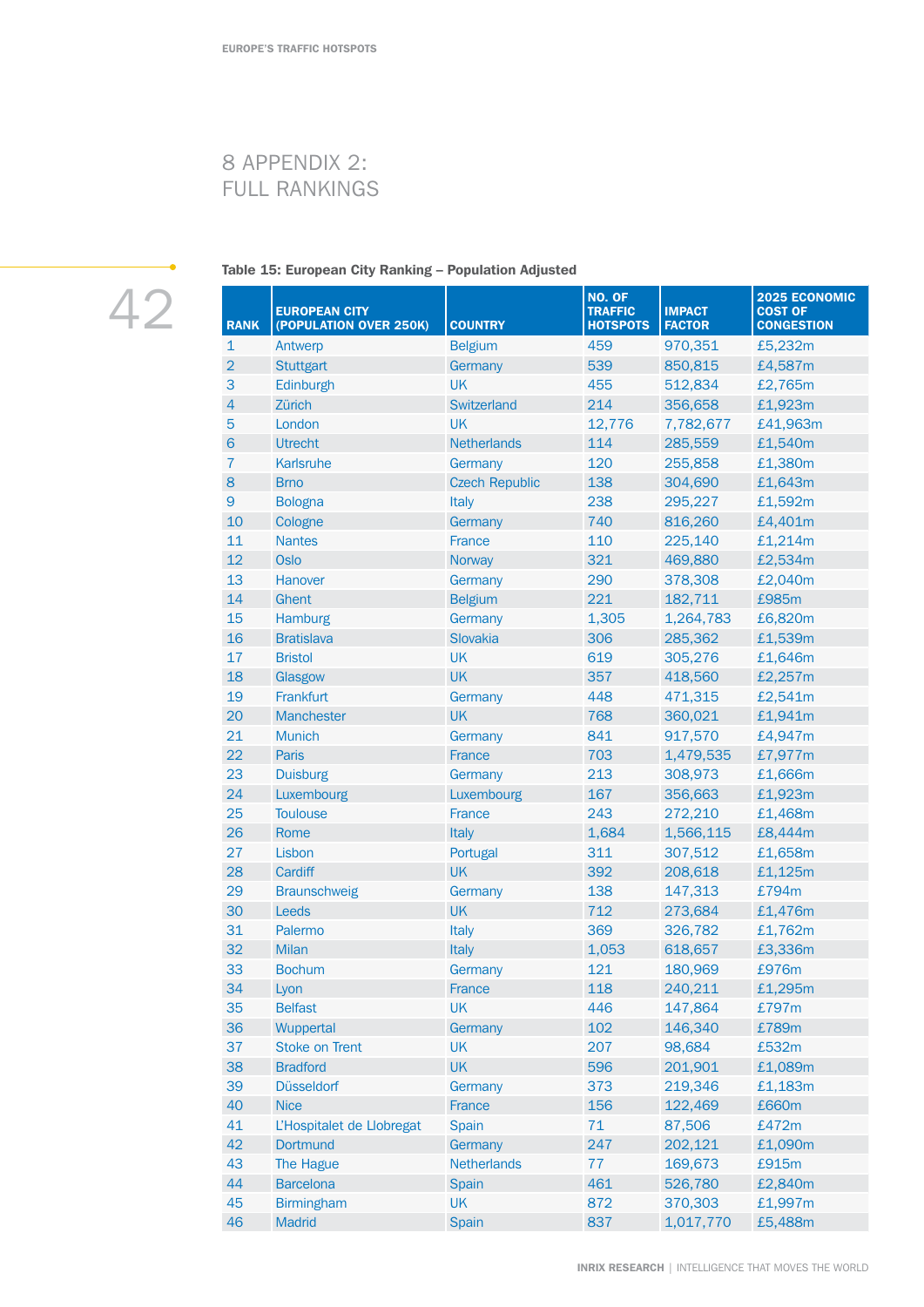| <b>RANK</b> | <b>EUROPEAN CITY</b><br>(POPULATION OVER 250K) | <b>COUNTRY</b>        | NO. OF<br><b>TRAFFIC</b><br><b>HOTSPOTS</b> | <b>IMPACT</b><br><b>FACTOR</b> | <b>2025 ECONOMIC</b><br><b>COST OF</b><br><b>CONGESTION</b> |
|-------------|------------------------------------------------|-----------------------|---------------------------------------------|--------------------------------|-------------------------------------------------------------|
| 47          | Southampton                                    | <b>UK</b>             | 209                                         | 83,606                         | £451m                                                       |
| 48          | <b>Dresden</b>                                 | Germany               | 287                                         | 169,726                        | £915m                                                       |
| 49          | <b>Nuremberg</b>                               | Germany               | 229                                         | 158,893                        | £857m                                                       |
| 50          | <b>Budapest</b>                                | Hungary               | 1,284                                       | 537,595                        | £2,899m                                                     |
| 51          | Nottingham                                     | <b>UK</b>             | 342                                         | 103,302                        | £557m                                                       |
| 52          | <b>Marseille</b>                               | <b>France</b>         | 321                                         | 270,461                        | £1,458m                                                     |
| 53          | Coventry                                       | <b>UK</b>             | 178                                         | 94,967                         | £512m                                                       |
| 54          | <b>Essen</b>                                   | Germany               | 238                                         | 164,446                        | £887m                                                       |
| 55          | <b>Florence</b>                                | Italy                 | 246                                         | 99,647                         | £537m                                                       |
| 56          | Hull                                           | <b>UK</b>             | 183                                         | 73,373                         | £396m                                                       |
| 57          | <b>Strasbourg</b>                              | <b>France</b>         | 41                                          | 75,633                         | £408m                                                       |
| 58          | Mönchengladbach                                | Germany               | 138                                         | 69,894                         | £377m                                                       |
| 59          | Catania                                        | Italy                 | 149                                         | 76,419                         | £412m                                                       |
| 60          | <b>Brussels</b>                                | <b>Belgium</b>        | 245                                         | 304,283                        | £1,641m                                                     |
| 61          | <b>Bremen</b>                                  | Germany               | 133                                         | 144,616                        | £780m                                                       |
| 62          | Leicester                                      | <b>UK</b>             | 260                                         | 88,302                         | £476m                                                       |
| 63          | Gothenburg                                     | Sweden                | 142                                         | 144,076                        | £777m                                                       |
| 64          | <b>Naples</b>                                  | Italy                 | 414                                         | 237,920                        | £1,283m                                                     |
| 65          | <b>Mannheim</b>                                | Germany               | 90                                          | 73,324                         | £395m                                                       |
| 66          | <b>Newcastle</b>                               | <b>UK</b>             | 111                                         | 71,146                         | £384m                                                       |
| 67          | <b>Sheffield</b>                               | <b>UK</b>             | 360                                         | 142,006                        | £766m                                                       |
| 68          | Prague                                         | <b>Czech Republic</b> | 267                                         | 302,120                        | £1,629m                                                     |
| 69          | Montpellier                                    | <b>France</b>         | 126                                         | 62,663                         | £338m                                                       |
| 70          | Wiesbaden                                      | Germany               | 94                                          | 66,091                         | £356m                                                       |
| 71          | Bari                                           | Italy                 | 166                                         | 66,810                         | £360m                                                       |
| 72          | <b>Derby</b>                                   | <b>UK</b>             | 112                                         | 54,361                         | £293m                                                       |
| 73          | Gelsenkirchen                                  | Germany               | 73                                          | 54,694                         | £295m                                                       |
| 74          | <b>Stockholm</b>                               | Sweden                | 285                                         | 284,714                        | £1,535m                                                     |
| 75          | Vienna                                         | Austria               | 528                                         | 338,995                        | £1,828m                                                     |
| 76          | Genoa                                          | <b>Italy</b>          | 325                                         | 107,672                        | £581m                                                       |
| 77          | Copenhagen                                     | <b>Denmark</b>        | 255                                         | 104,824                        | £565m                                                       |
| 78          | <b>Aarhus</b>                                  | <b>Denmark</b>        | 194                                         | 59,407                         | £320m                                                       |
| 79          | <b>Bielefeld</b>                               | Germany               | 134                                         | 60,106                         | £324m                                                       |
| 80          | <b>Bergen</b>                                  | Norway                | 111                                         | 49,451                         | £267m                                                       |
| 81          | <b>Helsinki</b>                                | <b>Finland</b>        | 269                                         | 102,374                        | £552m                                                       |
| 82          | <b>Bonn</b>                                    | Germany               | 117                                         | 50,821                         | £274m                                                       |
| 83          | Verona                                         | Italy                 | 146                                         | 36,778                         | £198m                                                       |
| 84          | <b>Munster</b>                                 | Germany               | 142                                         | 42,690                         | £230m                                                       |
| 85          | <b>Berlin</b>                                  | Germany               | 1,070                                       | 502,580                        | £2,710m                                                     |
| 86          | <b>Malaga</b>                                  | Spain                 | 155                                         | 79,168                         | £427m                                                       |
| 87          | Amsterdam                                      | <b>Netherlands</b>    | 119                                         | 108,612                        | £586m                                                       |
| 88          | Wolverhampton                                  | <b>UK</b>             | 184                                         | 33,844                         | £182m                                                       |
| 89          | Rotterdam                                      | <b>Netherlands</b>    | 106                                         | 75,572                         | £407m                                                       |
| 90          | Graz                                           | Austria               | 100                                         | 29,374                         | £158m                                                       |
| 91          | <b>Seville</b>                                 | Spain                 | 103                                         | 72,456                         | £391m                                                       |
| 92          | Turin                                          | Italy                 | 193                                         | 85,598                         | £462m                                                       |

#### Table 15: European City Ranking – Population Adjusted (continued)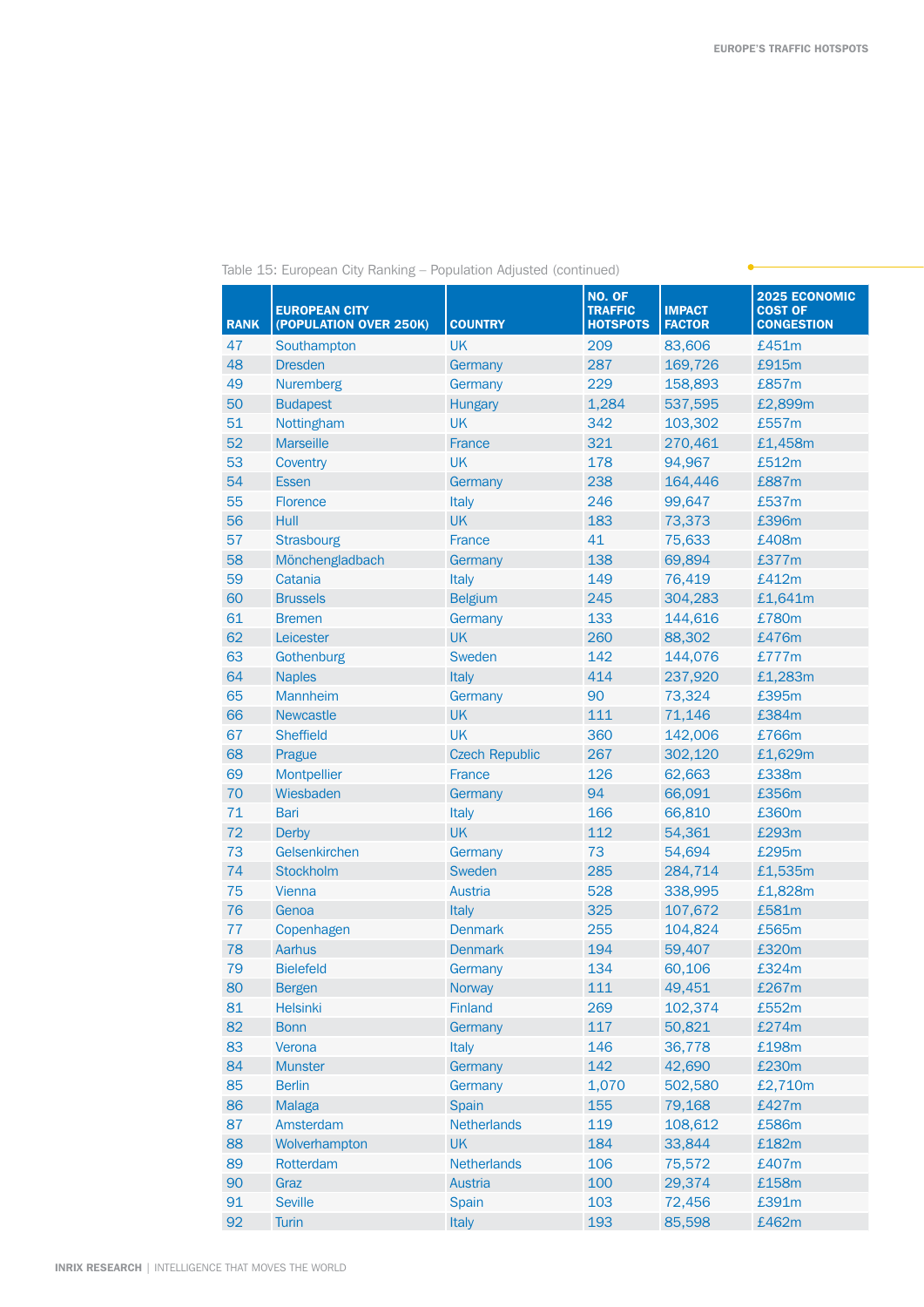# 8 APPENDIX 2: FULL RANKINGS



Table 15: European City Ranking – Population Adjusted (continued)

| <b>RANK</b> | <b>EUROPEAN CITY</b><br>(POPULATION OVER 250K) | <b>COUNTRY</b>        | NO. OF<br><b>TRAFFIC</b><br><b>HOTSPOTS</b> | <b>IMPACT</b><br><b>FACTOR</b> | <b>2025 ECONOMIC</b><br><b>COST OF</b><br><b>CONGESTION</b> |
|-------------|------------------------------------------------|-----------------------|---------------------------------------------|--------------------------------|-------------------------------------------------------------|
| 93          | Ostrava                                        | <b>Czech Republic</b> | 79                                          | 27,735                         | £150m                                                       |
| 94          | <b>Espoo</b>                                   | <b>Finland</b>        | 104                                         | 23,919                         | £129m                                                       |
| 95          | <b>Venice</b>                                  | Italy                 | 86                                          | 23,190                         | £125m                                                       |
| 96          | Liverpool                                      | <b>UK</b>             | 236                                         | 41,087                         | £222m                                                       |
| 97          | Leipzig                                        | Germany               | 223                                         | 43,029                         | £232m                                                       |
| 98          | Warsaw                                         | Poland                | 376                                         | 133,268                        | £719m                                                       |
| 99          | Cordoba                                        | Spain                 | 63                                          | 23,964                         | £129m                                                       |
| 100         | <b>Krakow</b>                                  | Poland                | 159                                         | 51,624                         | £278m                                                       |
| 101         | <b>Murcia</b>                                  | Spain                 | 119                                         | 28,856                         | £156m                                                       |
| 102         | Palma                                          | Spain                 | 69                                          | 24,304                         | £131m                                                       |
| 103         | Augsburg                                       | Germany               | 72                                          | 16,953                         | £91m                                                        |
| 104         | Wroclaw                                        | Poland                | 141                                         | 38,217                         | £206m                                                       |
| 105         | Gijon                                          | Spain                 | 35                                          | 13,168                         | £71m                                                        |
| 106         | Poznan                                         | Poland                | 109                                         | 24,279                         | £131m                                                       |
| 107         | Valencia                                       | Spain                 | 138                                         | 33,041                         | £178m                                                       |
| 108         | Gdynia                                         | Poland                | 44                                          | 10,266                         | £55m                                                        |
| 109         | Katowice                                       | Poland                | 32                                          | 11,196                         | £60m                                                        |
| 110         | Valladolid                                     | Spain                 | 52                                          | 10,187                         | £55m                                                        |
| 111         | Gdansk                                         | Poland                | 72                                          | 14,132                         | £76m                                                        |
| 112         | Zaragoza                                       | Spain                 | 111                                         | 19,286                         | £104m                                                       |
| 113         | Alicante                                       | <b>Spain</b>          | 56                                          | 6,416                          | £35m                                                        |
| 114         | Malmo                                          | <b>Sweden</b>         | 34                                          | 4,794                          | £26m                                                        |
| 115         | Lublin                                         | Poland                | 22                                          | 4,760                          | £26m                                                        |
| 116         | <b>Orleans</b>                                 | <b>France</b>         | 26                                          | 5,162                          | £28m                                                        |
| 117         | <b>Bilbao</b>                                  | Spain                 | 39                                          | 4,224                          | £23m                                                        |
| 118         | <b>Bydgoszcz</b>                               | Poland                | 37                                          | 3,760                          | £20m                                                        |
| 119         | <b>Las Palmas</b>                              | Spain                 | 20                                          | 3,125                          | £17m                                                        |
| 120         | <b>Szczecin</b>                                | Poland                | 27                                          | 2,800                          | £15m                                                        |
| 121         | Lodz                                           | Poland                | 44                                          | 3,845                          | £21m                                                        |
| 122         | <b>Bialystok</b>                               | Poland                | $\overline{9}$                              | 750                            | £4m                                                         |
| 123         | Vigo                                           | Spain                 | $6\phantom{1}$                              | 559                            | £3m                                                         |